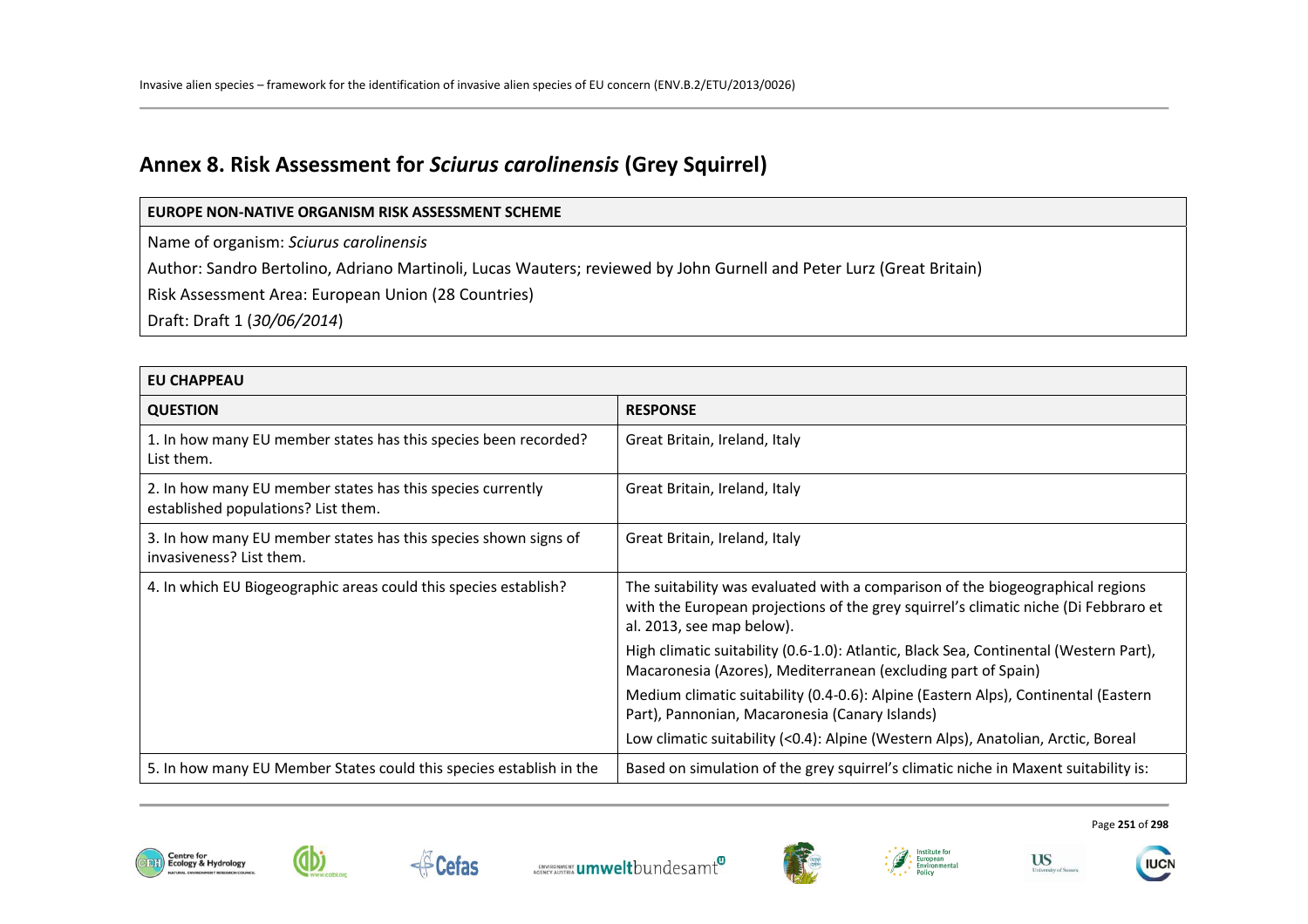| future [given current climate] (including those where it is already<br>established)? List them.                                                       | High (suitability > 0.6) in United Kingdom, Ireland, Portugal, Spain, France, Italy,<br>Netherlands, Belgium, Luxembourg, Germany, Austria, Czech Republic, Slovenia,<br>Croatia, Denmark, Bulgaria, Hungary, Romania, Greece, Cyprus.<br>Lower (suitability < 0.6) in Sweden, Finland, Lithuania, Latvia, Estonia, Slovakia,<br>Poland, Malta,                                       |
|-------------------------------------------------------------------------------------------------------------------------------------------------------|---------------------------------------------------------------------------------------------------------------------------------------------------------------------------------------------------------------------------------------------------------------------------------------------------------------------------------------------------------------------------------------|
| 6. In how many EU member states could this species become invasive<br>in the future [given current climate] (where it is not already<br>established)? | The species could become invasive in most of Europe, if established (see question<br>5), mainly for the possibility to replace the native red squirrel that is the only native<br>tree squirrel present in Europe. The confidence of this prediction is higher in parts<br>of Europe where mixed broadleaves forests are dominant and lower for areas<br>where conifers are dominant. |

| SECTION A - Organism Information and Screening                                                                                                          |                                                                                                                       |                                                                                             |
|---------------------------------------------------------------------------------------------------------------------------------------------------------|-----------------------------------------------------------------------------------------------------------------------|---------------------------------------------------------------------------------------------|
| <b>Stage 1. Organism Information</b>                                                                                                                    | <b>RESPONSE</b>                                                                                                       | <b>COMMENT</b>                                                                              |
| 1. Identify the organism. Is it clearly a single<br>taxonomic entity and can it be adequately<br>distinguished from other entities of the same<br>rank? | Sciurus carolinensis Gmelin, 1788.<br>EN: grey squirrel; FR: Écureuil gris; IT: Scoiattolo<br>grigio; D: Grauhörnchen | Yes, this species can be adequately distinguished<br>from other entities of the same genus. |
| 2. If not a single taxonomic entity, can it be<br>redefined? (if necessary use the response box to<br>re-define the organism and carry on)              | ΝA                                                                                                                    |                                                                                             |





**∉**Cefas









Page **252** of **298** 

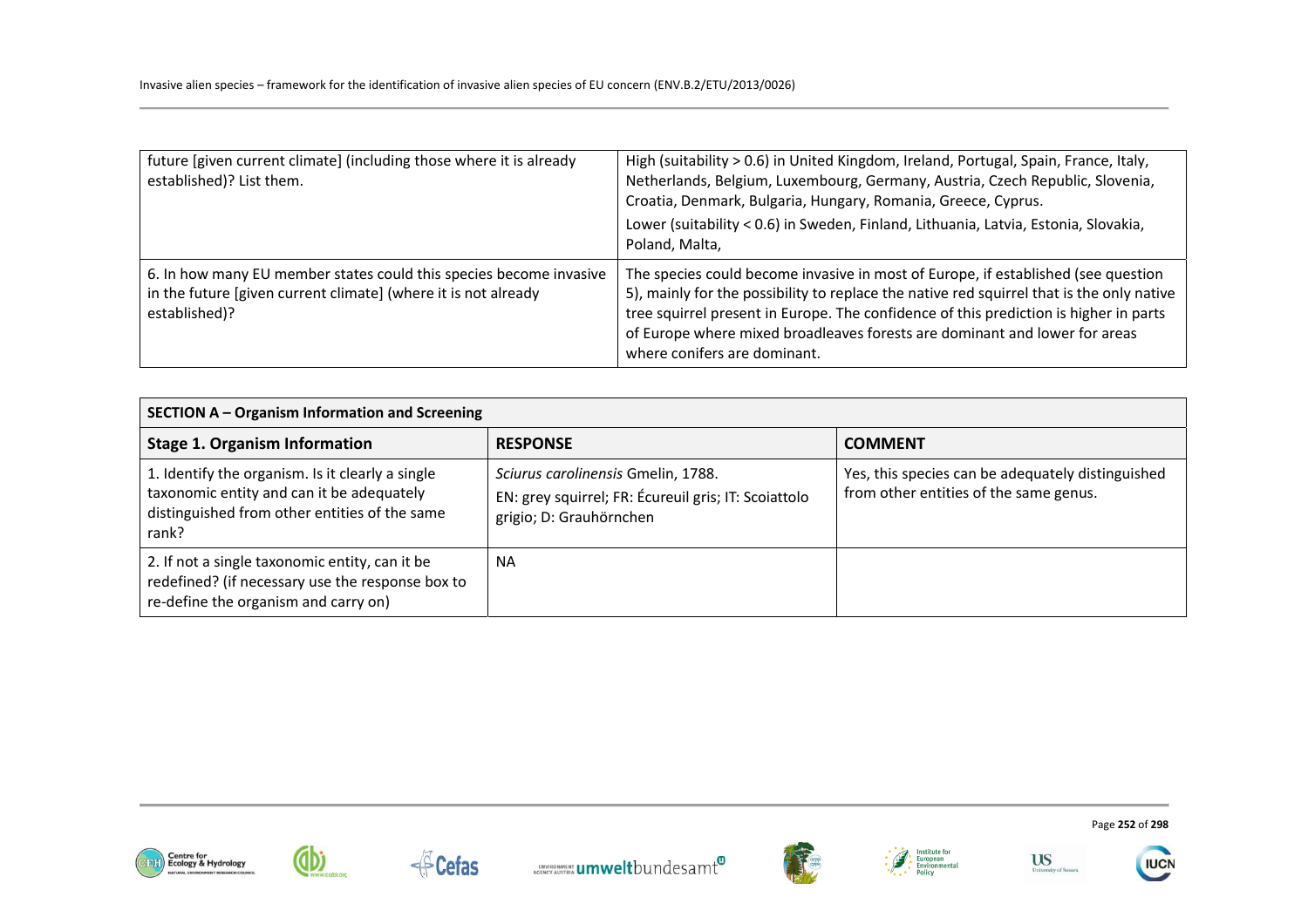| 3. Does a relevant earlier risk assessment exist?<br>(give details of any previous risk assessment) | <b>No</b> | No risk assessment has been carried out for the<br>whole of Europe. A Risk Assessment has been<br>conducted in Belgium and the result was that the<br>species has high potential of establishment and<br>dispersal in that country. For these reasons the<br>species was included in the Black list (Score 11)<br>and in the Alert list (AO) for its potential high<br>environmental hazard. In Italy, the Grey squirrel<br>Pest Risk Assessment has been produced<br>following three different European procedures.<br>With the Belgian system (Invasive Species<br>Environmental Impact Assessment) the final list<br>score was: A2 (black list). Using the Quickscan Risk<br>Assessment method, according to a report for the<br>Commission for Invasive exotic species (COIE) of<br>the Netherlands Ministery of Agriculture, Nature<br>and Food quality, the final evaluation was that this<br>organism could present a risk to the Risk<br>Assessment area (Italy). With the UK non-native<br>organism risk assessment scheme version 3.3 the<br>final evaluation was: risk of entry: 4 (very likely),<br>risk of establishment: 4 (very likely), risk of<br>spread: 2 (intermediate), impacts 3 (major). |
|-----------------------------------------------------------------------------------------------------|-----------|-----------------------------------------------------------------------------------------------------------------------------------------------------------------------------------------------------------------------------------------------------------------------------------------------------------------------------------------------------------------------------------------------------------------------------------------------------------------------------------------------------------------------------------------------------------------------------------------------------------------------------------------------------------------------------------------------------------------------------------------------------------------------------------------------------------------------------------------------------------------------------------------------------------------------------------------------------------------------------------------------------------------------------------------------------------------------------------------------------------------------------------------------------------------------------------------------------------------|
| 4. If there is an earlier risk assessment is it still<br>entirely valid, or only partly valid?      | No        | They only consider single countries.                                                                                                                                                                                                                                                                                                                                                                                                                                                                                                                                                                                                                                                                                                                                                                                                                                                                                                                                                                                                                                                                                                                                                                            |
| 5. Where is the organism native?                                                                    |           | North America                                                                                                                                                                                                                                                                                                                                                                                                                                                                                                                                                                                                                                                                                                                                                                                                                                                                                                                                                                                                                                                                                                                                                                                                   |















Page **253** of **298** 

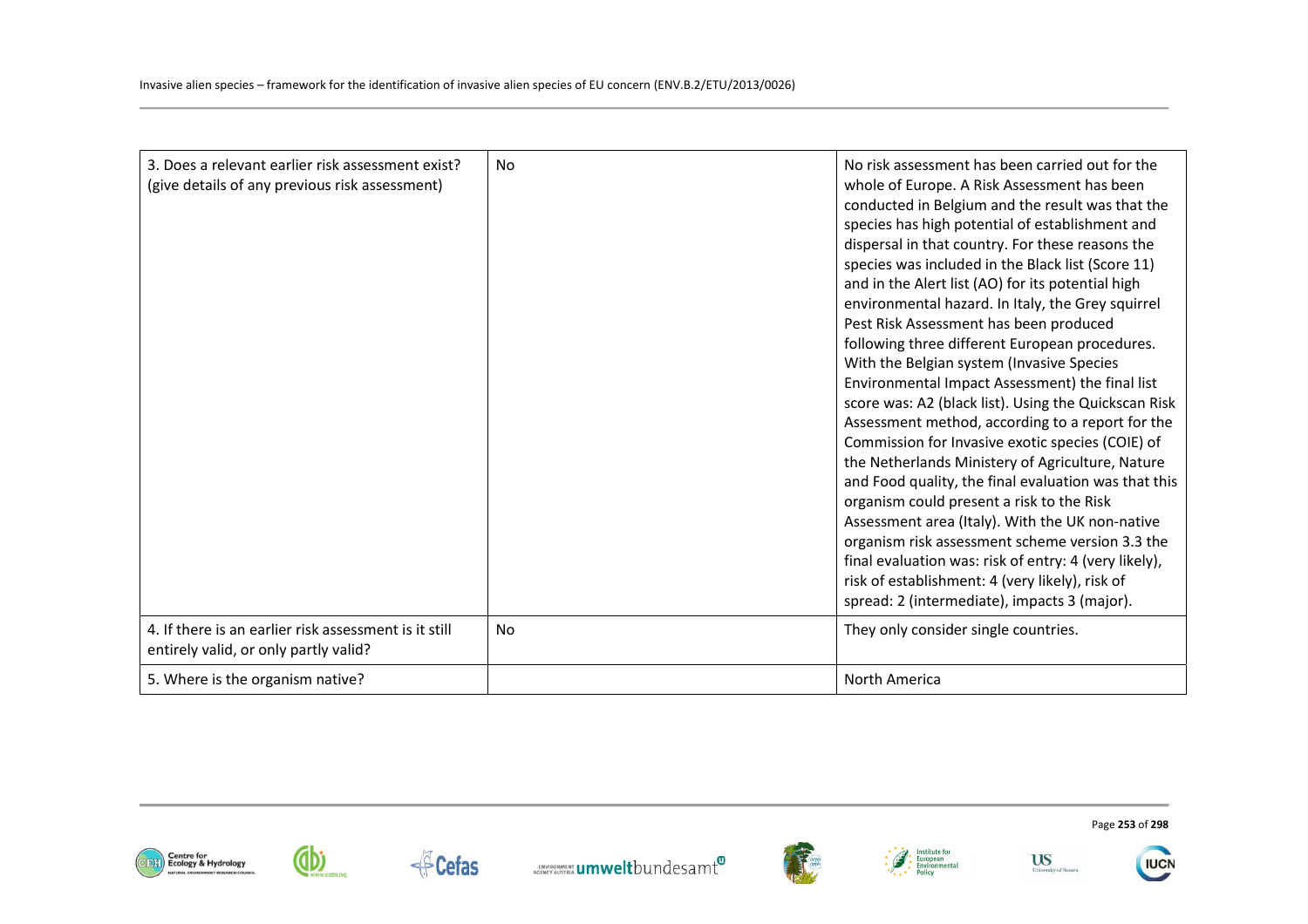| 6. What is the global distribution of the organism<br>(excluding Europe)?                                                 |     | The species is native to North America where it is<br>distributed from the Gulf of Mexico, the Eastern<br>United States to the southern part of Quebec and<br>Ontario (Koprowski 1994).                                                                                                                                                                                                                                                                                                                                                                                                                                                 |
|---------------------------------------------------------------------------------------------------------------------------|-----|-----------------------------------------------------------------------------------------------------------------------------------------------------------------------------------------------------------------------------------------------------------------------------------------------------------------------------------------------------------------------------------------------------------------------------------------------------------------------------------------------------------------------------------------------------------------------------------------------------------------------------------------|
|                                                                                                                           |     | Grey squirrels have been introduced to many<br>localities of North America (USA and Canada),<br>Australia (2 areas extinct, 1 area eradicated), and<br>South Africa (Long 2003; Wood et al. 2007;<br>Bertolino 2009; Peacock 2009).                                                                                                                                                                                                                                                                                                                                                                                                     |
| 7. What is the distribution of the organism in<br>Europe?                                                                 |     | Expanding grey squirrel populations are present in<br>Great Britain, Ireland and Italy (O'Teangana et al.<br>2000; Gurnell et al. 2008b; Martinoli et al. 2010)                                                                                                                                                                                                                                                                                                                                                                                                                                                                         |
| 8. Is the organism known to be invasive (i.e. to<br>threaten organisms, habitats or ecosystems)<br>anywhere in the world? | Yes | Grey squirrels have been introduced and<br>established population in many localities of North<br>America (USA and Canada), South Africa (Long<br>2003; Bertolino 2009) and Europe (UK, Ireland,<br>Italy). Already reported in the IUCN list of 100<br>worst invasive species (Lowe et al. 2000).                                                                                                                                                                                                                                                                                                                                       |
|                                                                                                                           |     | The grey squirrel is impacting biodiversity and<br>commercial forestry in Great Britain through bark<br>stripping (Kenward & Parish 1986; Kenward et al.<br>1992; Mayle et al. 2003; Gurnell et al. 2008). Bark<br>stripping increases the risk of fungal infections<br>and invertebrate damage, which can reduce<br>timber yield (Mayle 2010). Tree species, age and<br>time of year influence the risk of squirrel damage<br>(Mayle et al. 2008). Beech (Fagus sylvatica) and<br>sycamore (Acer pseudoplatanus) are at the<br>greatest risk of damage but any thin-barked tree<br>species between 10 and 40 years old is at risk e.g. |









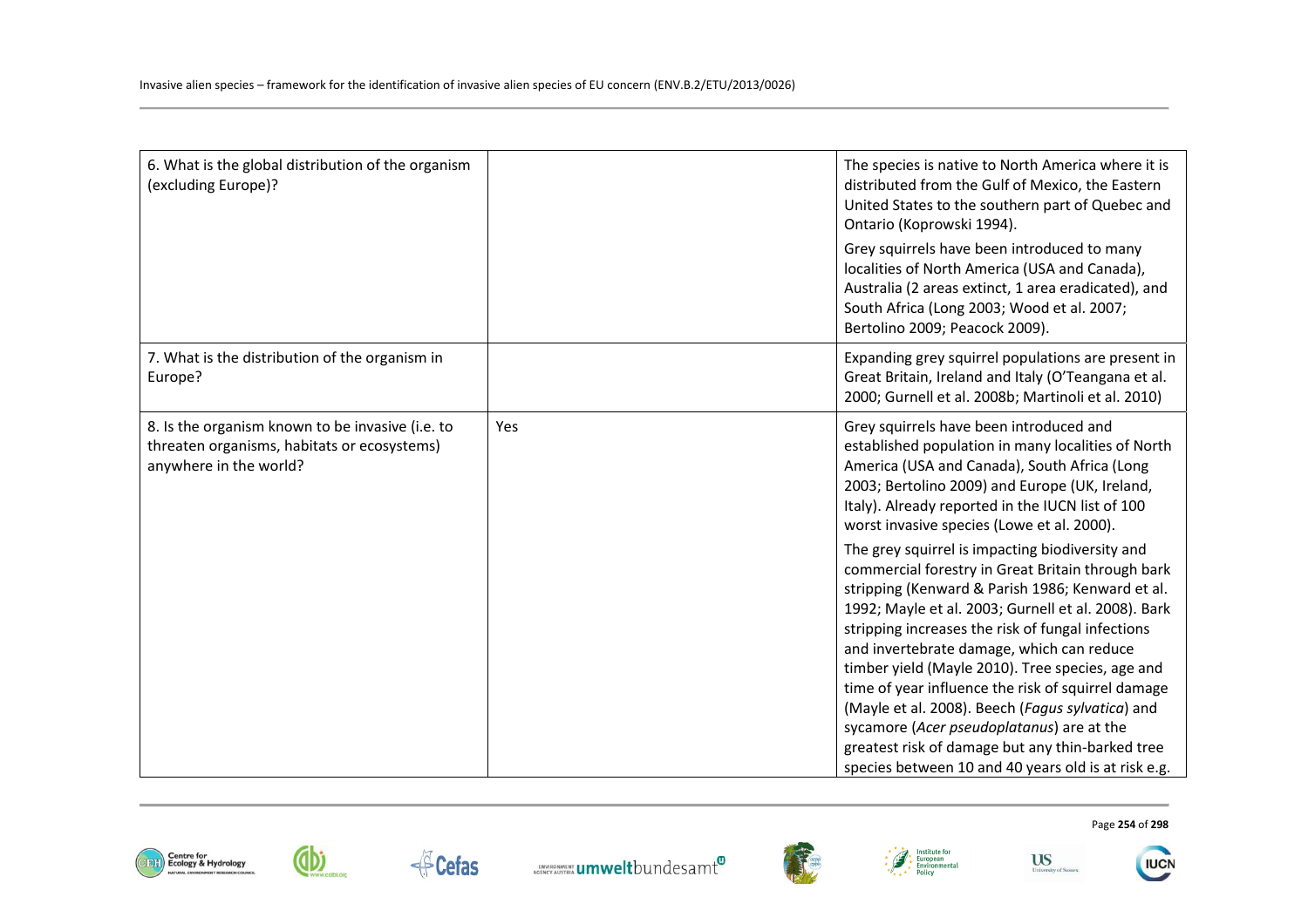|                                                                                                                                          |                                                           | oak (Quercus spp.), sweet chestnut (Castanea<br>sativa), larch (Larix spp.) and Norway spruce<br>(Picea abies) (Mayle, 2004; Mayle & Broome<br>$2013$ ).<br>Bark stripping has influenced woodland<br>management practices in England, where a shift<br>away from trees susceptible to squirrel damage<br>has been observed (Mayle, 2005), with an<br>influence on the flora and fauna associated with<br>specific woodland types. Grey squirrels predate<br>eggs and fledgling of birds; at present there is<br>little evidence of any national population declines<br>in woodland bird species as a result of this<br>predation, but further research is needed to<br>exclude impacts for specific species and habitats<br>(Amar et al., 2006; Newson et al., 2010). |
|------------------------------------------------------------------------------------------------------------------------------------------|-----------------------------------------------------------|------------------------------------------------------------------------------------------------------------------------------------------------------------------------------------------------------------------------------------------------------------------------------------------------------------------------------------------------------------------------------------------------------------------------------------------------------------------------------------------------------------------------------------------------------------------------------------------------------------------------------------------------------------------------------------------------------------------------------------------------------------------------|
| 9. Describe any known socio-economic benefits of<br>the organism in the risk assessment area.                                            | None known                                                |                                                                                                                                                                                                                                                                                                                                                                                                                                                                                                                                                                                                                                                                                                                                                                        |
| <b>Stage 2. Screening Questions</b>                                                                                                      |                                                           |                                                                                                                                                                                                                                                                                                                                                                                                                                                                                                                                                                                                                                                                                                                                                                        |
| 10. Has this risk assessment been requested by<br>the a Programme Board? (If uncertain check with<br>the Non-native Species Secretariat) | <b>NA</b>                                                 |                                                                                                                                                                                                                                                                                                                                                                                                                                                                                                                                                                                                                                                                                                                                                                        |
| 11. What is the reason for performing the risk<br>assessment?                                                                            | Identification of invasive alien species of EU<br>concern |                                                                                                                                                                                                                                                                                                                                                                                                                                                                                                                                                                                                                                                                                                                                                                        |















Page **255** of **298**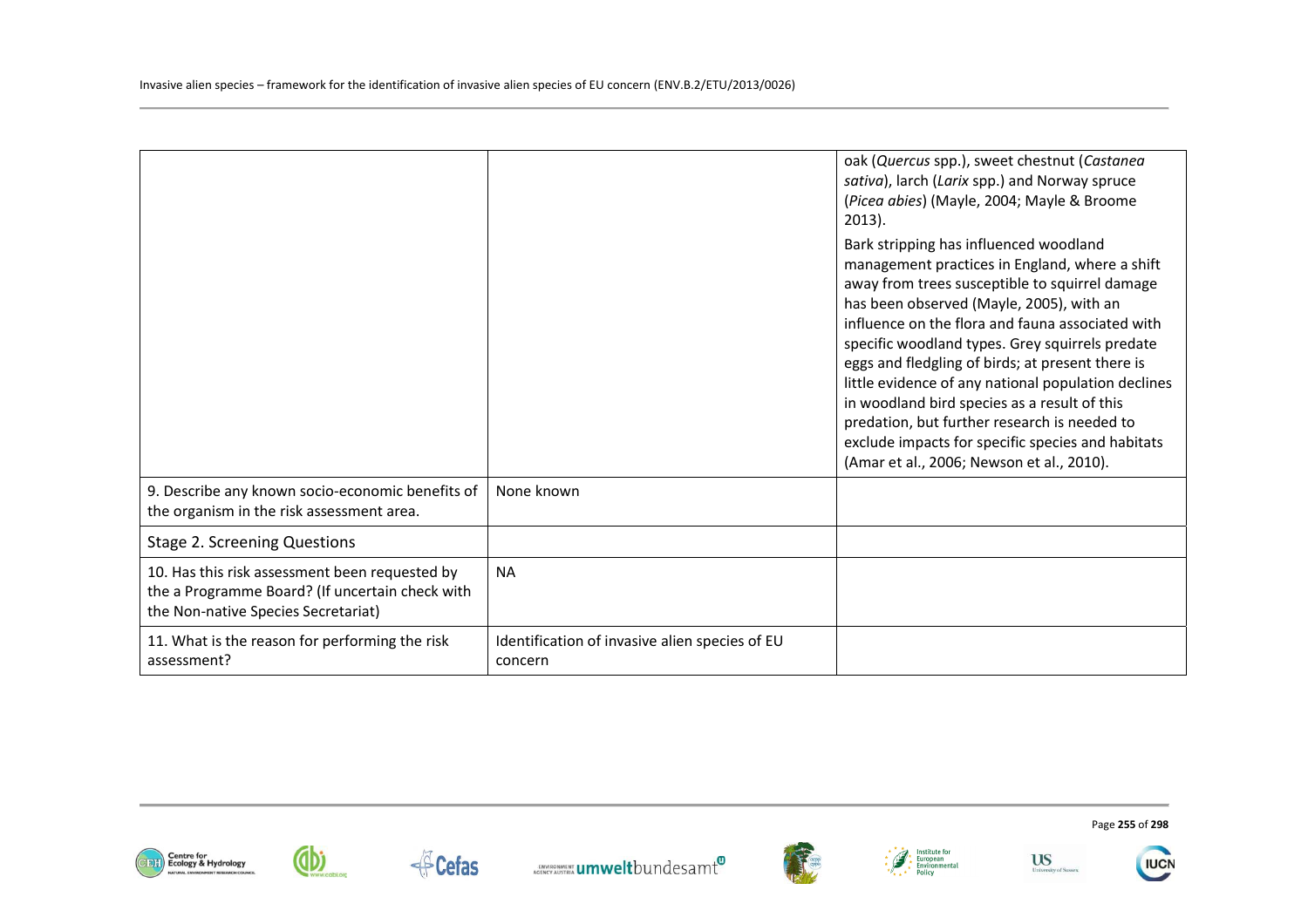| 12. Does the organism have intrinsic attributes<br>that indicate that it could be invasive, i.e.<br>threaten species, habitats or ecosystems? |     | Tree squirrels are highly adaptive and<br>opportunistic species and viable populations could<br>establish from few founders. The likelihood ratio<br>for a couple of Sciurus spp. (S. aberti, S.<br>aureogaster, S. carolinensis, S. niger the<br>introduced species considered) to successfully<br>establish a viable population is 57% and a<br>likelihood ratio of 90% is achieved with >14<br>animals (Bertolino 2009). Females can have 2<br>litters/year with 2-5 weaned young; varying<br>percentage of adult females reproduce in a given<br>season, depending on food quality and quantity.<br>Dispersal capacity is high, juveniles can move<br>easily between 1 and 3 (5) km from the natal site<br>(Koprowski 1994; Wauters et al. 1997; Lurz et al.<br>$2001$ ).<br>The species lives in deciduous, mixed and<br>coniferous woodland habitats feeding on tree<br>seeds and a variety of other foods (tree flowers,<br>buds, mushrooms, berries, occasionally insects<br>and bird eggs/young; they may sometimes feed<br>on cereals (e.g. maize). The species is commonly<br>found in suburban areas where it benefits from<br>supplemental feeding (Bonnington et al.2013,<br>$2014$ ). |
|-----------------------------------------------------------------------------------------------------------------------------------------------|-----|------------------------------------------------------------------------------------------------------------------------------------------------------------------------------------------------------------------------------------------------------------------------------------------------------------------------------------------------------------------------------------------------------------------------------------------------------------------------------------------------------------------------------------------------------------------------------------------------------------------------------------------------------------------------------------------------------------------------------------------------------------------------------------------------------------------------------------------------------------------------------------------------------------------------------------------------------------------------------------------------------------------------------------------------------------------------------------------------------------------------------------------------------------------------------------------------------|
| 13. Does the organism occur outside effective<br>containment in Europe?                                                                       | Yes |                                                                                                                                                                                                                                                                                                                                                                                                                                                                                                                                                                                                                                                                                                                                                                                                                                                                                                                                                                                                                                                                                                                                                                                                      |













Page **256** of **298** 

**IUCN**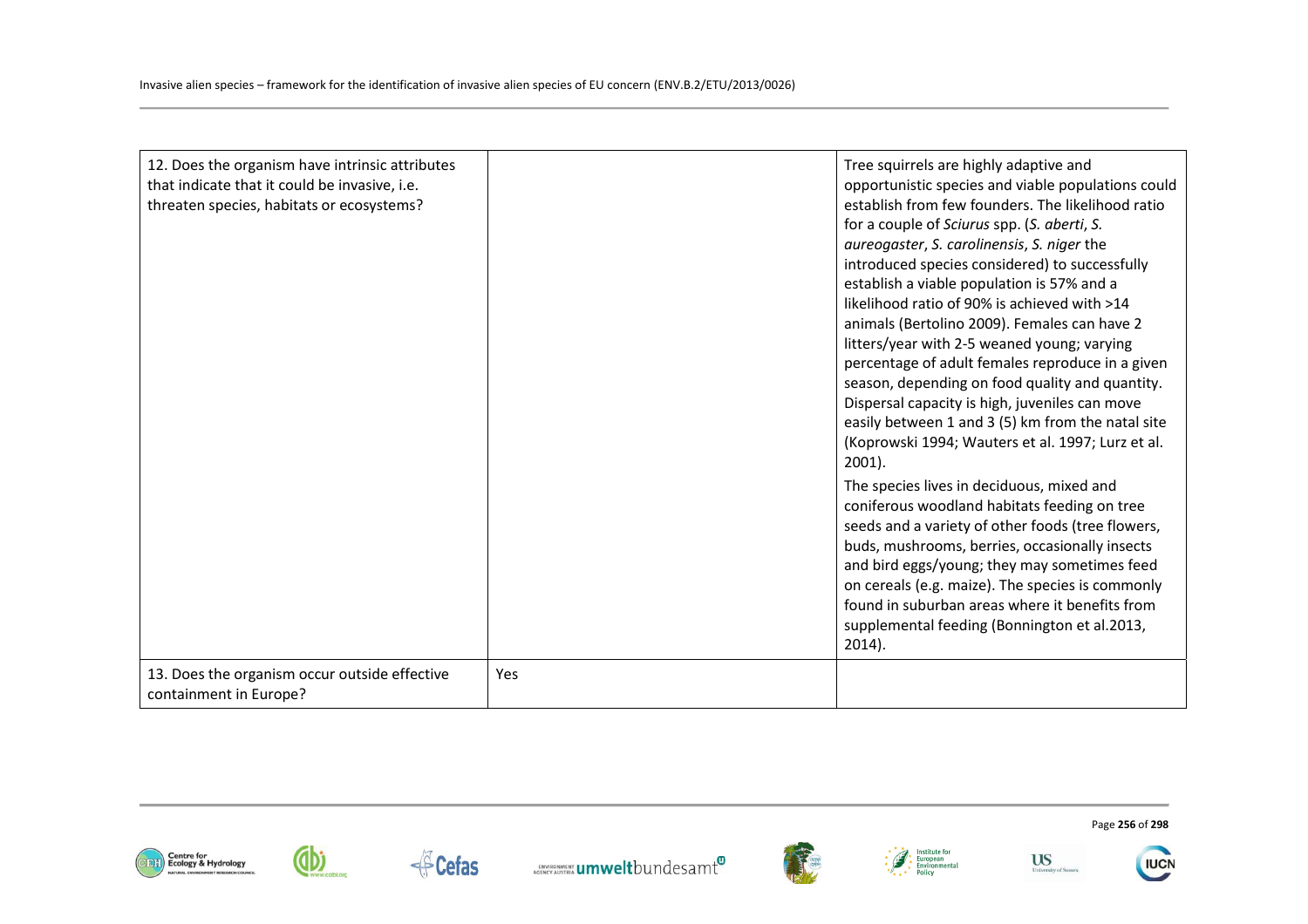| 14. Is the organism widely distributed in Europe?                                                                                                                                                                                                                                             | Yes       | Grey squirrel populations are present in Great<br>Britain (see map in Gurnell et al. 2008b), Ireland<br>(O'Teangana et al. 2000) and Italy (Martinoli et al.<br>2010)                                                                                                                                                                                                                                                                                                                                           |
|-----------------------------------------------------------------------------------------------------------------------------------------------------------------------------------------------------------------------------------------------------------------------------------------------|-----------|-----------------------------------------------------------------------------------------------------------------------------------------------------------------------------------------------------------------------------------------------------------------------------------------------------------------------------------------------------------------------------------------------------------------------------------------------------------------------------------------------------------------|
| 15. Does at least one species (for herbivores,<br>predators and parasites) or suitable habitat vital<br>for the survival, development and multiplication<br>of the organism occur in Europe, in the open, in<br>protected conditions or both?                                                 | Yes       | The species is found in deciduous and mixed<br>forest, farmland with small scattered woodland<br>cover and in urban parks (open); it is also present<br>in zoological gardens and as a pet in private<br>houses and parks (protected conditions).                                                                                                                                                                                                                                                               |
| 16. Does the organism require another species for<br>critical stages in its life cycle such as growth (e.g.<br>root symbionts), reproduction (e.g. pollinators;<br>egg incubators), spread (e.g. seed dispersers) and<br>transmission, (e.g. vectors)?                                        | <b>No</b> |                                                                                                                                                                                                                                                                                                                                                                                                                                                                                                                 |
| 17. Is the other critical species identified in<br>question 15 (or a similar species that may provide<br>a similar function) present in Europe or likely to<br>be introduced? If in doubt, then a separate<br>assessment of the probability of introduction of<br>this species may be needed. | <b>NA</b> |                                                                                                                                                                                                                                                                                                                                                                                                                                                                                                                 |
| 18. Does the known geographical distribution of<br>the organism include ecoclimatic zones<br>comparable with those of Europe or sufficiently<br>similar for the organism to survive and thrive?                                                                                               | Yes       | Climatic conditions in most of Europe are<br>considered suitable for grey squirrels (Di Febbraro<br>et al. 2013). The species is found in eco-temperate<br>climatic zones (Gurnell 1987; Bertolino 2008); in<br>the natural range from north to south, there are<br>very large changes in weather (Koprowski 1994)<br>indicating adaptability to different climatic<br>condition. The adaptability of the species is also<br>confirmed by a shift in its climatic niche in Europe<br>(Di Febbraro et al. 2013). |













**US**<br>University of Sussex

Page **257** of **298** 

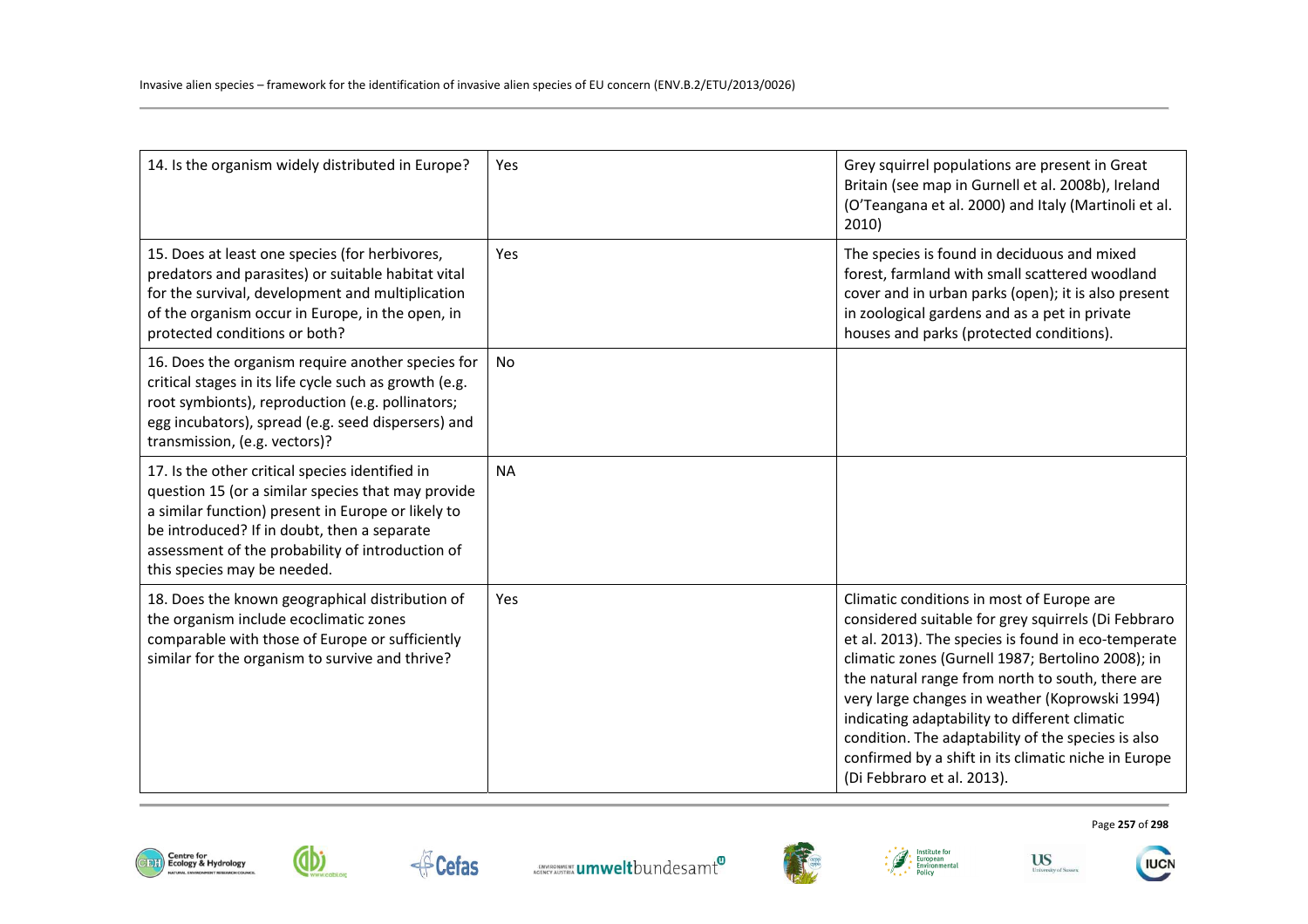| 19. Could the organism establish under protected<br>conditions (e.g. glasshouses, aquaculture facilities,<br>terraria, zoological gardens) in Europe?                                      | Yes | The species is present in zoological gardens and<br>private collections; therefore, there are risks for<br>accidental or voluntary releases.                                                                                                                                                                                                                                                                                                                                                                                                                                                                                                                                                                                                                                                                                                                                   |
|--------------------------------------------------------------------------------------------------------------------------------------------------------------------------------------------|-----|--------------------------------------------------------------------------------------------------------------------------------------------------------------------------------------------------------------------------------------------------------------------------------------------------------------------------------------------------------------------------------------------------------------------------------------------------------------------------------------------------------------------------------------------------------------------------------------------------------------------------------------------------------------------------------------------------------------------------------------------------------------------------------------------------------------------------------------------------------------------------------|
| 20. Has the organism entered and established<br>viable (reproducing) populations in new areas<br>outside its original range, either as a direct or<br>indirect result of man's activities? | Yes | The species has been introduced to many<br>localities of North America, Australia (extinct or<br>eradicated), South Africa, Great Britain, Ireland<br>and Italy (Long 2003; Bertolino2009). In Europe,<br>the grey squirrel was introduced to Great Britain<br>on more than 30 occasions from 1876 until 1929<br>(Middleton1932; Shorten 1954; Gurnell 1987) and<br>to Ireland in 1913 (O'Teangana et al. 2000). At<br>least 20 separate introductions took place in Italy<br>(Bertolino 2009; Martinoli et al.2010). Presently,<br>the range of introduced grey squirrel populations<br>covers most of England and Wales, part of<br>Scotland, the eastern part of Ireland, as well as<br>many areas in Northwestern Italy and a location in<br>central Italy (Wauters et al.1997; O'Teangana et<br>al. 2000; Bertolino 2008; Gurnell et al. 2008b;<br>Martinoli et al. 2010) |
| 21. Can the organism spread rapidly by natural<br>means or by human assistance?                                                                                                            | Yes | High natural dispersal capacity (Koprowski 1994;<br>Wauters et al. 1997; Lurz et al. 2001; Bertolino et<br>al. 2008). Humans can further promote the spread<br>of the species with translocation from one area to<br>another (Shorten 1954; Martinoli et al. 2010;<br>Signorile et al. 2014a,b)                                                                                                                                                                                                                                                                                                                                                                                                                                                                                                                                                                                |
| 22. Could the organism as such, or acting as a<br>vector, cause economic, environmental or social<br>harm in Europe?                                                                       | Yes | The grey squirrel is replacing the native red<br>squirrel (Sciurus vulgaris) in Great Britain (Gurnell<br>& Pepper 1993; Gurnell et al. 2008a,b), Ireland<br>(O'Teangana et al. 2000) and Italy (Martinoli et al.                                                                                                                                                                                                                                                                                                                                                                                                                                                                                                                                                                                                                                                              |









**US**<br>University of Sussex



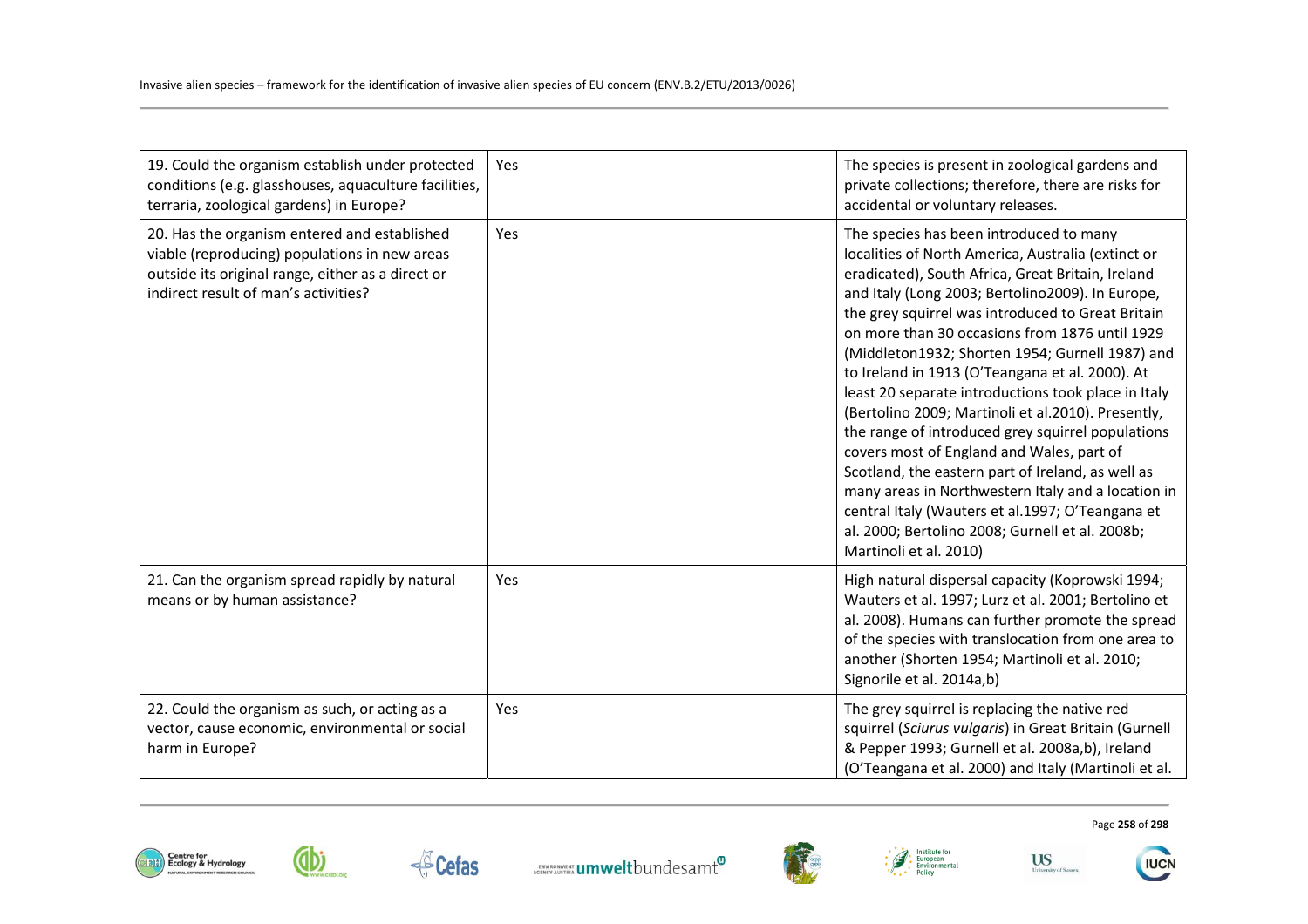|  | 2010; Bertolino et al. 2014), through resource<br>competion (Wauters et al. 2002a,b; Gurnell et al.<br>2004); in Great Britain and Ireland the<br>replacement is also disease-mediated, as the<br>species act as a reservoir host to a squirrel<br>poxvirus that causes high mortality in red squirrels<br>(Sainsbury et al. 2000; Tompkins et al. 2002;<br>Rushton et al. 2006).                                                                                                                                                                                                                                                                                         |
|--|---------------------------------------------------------------------------------------------------------------------------------------------------------------------------------------------------------------------------------------------------------------------------------------------------------------------------------------------------------------------------------------------------------------------------------------------------------------------------------------------------------------------------------------------------------------------------------------------------------------------------------------------------------------------------|
|  | The species is impacting biodiversity and<br>commercial forestry in Great Britain through bark<br>stripping (Mayle et al. 2003; Gurnell et al. 2008;<br>Mayle & Broome 2013). Bark stripping has<br>influenced woodland management practices in<br>England, where a shift away from trees<br>susceptible to squirrel damage has been observed<br>(Mayle, 2005) with an influence on the flora and<br>fauna associated with specific woodland types.<br>Squirrels predate eggs and fledgling of birds;<br>further studies are required on whether they<br>contribute to the decline of particular woodland<br>bird species (Amar et al., 2006; Newson et al.,<br>$2010$ ). |
|  | Economic impact of bark stripping damage in<br>Great Britain. Total costs for grey squirrel<br>management in UK forests (damage + control) is<br>estimated at GBP 6,097,320 (Williams et al. 2010)<br>- GBP 10 million (Anon. 2006; Mayle & Broome<br>2013) annually. Damage done by grey squirrels to<br>property (damage to furniture, ornaments, cables)<br>is estimated to be GBP 5,128,274; while the cost<br>of removing squirrels in buildings and other<br>infrastructure is estimated in GBP 1,914,555 (total                                                                                                                                                    |













**US** 

University of Susset

Page **259** of **298** 

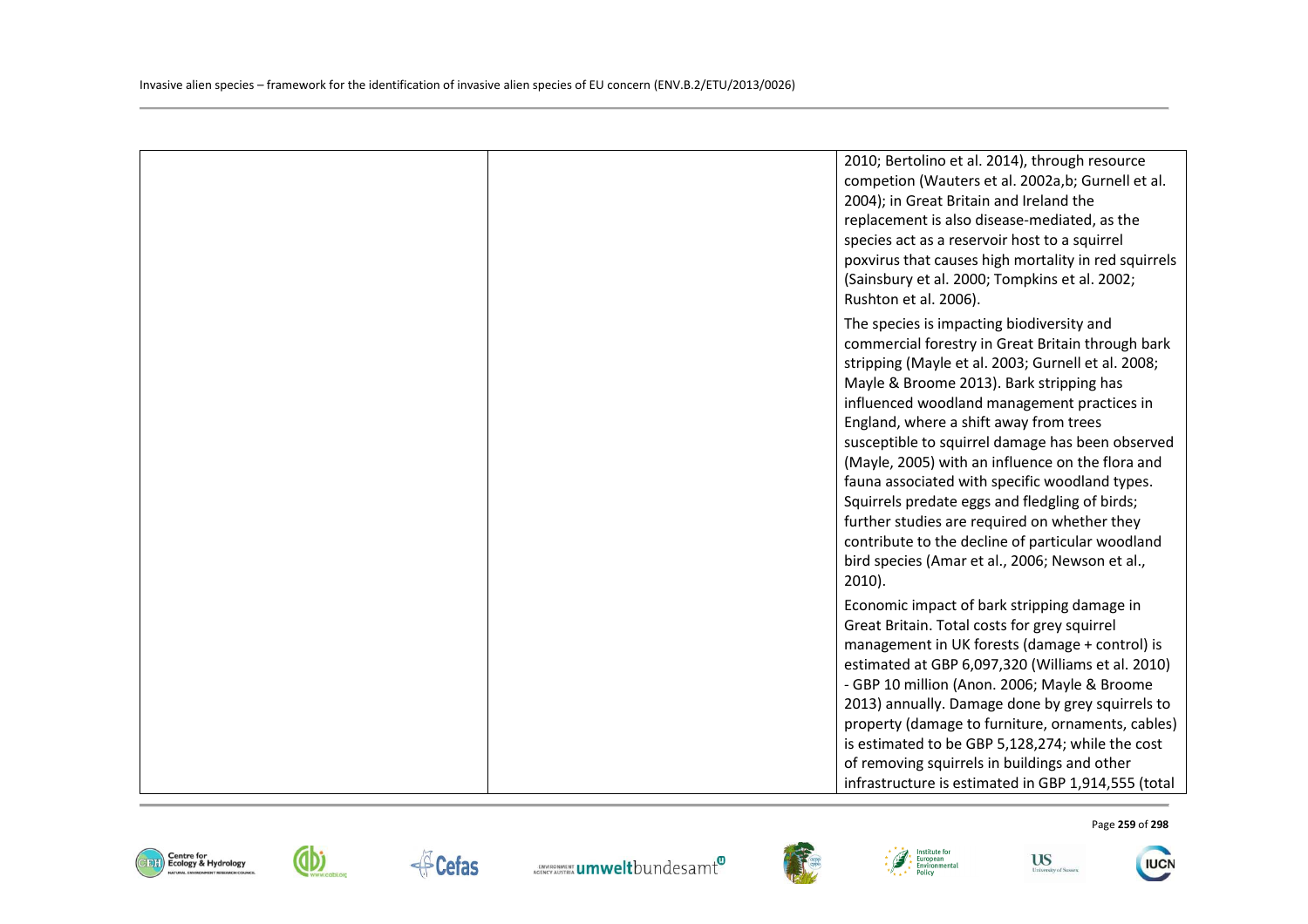|  | damage + control GBP 7,042,829) (Williams et al.<br>2010). Projected annual costs for grey squirrel<br>management in Irish (Ireland and Northern<br>Ireland) forests is € 856,141; the cost to the<br>agricultural sectors is €4,580,818 and for building<br>protection is € 988,978 (Kelly et al. 2013). In Italy<br>limited damage to maize crops and poplar<br>plantations are recorded (Currado 1993; Currado<br>et al. 1997; Signorile and Evans 2007), but costs<br>are not estimated. The species is also reported to<br>be a garden pest by digging up bulbs and eating<br>fruits and the bark of ornamental plants, and can<br>damage properties, chewing timber, wires and<br>stored goods. |
|--|-------------------------------------------------------------------------------------------------------------------------------------------------------------------------------------------------------------------------------------------------------------------------------------------------------------------------------------------------------------------------------------------------------------------------------------------------------------------------------------------------------------------------------------------------------------------------------------------------------------------------------------------------------------------------------------------------------|
|  | Social conflict expected on eradication<br>programmes that will be inacceptable for extreme<br>animal-rights groups (Bertolino et al. 2003; Anon.<br>2013); however, on this aspect see the position<br>paper of the Eurogroup for Animals (July 2013, EU<br>Strategy on Invasive Alien Species), a leading voice<br>for animal welfare at European Union level, which<br>recognise that in some cases it may be more<br>humane and have less negative impact on animal<br>welfare to utilise a rapid lethal method than<br>longer term controls impacting larger number of<br>animals.                                                                                                               |













Page **260** of **298**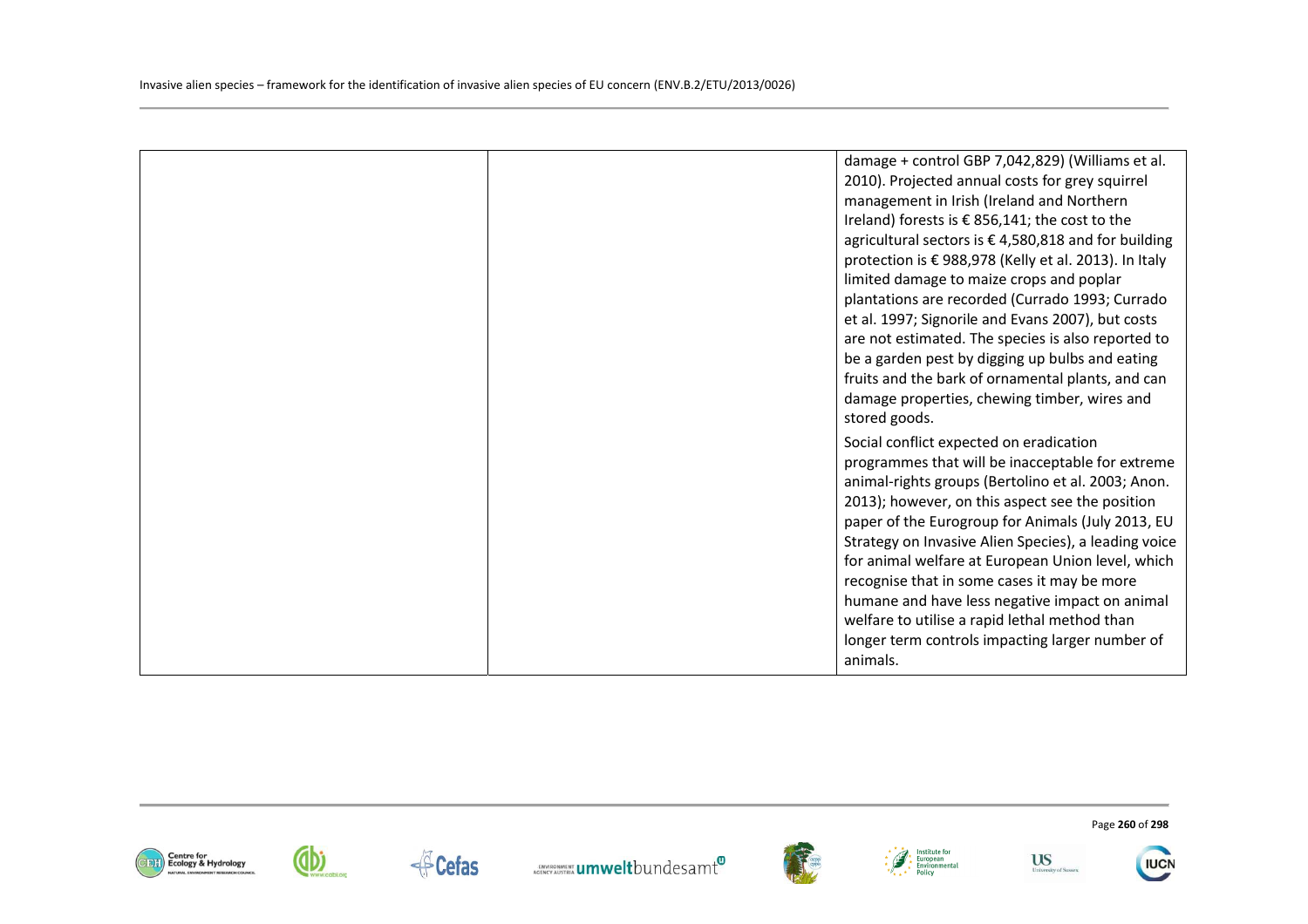#### **SECTION B – Detailed assessment**

### **PROBABILITY OF ENTRY**

Important instructions:

- 36. Entry is the introduction of an organism into Europe. Not to be confused with spread, the movement of an organism within Europe.
- 37. For organisms which are already present in Europe, only complete the entry section for current active pathways of entry or if relevant potential future pathways. The entry section need not be completed for organisms which have entered in the past and have no current pathways of entry.

| <b>QUESTION</b>                                                                                                                                                                                                                                                                                  | <b>RESPONSE</b> | <b>CONFIDENCE</b> | <b>COMMENT</b>                                                                                                                                                                                                                                                                                                                                                                                                                                                                                                                                                                                                                                                                                                       |
|--------------------------------------------------------------------------------------------------------------------------------------------------------------------------------------------------------------------------------------------------------------------------------------------------|-----------------|-------------------|----------------------------------------------------------------------------------------------------------------------------------------------------------------------------------------------------------------------------------------------------------------------------------------------------------------------------------------------------------------------------------------------------------------------------------------------------------------------------------------------------------------------------------------------------------------------------------------------------------------------------------------------------------------------------------------------------------------------|
| 1.1. How many active pathways are relevant to the<br>potential entry of this organism?<br>(If there are no active pathways or potential future<br>pathways respond N/A and move to the Establishment<br>section)                                                                                 | few             | very high         | The species is already present in the Risk Assessment<br>area with viable and spreading populations in three<br>countries.<br>The pathway for new introduction is escapes from pet<br>owners, deliberate release from pet owners, deliberate<br>introductions.                                                                                                                                                                                                                                                                                                                                                                                                                                                       |
| 1.2. List relevant pathways through which the organism<br>could enter. Where possible give detail about the specific<br>origins and end points of the pathways.<br>For each pathway answer questions 1.3 to 1.10 (copy and<br>paste additional rows at the end of this section as<br>necessary). | [Pet-trade]     |                   | The primary pathway for entry involves their escape or<br>deliberate release from captivity (see as an example of<br>squirrel's pathway the video on YouTube regarding an<br>illegal release of a chipmunk, Tamias sp.<br>(http://www.youtube.com/watch?v=p_Ee4Bvk-eU).<br>The origin of the pathway is considered to be the<br>keeping of the animals in captivity but also deliberate<br>introductions in parks and woods. Likelihood of<br>association is considered to remain high as long as the<br>species continues to be kept in captivity and sold by<br>pet shops (Bertolino 2009). Natural populations could<br>be the source of animals for an illegal trade of the<br>species (Signorile et al. 2014b). |
| Pathway name:                                                                                                                                                                                                                                                                                    | [Pet-Trade]     |                   |                                                                                                                                                                                                                                                                                                                                                                                                                                                                                                                                                                                                                                                                                                                      |





Cefas





**US** 

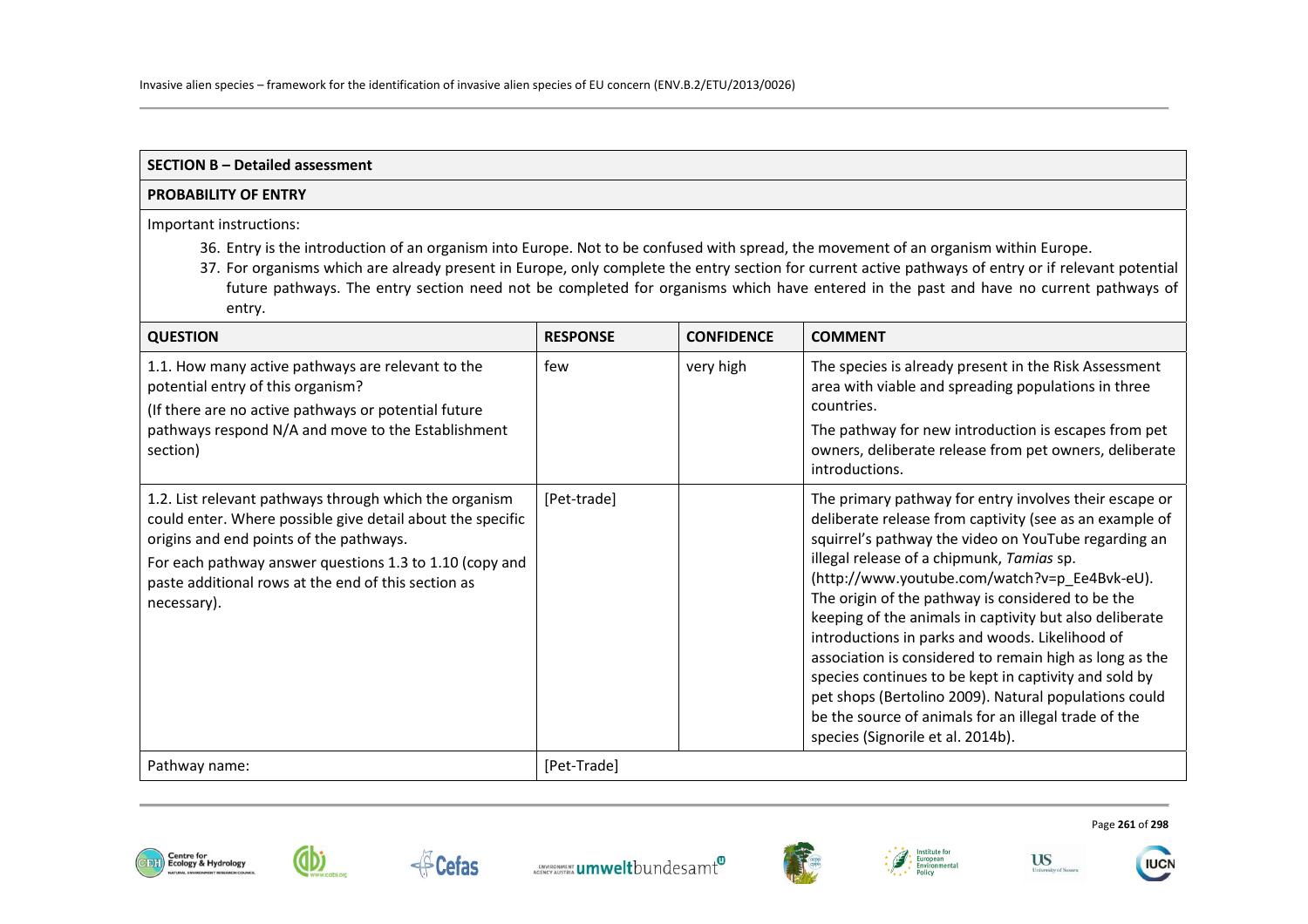| 1.3. Is entry along this pathway intentional (e.g. the<br>organism is imported for trade) or accidental (the<br>organism is a contaminant of imported goods)?<br>(If intentional, only answer questions 1.4, 1.9, 1.10, 1.11)                                        | intentional       | very high | The species is intentionally imported and traded in<br>many European countries (UNEP-WCMC 2010). The<br>animals may then be released or escape.                                                                                                                                                                                                                                                                                                                                                                          |
|----------------------------------------------------------------------------------------------------------------------------------------------------------------------------------------------------------------------------------------------------------------------|-------------------|-----------|--------------------------------------------------------------------------------------------------------------------------------------------------------------------------------------------------------------------------------------------------------------------------------------------------------------------------------------------------------------------------------------------------------------------------------------------------------------------------------------------------------------------------|
| 1.4. How likely is it that large numbers of the organism<br>will travel along this pathway from the point(s) of origin<br>over the course of one year?<br>Subnote: In your comment discuss how likely the<br>organism is to get onto the pathway in the first place. | moderately likely | medium    | Trade statistics are not available. An internet survey<br>conducted in May 2010, in order to investigate<br>whether the species appears to be traded within the<br>EU, and whether there appears to be demand for this<br>species as a pet, found adverts for the sale of grey<br>squirrels on Austrian, Danish, French, Great Britain,<br>Italian, and Spanish websites; there were several<br>advertisements for people wanting 'squirrels' in<br>French, British, Italian, and Spanish websites (UNEP-<br>WCMC 2010). |
| 1.9. How likely is the organism to be able to transfer from<br>the pathway to a suitable habitat or host?                                                                                                                                                            | very likely       | high      | Natural populations can establish from few founders<br>and grow quickly (Shorten 1954; Bertolino 2009; Wood<br>et al. 2007;Signorile et al. 2014a). The species is often<br>released in urban parks, suburban gardens, parkland,<br>etc., which could provide suitable habitats with<br>supplemental feeding from humans (Bonnington etb al.<br>2013, 2014), and from here spread to forested habitats<br>(deciduous, mixed and coniferous woodland) (Bertolino<br>et al. 2014).                                         |
| 1.10. Estimate the overall likelihood of entry into Europe<br>based on this pathway?                                                                                                                                                                                 | likely            | high      | The species is already present in three countries and is<br>traded in many others.                                                                                                                                                                                                                                                                                                                                                                                                                                       |
| End of pathway assessment, repeat as necessary.                                                                                                                                                                                                                      |                   |           |                                                                                                                                                                                                                                                                                                                                                                                                                                                                                                                          |











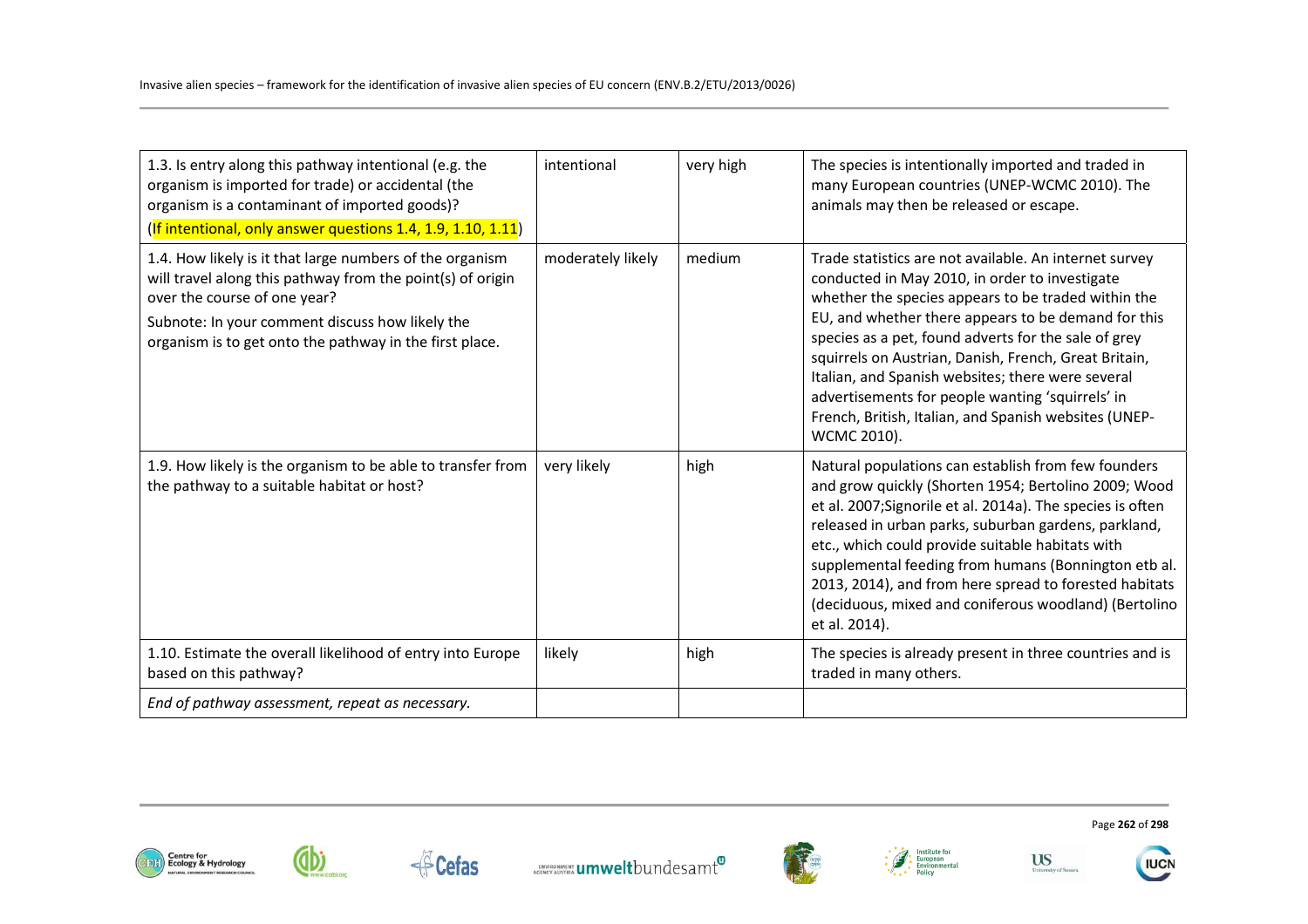| 1.11. Estimate the overall likelihood of entry into Europe<br>based on all pathways (comment on the key issues that<br>lead to this conclusion). | likely | high | The principal pathway for entry is escape or release<br>from captivity. The origin of the pathway is considered<br>to be the keeping of the animals in captivity but also<br>deliberate introductions in parks and woods. Likelihood<br>of association is considered to remain high as long as<br>the species continues to be kept in captivity and sold<br>by pet shops (Bertolino 2009). Natural populations<br>could be the source of animals for an illegal trade of<br>the species (Signorile et al. 2014b).<br>The importation of the grey squirrel was suspended in<br>the European Union in year 2012 by including it in a list<br>of species whose introduction in Europe is suspended<br>on the basis of the evidence that they constitute an<br>ecological threat to biodiversity. This list is an<br>implementation of the CITES Regulation and is directly<br>applicable in all Member States. This, however, does<br>not stop the movements of animals within Europe<br>where the species is already bred and sold in many<br>countries (UNEP-WCMC 2010). In Italy the limitation is<br>now even more stringent. A Decree signed on 24th<br>December 2013 by the Ministers of the Environment,<br>Agriculture and Economic Development and published |
|--------------------------------------------------------------------------------------------------------------------------------------------------|--------|------|--------------------------------------------------------------------------------------------------------------------------------------------------------------------------------------------------------------------------------------------------------------------------------------------------------------------------------------------------------------------------------------------------------------------------------------------------------------------------------------------------------------------------------------------------------------------------------------------------------------------------------------------------------------------------------------------------------------------------------------------------------------------------------------------------------------------------------------------------------------------------------------------------------------------------------------------------------------------------------------------------------------------------------------------------------------------------------------------------------------------------------------------------------------------------------------------------------------------------------------------------------------------|
|                                                                                                                                                  |        |      | on 2nd February 2014 forbids trading, raising and                                                                                                                                                                                                                                                                                                                                                                                                                                                                                                                                                                                                                                                                                                                                                                                                                                                                                                                                                                                                                                                                                                                                                                                                                  |
|                                                                                                                                                  |        |      | keeping of grey squirrels and two other squirrel species<br>(Sciurus niger, Callosciurus erythraeus). In UK, under<br>the Wildlife and Countryside Act (1981) it is illegal to                                                                                                                                                                                                                                                                                                                                                                                                                                                                                                                                                                                                                                                                                                                                                                                                                                                                                                                                                                                                                                                                                     |
|                                                                                                                                                  |        |      | release non-indigenous animals into the wild, so any<br>grey squirrels caught should be killed.                                                                                                                                                                                                                                                                                                                                                                                                                                                                                                                                                                                                                                                                                                                                                                                                                                                                                                                                                                                                                                                                                                                                                                    |

#### **PROBABILITY OF ESTABLISHMENT**

dbi









**US** 

University of Sussex



Page **263** of **298**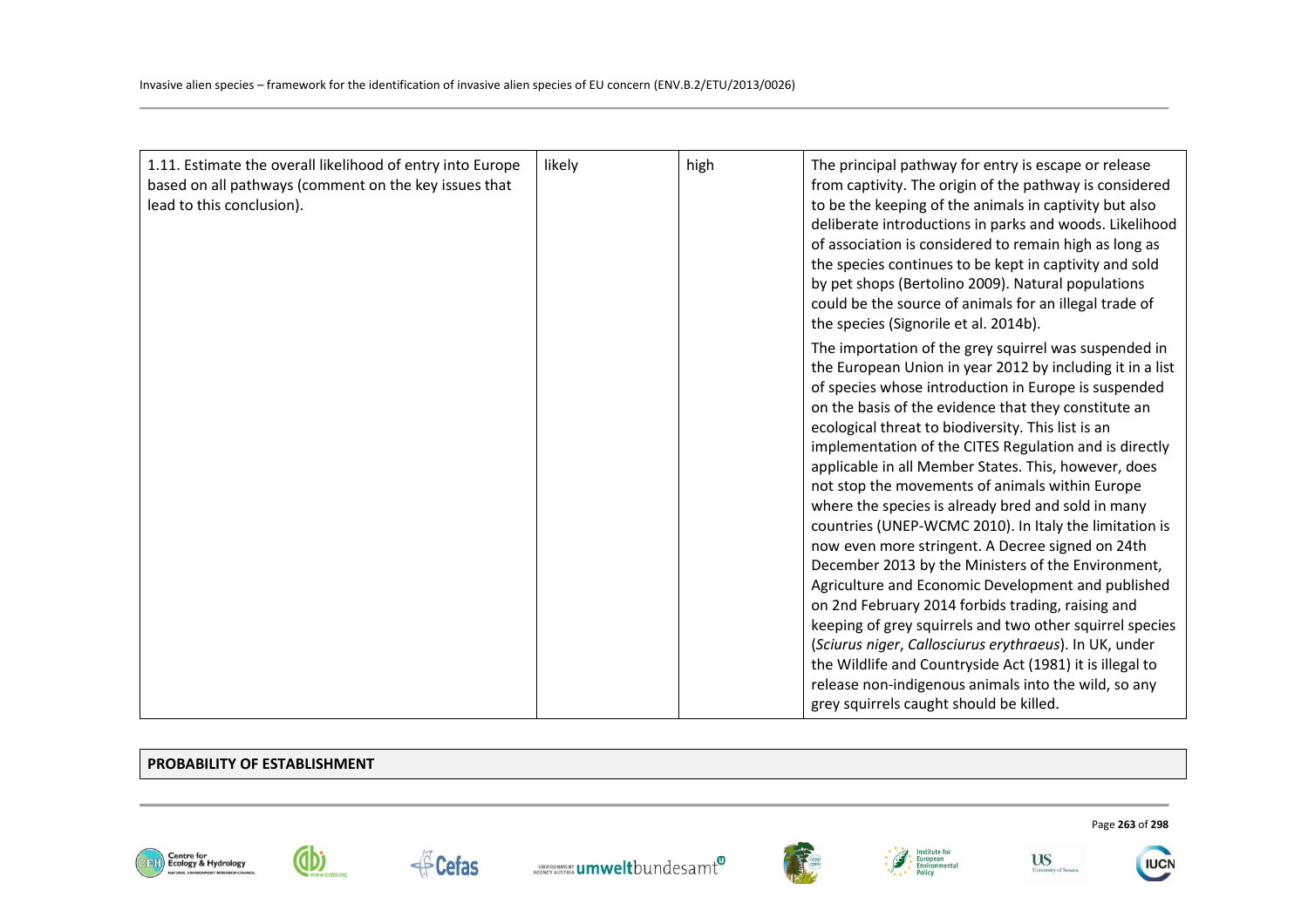| Important instructions:                                                                                                                                                                                                                                                                                                                                                              |                 |                   |                                                                                                                                                                                                                                                                                                                                                                                                                                                                                                                                                                 |  |
|--------------------------------------------------------------------------------------------------------------------------------------------------------------------------------------------------------------------------------------------------------------------------------------------------------------------------------------------------------------------------------------|-----------------|-------------------|-----------------------------------------------------------------------------------------------------------------------------------------------------------------------------------------------------------------------------------------------------------------------------------------------------------------------------------------------------------------------------------------------------------------------------------------------------------------------------------------------------------------------------------------------------------------|--|
| 38. For organisms which are already well established in Europe, only complete questions 1.15 and 1.21 then move onto the spread section. If<br>uncertain, check with the Non-native Species Secretariat. For Europe mainland, grey squirrel is established only in Italy, while other populations<br>are on islands (Great Britain, Ireland); therefore all questions were completed |                 |                   |                                                                                                                                                                                                                                                                                                                                                                                                                                                                                                                                                                 |  |
| <b>QUESTION</b>                                                                                                                                                                                                                                                                                                                                                                      | <b>RESPONSE</b> | <b>CONFIDENCE</b> | <b>COMMENT</b>                                                                                                                                                                                                                                                                                                                                                                                                                                                                                                                                                  |  |
| 1.12. How likely is it that the organism will be able to<br>establish in Europe based on the similarity between<br>climatic conditions in Europe and the organism's current<br>distribution?                                                                                                                                                                                         | very likely     | very high         | The species already established in Great Britain,<br>Ireland and Italy (Bertolino 2009); only Italy is part<br>of mainland Europe.<br>According to statistical prediction models that<br>simulate the possible expansion of the grey<br>squirrel from Italy, in the medium term the grey<br>squirrel will be able to colonize the Alps, the<br>Apennines and the bordering countries of France<br>and Switzerland in next decades (Lurz et al. 2001;<br>Tattoni et al. 2006; Bertolino et al. 2008). These<br>studies support the presence of suitable habitats |  |
|                                                                                                                                                                                                                                                                                                                                                                                      |                 |                   | in these areas.<br>A recent study also supports the hypothesis of a<br>shift in the grey squirrel's climatic niche in the<br>area of introductions. Climatic conditions in most<br>of Europe were considered suitable for grey<br>squirrels (Di Febbraro et al. 2013).                                                                                                                                                                                                                                                                                          |  |





**dbi** 









Page **264** of **298**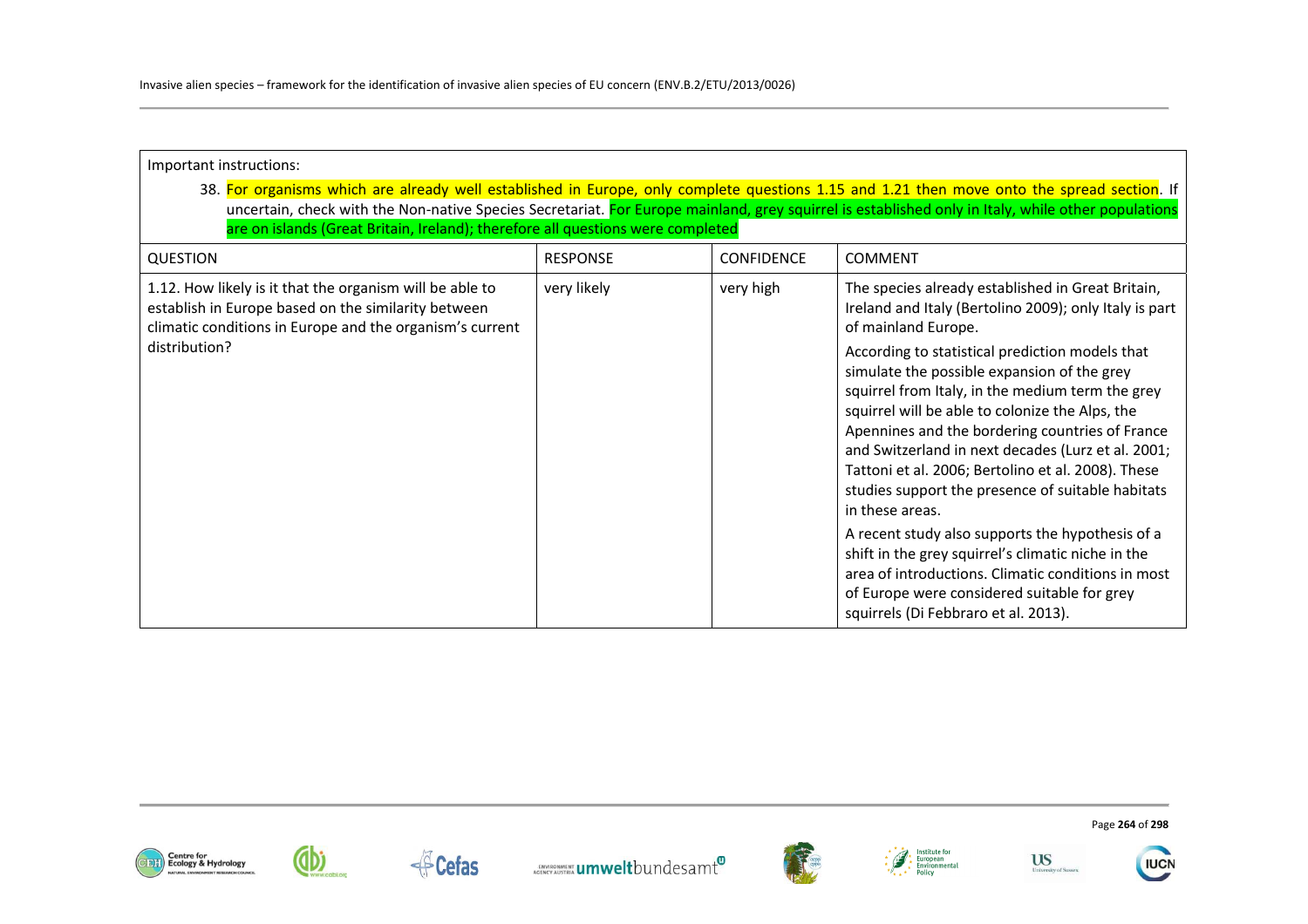| 1.13. How likely is it that the organism will be able to<br>establish in Europe based on the similarity between other<br>abiotic conditions in Europe and the organism's current<br>distribution?                                                                                                                               | very likely | very high | Temperate forests and woodlands in Europe have<br>many tree species that are similar (same genus)<br>than in the native area of grey squirrels and thus<br>produce food resources similar in quantity and<br>quality; (sub)urban park populations occur both in<br>Europe and N. America. Climatic conditions in<br>most of Europe are considered suitable for grey<br>squirrels (Di Febbraro et al. 2013).                                                                                 |
|---------------------------------------------------------------------------------------------------------------------------------------------------------------------------------------------------------------------------------------------------------------------------------------------------------------------------------|-------------|-----------|---------------------------------------------------------------------------------------------------------------------------------------------------------------------------------------------------------------------------------------------------------------------------------------------------------------------------------------------------------------------------------------------------------------------------------------------------------------------------------------------|
| 1.14. How likely is it that the organism will become<br>established in protected conditions (in which the<br>environment is artificially maintained, such as wildlife<br>parks, glasshouses, aquaculture facilities, terraria,<br>zoological gardens) in Europe?<br>Subnote: gardens are not considered protected<br>conditions | very likely | very high | The species is already keeps in wildlife parks,<br>zoological gardens, private collections and pet<br>shops.                                                                                                                                                                                                                                                                                                                                                                                |
| 1.15. How widespread are habitats or species necessary<br>for the survival, development and multiplication of the<br>organism in Europe?                                                                                                                                                                                        | widespread  | very high | The species lives in deciduous, mixed and<br>coniferous woodland habitats, feeding on nuts,<br>seeds, tree flowers, buds, mushrooms, berries,<br>caterpillars, rarely on insects and bird eggs/young<br>and sometimes on cereals (maize). The species is<br>also regularly found in parks and towns. Therefore<br>no single species is "vital" for its survival,<br>development and multiplication. Suitable habitats<br>are present and widely distributed in the Risk<br>Assessment Area. |
| 1.16. If the organism requires another species for critical<br>stages in its life cycle then how likely is the organism to<br>become associated with such species in GB?                                                                                                                                                        | <b>NA</b>   |           |                                                                                                                                                                                                                                                                                                                                                                                                                                                                                             |





dbi





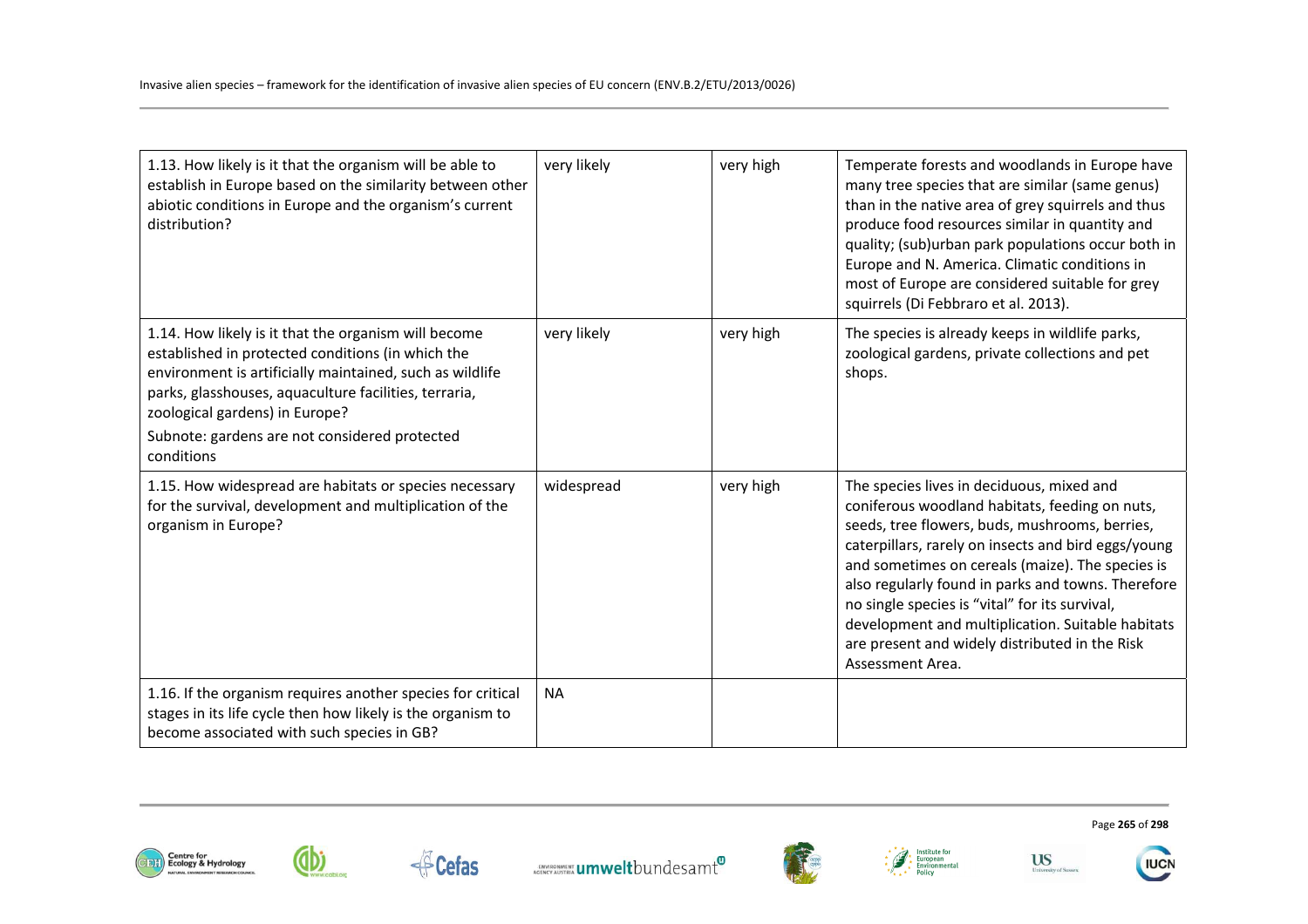| 1.17. How likely is it that establishment will occur despite<br>competition from existing species in Europe?                    | very likely | very high | Outcome of competition with the only native tree<br>squirrel species (red squirrel, Sciurus vulgaris) is in<br>favour of the alien species (Gurnell & Pepper<br>1993; Kenward & Holm 1993; Wauters et al. 2001,<br>2002a, b; Gurnell et al. 2004)                                                                                                                                                                                                                                                     |
|---------------------------------------------------------------------------------------------------------------------------------|-------------|-----------|-------------------------------------------------------------------------------------------------------------------------------------------------------------------------------------------------------------------------------------------------------------------------------------------------------------------------------------------------------------------------------------------------------------------------------------------------------------------------------------------------------|
| 1.18. How likely is it that establishment will occur despite<br>predators, parasites or pathogens already present in<br>Europe? | very likely | high      | A range of potential predators exist in Europe,<br>these include raptors, red fox (Vulpes vulpes),<br>stone and pine marten (Martes spp.), feral and<br>domestic cats, and potentially owls. This suite of<br>predators has not prevented the establishment,<br>nor the spread of the animals. Feral/domestic cats<br>may have an impact in some urban areas<br>(Bertolino & Genovesi 2005). Pine marten (Martes<br>martes) seems to have an impact in some parts of<br>Ireland (Sheehy et al. 2014). |

















Page **266** of **298**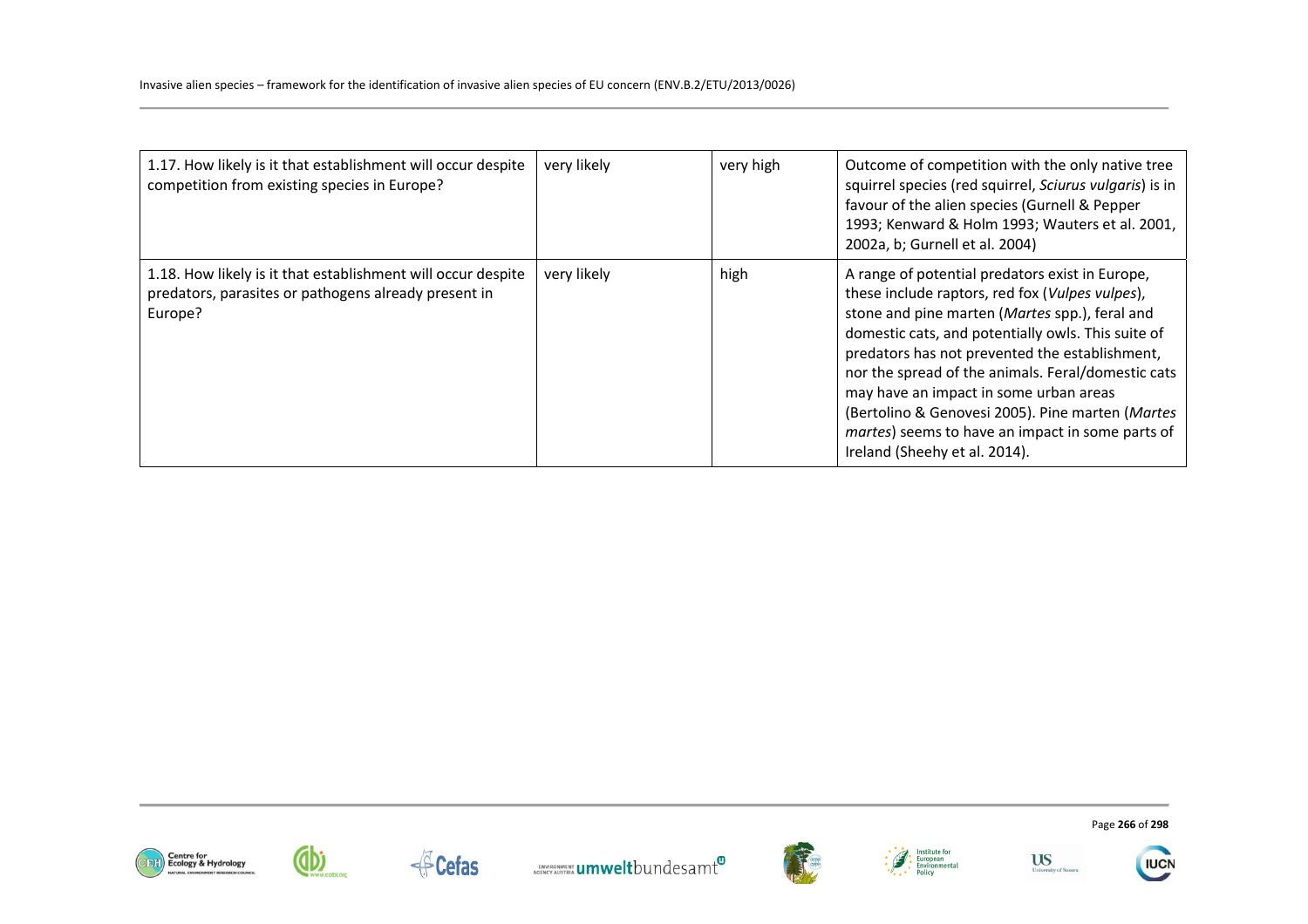| 1.19. How likely is the organism to establish despite<br>existing management practices in Europe?                                  | likely    | high   | A national bounty scheme in the Great Britain<br>between 1953 and 1958 did not reduce numbers<br>or geographic range of the grey squirrel, or<br>damage to trees, and was stopped (Shorten 1957;<br>Thompson & Peace 1962; Sheail 1999).<br>Subsequent control actions in Great Britain,<br>Ireland and Italy show that high removal rates are<br>necessary to obtain success and that numbers<br>return quickly to pre-control levels once killing is<br>stopped (Lawton & Rochford 2007). The<br>management of the grey squirrel in Italy aims to<br>stop the spread of the species to other countries.<br>Though successful, these management actions<br>would stop the spread of established populations,<br>but not the risk for Europe. The main pathway of<br>entry is the pet trade and the risk of new<br>introductions in other European countries<br>continues to be present. |
|------------------------------------------------------------------------------------------------------------------------------------|-----------|--------|------------------------------------------------------------------------------------------------------------------------------------------------------------------------------------------------------------------------------------------------------------------------------------------------------------------------------------------------------------------------------------------------------------------------------------------------------------------------------------------------------------------------------------------------------------------------------------------------------------------------------------------------------------------------------------------------------------------------------------------------------------------------------------------------------------------------------------------------------------------------------------------|
| 1.20. How likely are management practices in Europe to<br>facilitate establishment?                                                | <b>NA</b> |        |                                                                                                                                                                                                                                                                                                                                                                                                                                                                                                                                                                                                                                                                                                                                                                                                                                                                                          |
| 1.21. How likely is it that biological properties of the<br>organism would allow it to survive eradication campaigns<br>in Europe? | likely    | medium | So far no eradication campaigns have been<br>started, but control actions in the Great Britain,<br>Ireland and Italy show that high removal rates are<br>necessary to obtain success and that numbers<br>return quickly to pre-control levels once killing is<br>stopped (Lawton & Rochford 2007). Once<br>established, grey squirrels are difficult if not<br>impossible (with large populations) to eradicate<br>though some success can be achieved at a local<br>level with a high control effort (Schuchert et al.<br>2014)                                                                                                                                                                                                                                                                                                                                                         |











Page **267** of **298** 

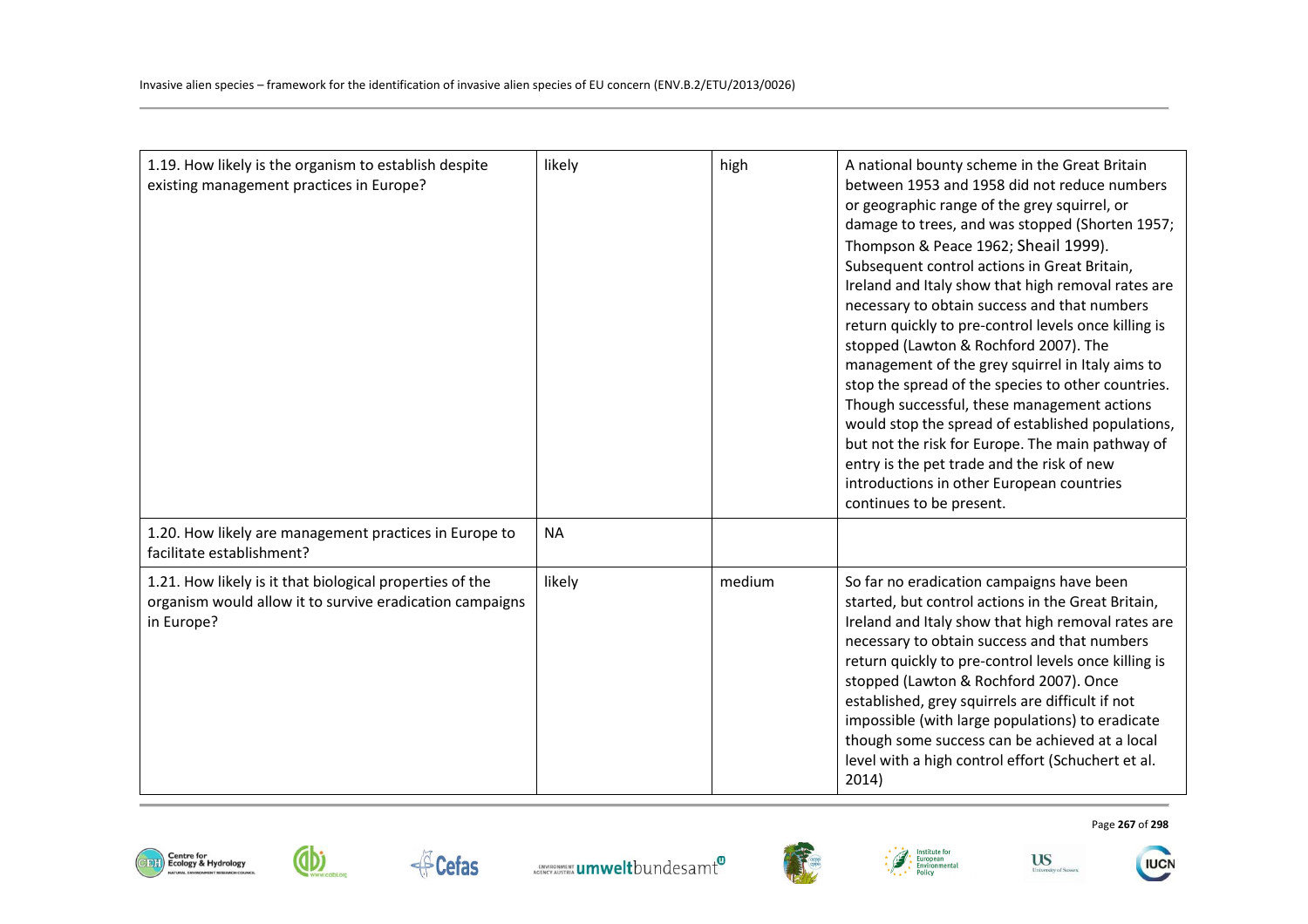| 1.22. How likely are the biological characteristics of the<br>organism to facilitate its establishment?                                                                                  | very likely | very high | Can have 2 litters/year with 2-5 weaned young;<br>varying percentage of adult females reproduce in<br>a given season (Gurnell 1987; Koprowki 1994).<br>The animals are attractive to humans that feed<br>populations in urban parks or nearby. This could<br>help small populations to overcome the first<br>phase when extinction is possible. |
|------------------------------------------------------------------------------------------------------------------------------------------------------------------------------------------|-------------|-----------|-------------------------------------------------------------------------------------------------------------------------------------------------------------------------------------------------------------------------------------------------------------------------------------------------------------------------------------------------|
| 1.23. How likely is the capacity to spread of the organism<br>to facilitate its establishment?                                                                                           | very likely | very high | Dispersal capacity high, juveniles can move easily<br>between 1 and 3 (5) km from the natal site<br>(Koprowski 1994; Wauters et al. 1997; Lurz et al.<br>2001)                                                                                                                                                                                  |
| 1.24. How likely is the adaptability of the organism to<br>facilitate its establishment?                                                                                                 | very likely | very high | The species could adapt to urban, suburban and<br>more natural area, occurring in a variety of<br>woodland habitat types                                                                                                                                                                                                                        |
| 1.25. How likely is it that the organism could establish<br>despite low genetic diversity in the founder population?                                                                     | very likely | very high | Grey squirrels have proven to be very successful<br>invaders able to start new populations and spread<br>even from few founders with low genetic diversity<br>(Wood et al., 2007; Bertolino 2009; Signorile et al.<br>$2014 a,b$ ).                                                                                                             |
| 1.26. Based on the history of invasion by this organism<br>elsewhere in the world, how likely is to establish in<br>Europe? (If possible, specify the instances in the<br>comments box.) | very likely | very high | 59 out of 74 (79.7%) introductions outside the<br>native range in US, Canada, Europe, Australia,<br>South Africa, were successful (Bertolino 2009).<br>The species already established in North (Great<br>Britain and Ireland) and South (Italy) Europe,<br>showing its ability to adapt to European habitats                                   |













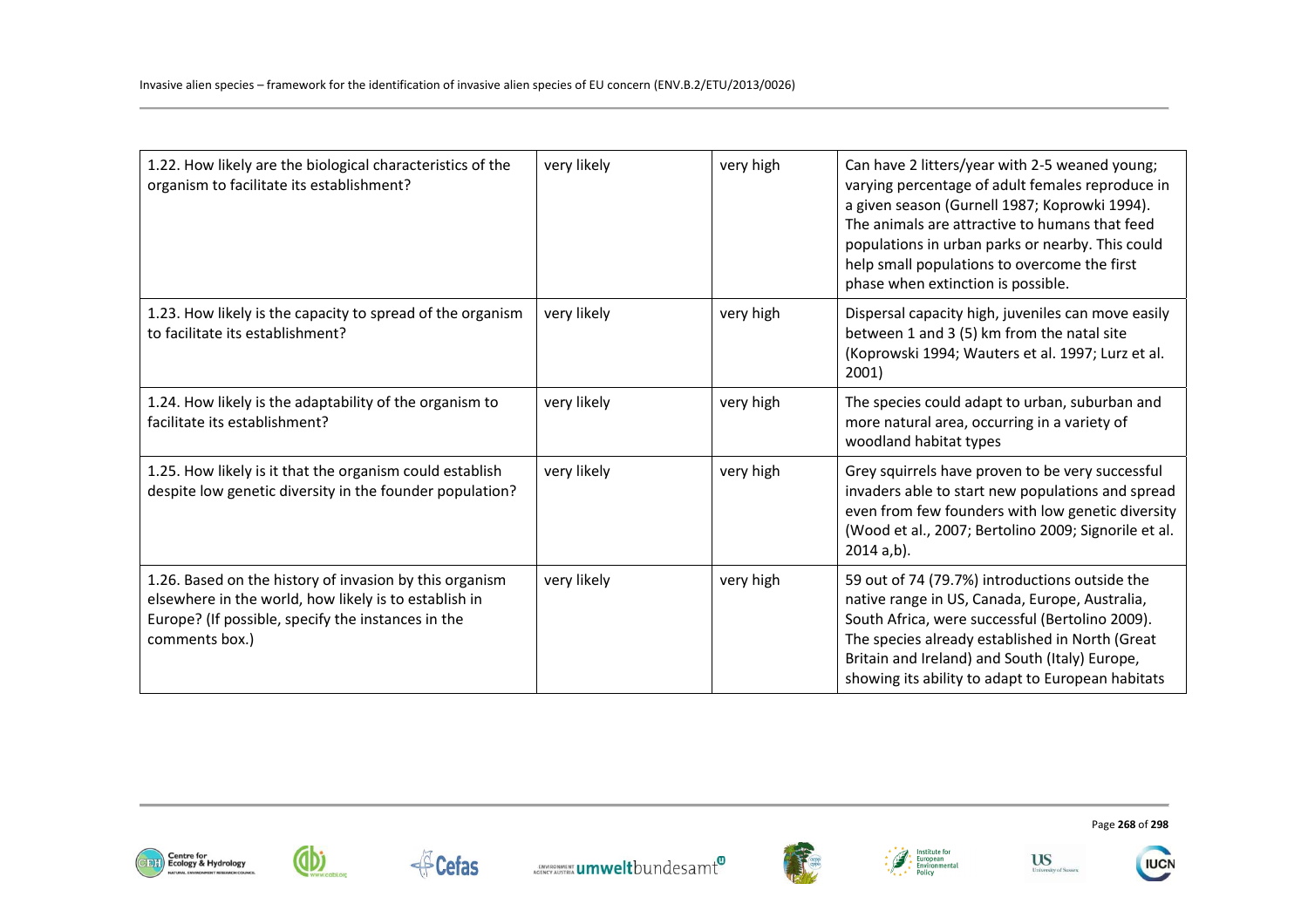| 1.27. If the organism does not establish, then how likely<br>is it that transient populations will continue to occur?<br>Subnote: Red-eared Terrapin, a species which cannot re-<br>produce in GB but is established because of continual<br>release, is an example of a transient species. | unlikely | medium | If the species does not establish, as in an urban<br>park in Rome in the 1980s (Bertolino & Genovesi<br>2005), and in some areas in Great Britain (Shorten<br>1954) and in Australia (Long 2003), then it is<br>probable that the introduced animals will<br>disappear. However, the risk of new introductions<br>will continue to remain.                                                                                                                                                                                                                                                                                                                                                                                                                                                                                                                                                                                                                                                                                                                                                                                                                                                     |
|---------------------------------------------------------------------------------------------------------------------------------------------------------------------------------------------------------------------------------------------------------------------------------------------|----------|--------|------------------------------------------------------------------------------------------------------------------------------------------------------------------------------------------------------------------------------------------------------------------------------------------------------------------------------------------------------------------------------------------------------------------------------------------------------------------------------------------------------------------------------------------------------------------------------------------------------------------------------------------------------------------------------------------------------------------------------------------------------------------------------------------------------------------------------------------------------------------------------------------------------------------------------------------------------------------------------------------------------------------------------------------------------------------------------------------------------------------------------------------------------------------------------------------------|
| 1.28. Estimate the overall likelihood of establishment<br>(mention any key issues in the comment box).                                                                                                                                                                                      | likely   | high   | The species already established in North (Great<br>Britain and Ireland) and South (Italy) Europe.<br>Climatic conditions in most of Europe are<br>considered suitable for grey squirrels (Di Febbraro<br>et al. 2013). The species is found in eco-temperate<br>climatic zones (Bertolino 2008, 2009); in the<br>natural range from north to south (Koprowski<br>1994), there are very large changes in weather to<br>indicate a certain adaptability of the species. The<br>species could adapt to urban, suburban and more<br>natural area, occurring in a variety of woodland<br>habitat types. Grey squirrels have proven to be<br>very successful invaders able to start new<br>populations world-wide even from few founders<br>with low genetic diversity (Wood et al., 2007;<br>Bertolino 2009; Signorile et al. 2014 a,b). Humans<br>could help the spreading feeding the animals or<br>translocating them to new areas. It must be<br>underlined that both Ireland and Great Britain are<br>islands and the main risk to the rest of Europe<br>comes from pet trade and range expansion form<br>Italy. Grey squirrels in Italy should therefore be a<br>priority in terms of action. |





←<sup>E</sup>Cefas









Page **269** of **298**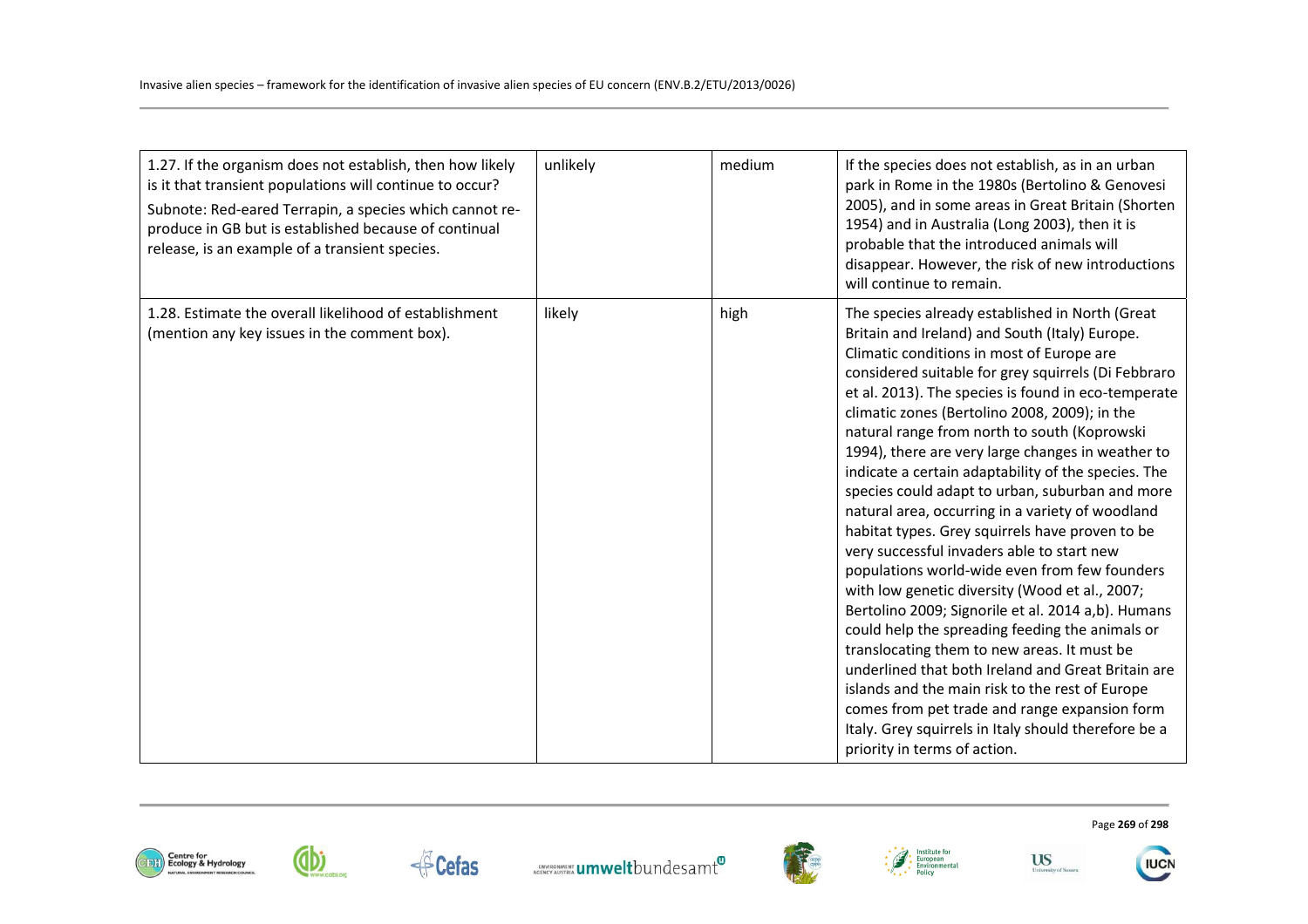| <b>PROBABILITY OF SPREAD</b>                                                                                                                                              |                 |                   |                                                                                                                                                                                                                                                                                                         |  |
|---------------------------------------------------------------------------------------------------------------------------------------------------------------------------|-----------------|-------------------|---------------------------------------------------------------------------------------------------------------------------------------------------------------------------------------------------------------------------------------------------------------------------------------------------------|--|
| Important notes:                                                                                                                                                          |                 |                   |                                                                                                                                                                                                                                                                                                         |  |
| 39. Spread is defined as the expansion of the geographical distribution of a pest within an area.                                                                         |                 |                   |                                                                                                                                                                                                                                                                                                         |  |
| <b>QUESTION</b>                                                                                                                                                           | <b>RESPONSE</b> | <b>CONFIDENCE</b> | <b>COMMENT</b>                                                                                                                                                                                                                                                                                          |  |
| 2.1. How important is the expected spread of this<br>organism in Europe by natural means? (Please list and<br>comment on the mechanisms for natural spread.)              | high            | high              | Active saturation dispersal, mainly of immature<br>individuals, which will colonize new areas of suitable<br>habitat. Information on the spread of the species are<br>reported by Okubo et al. (1989) for England, by<br>O'Teangana et al. (2000) for Ireland and Bertolino et<br>al. (2014) for Italy. |  |
| 2.2. How important is the expected spread of this<br>organism in Europe by human assistance? (Please list and<br>comment on the mechanisms for human-assisted<br>spread.) | major           | high              | Squirrels are often released in or near urban areas<br>such as parks, where they could benefit from<br>supplementary feeding by humans. This could<br>increase survival and help to overcome first periods<br>with very low density.                                                                    |  |
|                                                                                                                                                                           |                 |                   | All 32 introductions in UK and Ireland were human<br>mediated; at least 11 were translocations from other<br>populations already established. (Shorten 1954). The<br>same probably happened in north Italy (Martinoli et<br>al. 2010) and was documented for central Italy<br>(Signorile et al. 2014b). |  |















Page **270** of **298**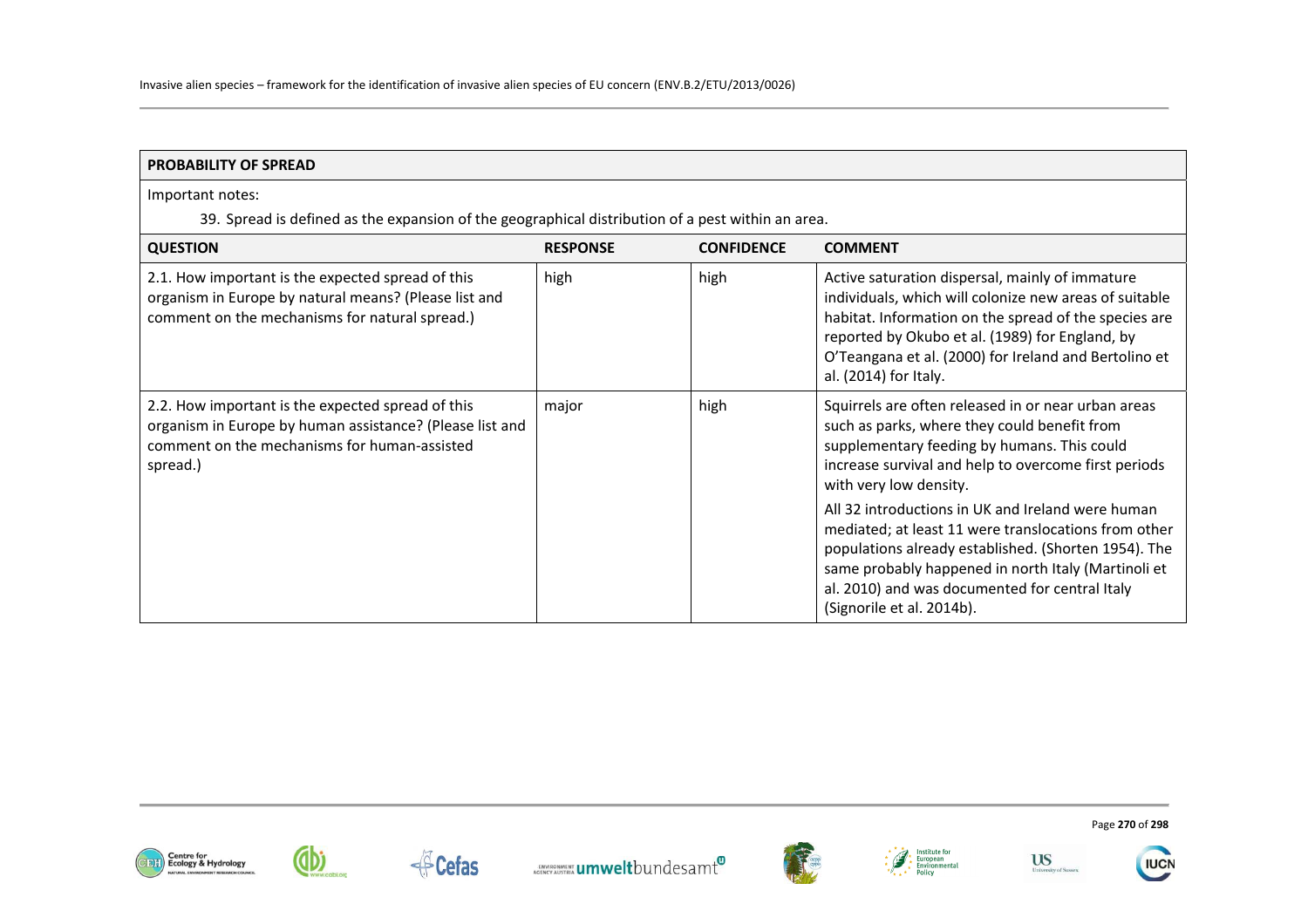| 2.3. Within Europe, how difficult would it be to contain<br>the organism?                                                                                                                           | difficult        | medium | Likelihood is that it could be 'contained' where it<br>doesn't spread over large areas, partly because of<br>seasonally high trappability, and partly because of<br>easy recognition of the species in new areas.<br>However, practical difficulties likely to arise because<br>of diverse landownership patterns likely to be<br>encountered in typical release/escape areas and<br>because of potential public opposition to<br>control/eradication (Barr et al. 2002; Rushton et al.<br>2002; Anon. 2013). |
|-----------------------------------------------------------------------------------------------------------------------------------------------------------------------------------------------------|------------------|--------|---------------------------------------------------------------------------------------------------------------------------------------------------------------------------------------------------------------------------------------------------------------------------------------------------------------------------------------------------------------------------------------------------------------------------------------------------------------------------------------------------------------|
| 2.4. Based on the answers to questions on the potential<br>for establishment and spread in Europe, define the area<br>endangered by the organism.                                                   | [Most of Europe] | high   | See bioclimatic model for the species in Di Febbraro<br>et al. (2013) and questions 4 and 5 of EU CHAPPEAU                                                                                                                                                                                                                                                                                                                                                                                                    |
| 2.5. What proportion (%) of the area/habitat suitable for<br>establishment (i.e. those parts of Europe were the<br>species could establish), if any, has already been<br>colonised by the organism? | 10-33            | high   | See distribution maps in Bertolino (2008) and<br>bioclimatic model for the species in Di Febbraro et al.<br>(2013).                                                                                                                                                                                                                                                                                                                                                                                           |
| 2.6. What proportion (%) of the area/habitat suitable for<br>establishment, if any, do you expect to have been<br>invaded by the organism five years from now (including<br>any current presence)?  | $0 - 10$         | high   | Expansion of the colonies in North and Central Italy,<br>Ireland and Scotland.                                                                                                                                                                                                                                                                                                                                                                                                                                |







Cefas **Expression Control Cercamer umwelt**bundesamt<sup>o</sup>









Page **271** of **298**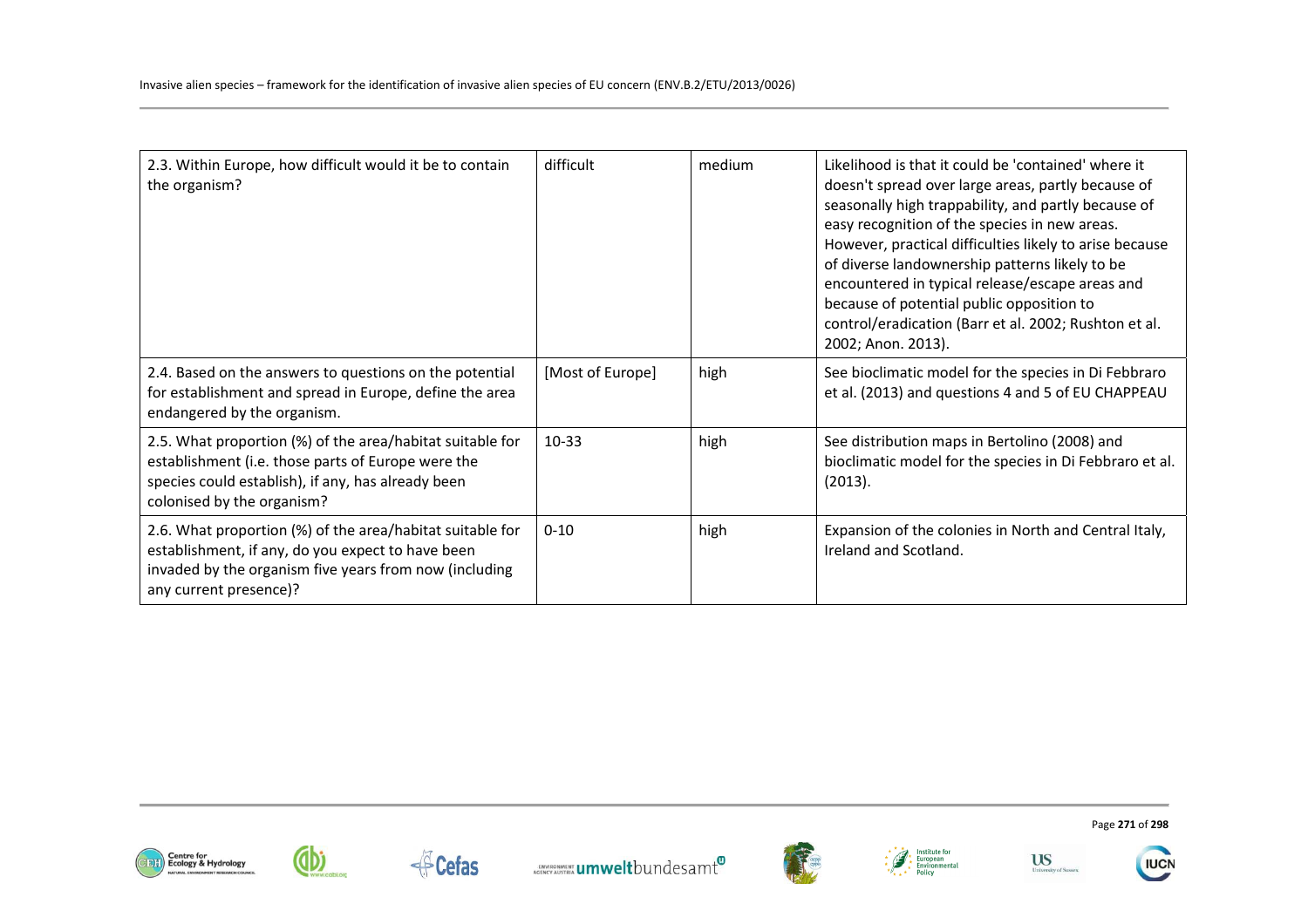| 2.7. What other timeframe (in years) would be<br>appropriate to estimate any significant further spread of<br>the organism in Europe? (Please comment on why this<br>timeframe is chosen.) | 10       | medium | In 2010 Italian authorities started a LIFE funded<br>project (LIFE09 NAT/IT/00095 EC-SQUARE), with the<br>aim to control the grey squirrel across different<br>regions on Northern Italy. A second LIFE project<br>(LIFE13 BIO/IT/000204 U-SAVEREDS) is due to start in<br>October 2014 with the aim to eradicate the grey<br>squirrel from central Italy (Umbria). These LIFE<br>projects will end in 2015 and 2018 and in this<br>timeframe information on the possibility to eradicate<br>or control the species in Italy will become available. |
|--------------------------------------------------------------------------------------------------------------------------------------------------------------------------------------------|----------|--------|-----------------------------------------------------------------------------------------------------------------------------------------------------------------------------------------------------------------------------------------------------------------------------------------------------------------------------------------------------------------------------------------------------------------------------------------------------------------------------------------------------------------------------------------------------|
| 2.8. In this timeframe what proportion (%) of the<br>endangered area/habitat (including any currently<br>occupied areas/habitats) is likely to have been invaded by<br>this organism?      | $0 - 10$ | medium | If control actions fails, the species would invade<br>further areas in north and central Italy in this<br>timeframe.                                                                                                                                                                                                                                                                                                                                                                                                                                |













Page **272** of **298** 



University of Susset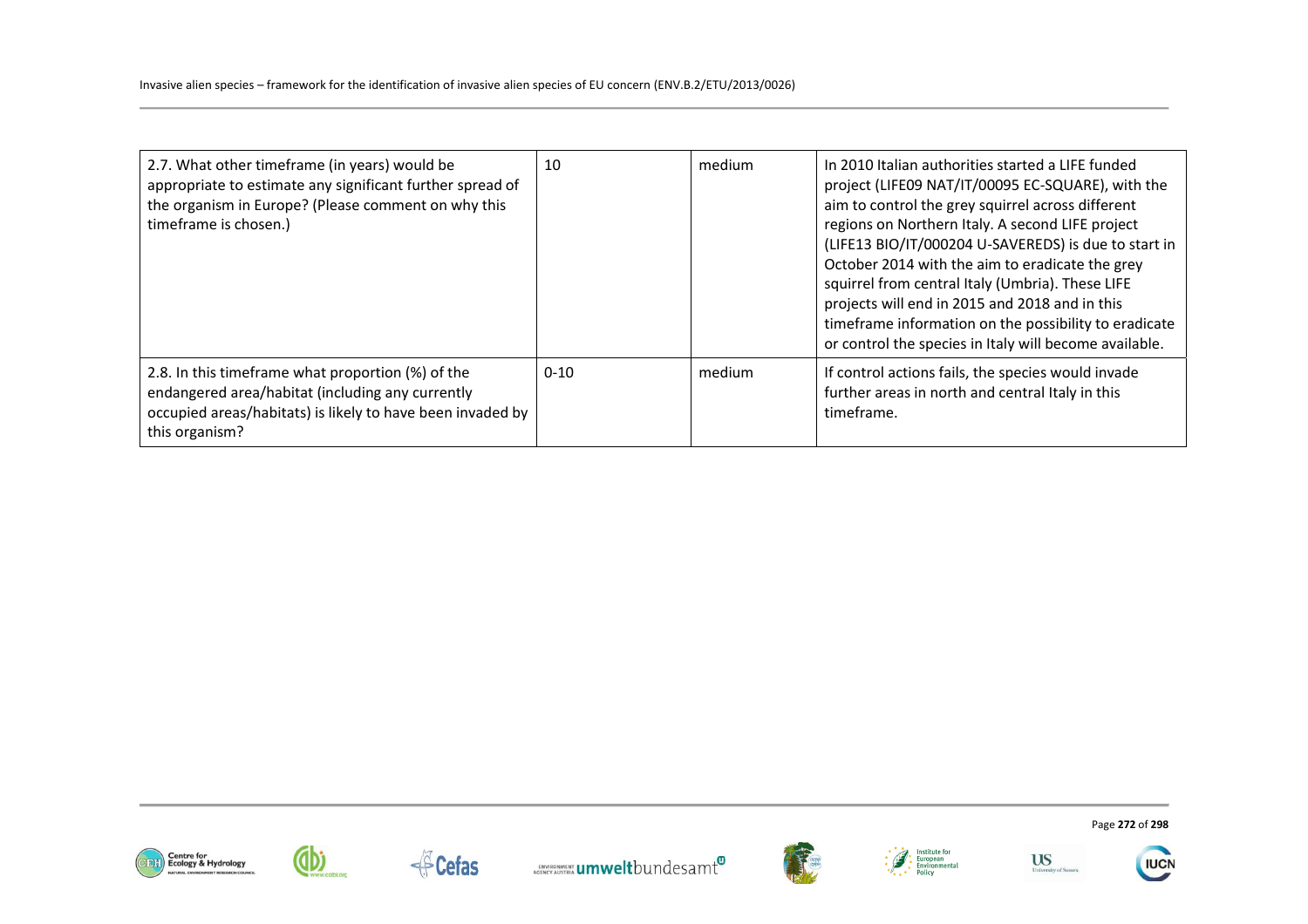| 2.9. Estimate the overall potential for future spread for<br>this organism in Europe (using the comment box to<br>indicate any key issues). | rapidly | medium | Based on the results of a spatially explicit population<br>dynamic model it is believed that in 20-40 years from<br>1996 the species can colonize the western Alps in the<br>provinces of Cuneo and Turin and in about 30 years<br>reach France (i.e. by 2026). The populations in<br>Lombardy would take 20-40 years to colonize the<br>area along the Ticino river and Lake Maggiore and<br>the first grey squirrels could easily reach Switzerland<br>in the decade 2030-2040 (Lurz et al. 2001; Tattoni et<br>al. 2006; Bertolino et al. 2008). These prediction,<br>however, are based on modeling the spread of only<br>three populations (Bertolino et al. 2008), while now<br>there more than 20 populations are known for Italy<br>(Martinoli et al. 2010) and do not assume further<br>jumps via human-mediated translocations.<br>In case of new introduction in other countries, the |
|---------------------------------------------------------------------------------------------------------------------------------------------|---------|--------|--------------------------------------------------------------------------------------------------------------------------------------------------------------------------------------------------------------------------------------------------------------------------------------------------------------------------------------------------------------------------------------------------------------------------------------------------------------------------------------------------------------------------------------------------------------------------------------------------------------------------------------------------------------------------------------------------------------------------------------------------------------------------------------------------------------------------------------------------------------------------------------------------|
|                                                                                                                                             |         |        | likelihood of establishment is high and the spread<br>could be from moderate to rapid, depending on the<br>habitat.                                                                                                                                                                                                                                                                                                                                                                                                                                                                                                                                                                                                                                                                                                                                                                              |

## **PROBABILITY OF IMPACT**

Important instructions:

- 40. When assessing potential future impacts, climate change should not be taken into account. This is done in later questions at the end of the assessment.
- 41. Where one type of impact may affect another (e.g. disease may also cause economic impact) the assessor should try to separate the effects (e.g. in this case note the economic impact of disease in the response and comments of the disease question, but do not include them in the economic section).
- 42. Note questions 2.10-2.14 relate to economic impact and 2.15-2.21 to environmental impact. Each set of questions starts with the impact elsewhere in the world, then considers impacts in GB separating known impacts to date (i.e. past and current impacts) from potential future impacts. Key words are in bold for emphasis.











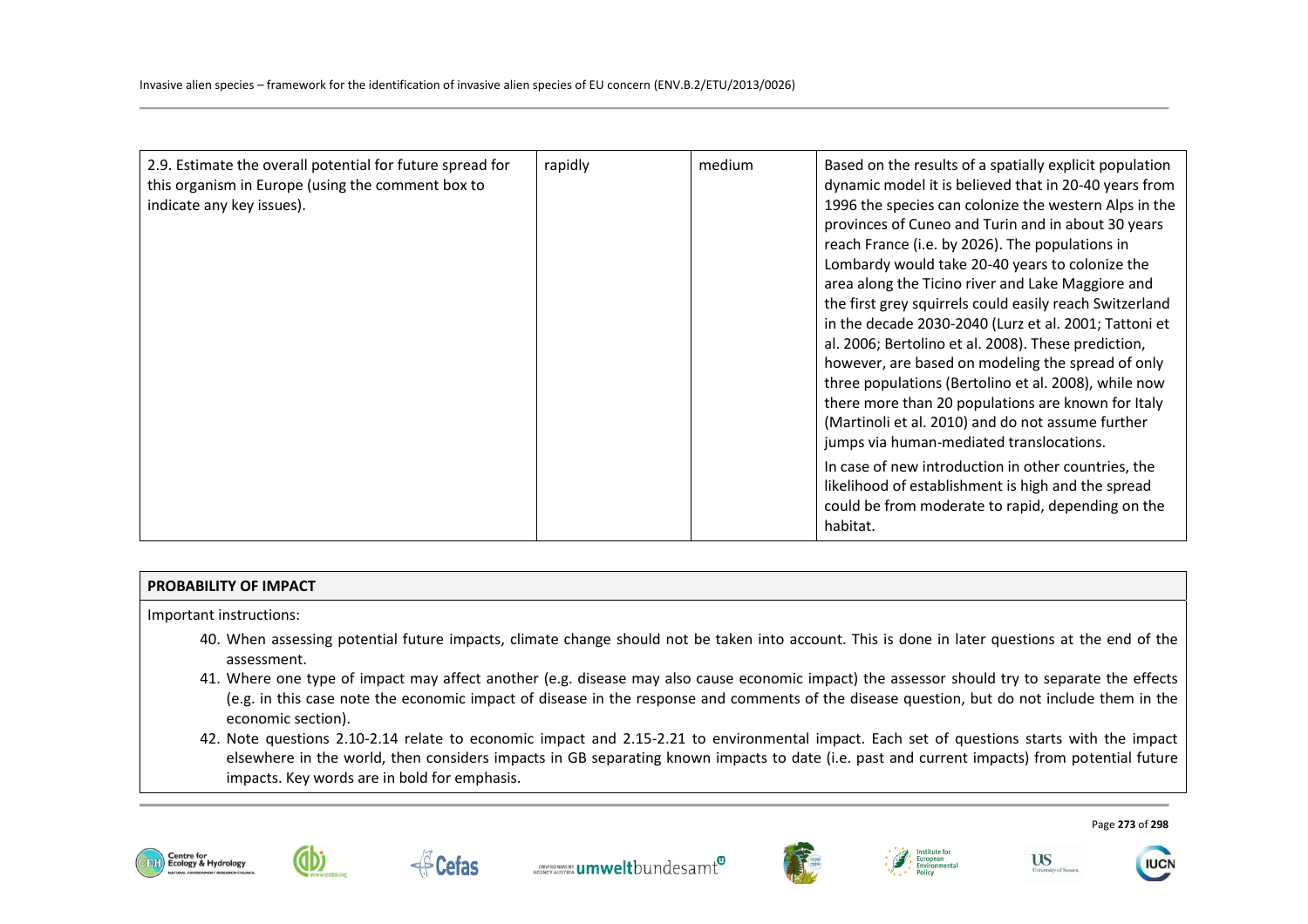| <b>QUESTION</b>                                                                                                                                       | <b>RESPONSE</b> | <b>CONFIDENCE</b> | <b>COMMENTS</b>                                                                                                                                                                                                                                                                                                                                                                                                                                                                                                                                                                                                                                                                                                                                                                                                                                                                                                                                                                            |
|-------------------------------------------------------------------------------------------------------------------------------------------------------|-----------------|-------------------|--------------------------------------------------------------------------------------------------------------------------------------------------------------------------------------------------------------------------------------------------------------------------------------------------------------------------------------------------------------------------------------------------------------------------------------------------------------------------------------------------------------------------------------------------------------------------------------------------------------------------------------------------------------------------------------------------------------------------------------------------------------------------------------------------------------------------------------------------------------------------------------------------------------------------------------------------------------------------------------------|
| 2.10. How great is the economic loss caused by the<br>organism within its existing geographic range, including<br>the cost of any current management? | major           | high              | Total costs for grey squirrel management in UK forests<br>(damage + control) is estimated at GBP 6,097,320<br>(Williams et al. 2010) - GBP 10 million (Anon. 2006;<br>Mayle & Broome 2013) annually. Damage done by<br>grey squirrels in properties (damage to furniture,<br>ornaments, cables) is estimated to be GBP 5,128,274;<br>while the cost of removing squirrels in buildings and<br>other properties is estimated in GBP 1,914,555 (total<br>damage + control GBP 7,042,829) (Williams et al.<br>2010). Projected annual costs of grey squirrel to the<br>Irish (Ireland and Northern Ireland) agricultural sectors<br>is GBP 3,635,570 (€ 4,580,818) (Kelly et al. 2013). In<br>Italy limited damage to maize crops and poplar<br>plantations are recorded (Currado 1998; Signorile and<br>Evans 2007). In Italy two LIFE projects for the control of<br>grey squirrels in north (2010-2015) and central Italy<br>(2014-2018) cost: € 1,930,00 and € 1,433,241<br>respectively. |















Page **274** of **298**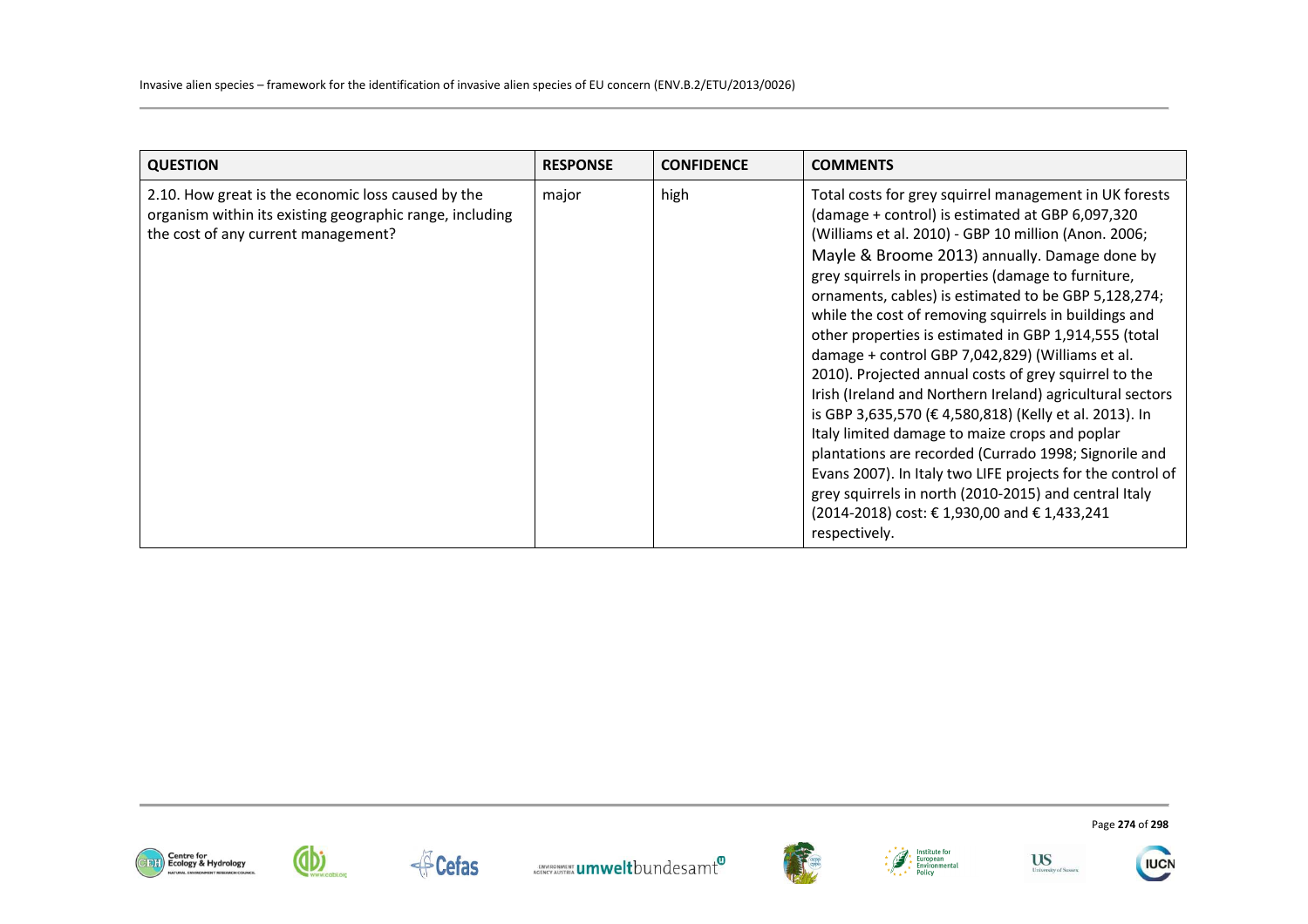| 2.11. How great is the economic cost of the organism<br>currently in Europe excluding management costs (include<br>any past costs in your response)? | <b>NA</b> |      | Grey squirrels damage to the timber industry through<br>bark stripping in Great Britain is estimated at GBP<br>684,802 per annum; damage to buildings and other<br>infrastructures is estimated at GBP 5,128,000 (Williams<br>et al. 2010). Mayle and Broome (2013) give a different<br>estimate, with economic estimates of timber revenue<br>loss, "In 2000 the cost of grey squirrel damage to the<br>British timber industry, based on tree loss, reduction in<br>timber quality and reduced yield (as described above),<br>was estimated to be up to £10 million at the end of the<br>then current rotation for standing crops of sycamore,<br>beech and oak (Broome A and Johnson A,<br>unpublished)."<br>Annual impact to forestry in Ireland (Ireland and<br>Northern Ireland combined) from grey squirrel is<br>estimated at GBP 3,635,570 (€ 4,580,818); damage to<br>buildings and other infrastructures is estimated at GBP<br>571,487 (€720,074) |
|------------------------------------------------------------------------------------------------------------------------------------------------------|-----------|------|---------------------------------------------------------------------------------------------------------------------------------------------------------------------------------------------------------------------------------------------------------------------------------------------------------------------------------------------------------------------------------------------------------------------------------------------------------------------------------------------------------------------------------------------------------------------------------------------------------------------------------------------------------------------------------------------------------------------------------------------------------------------------------------------------------------------------------------------------------------------------------------------------------------------------------------------------------------|
| 2.12. How great is the economic cost of the organism<br>likely to be in the future in Europe excluding<br>management costs?                          | massive   | high | Damage in Great Britain and Ireland is expected to<br>remain at the levels now estimated because<br>eradication is not possible and control is not able to<br>reduce damage.                                                                                                                                                                                                                                                                                                                                                                                                                                                                                                                                                                                                                                                                                                                                                                                  |
|                                                                                                                                                      |           |      | Future damage is expected in hazelnut orchards in<br>Piedmont (Currado et al. 1987, Currado 1993).                                                                                                                                                                                                                                                                                                                                                                                                                                                                                                                                                                                                                                                                                                                                                                                                                                                            |
|                                                                                                                                                      |           |      | Similar cost are expected if the species will be<br>introduced in other countries without a rapid removal<br>of the animals.                                                                                                                                                                                                                                                                                                                                                                                                                                                                                                                                                                                                                                                                                                                                                                                                                                  |











**US** 

University of Susset

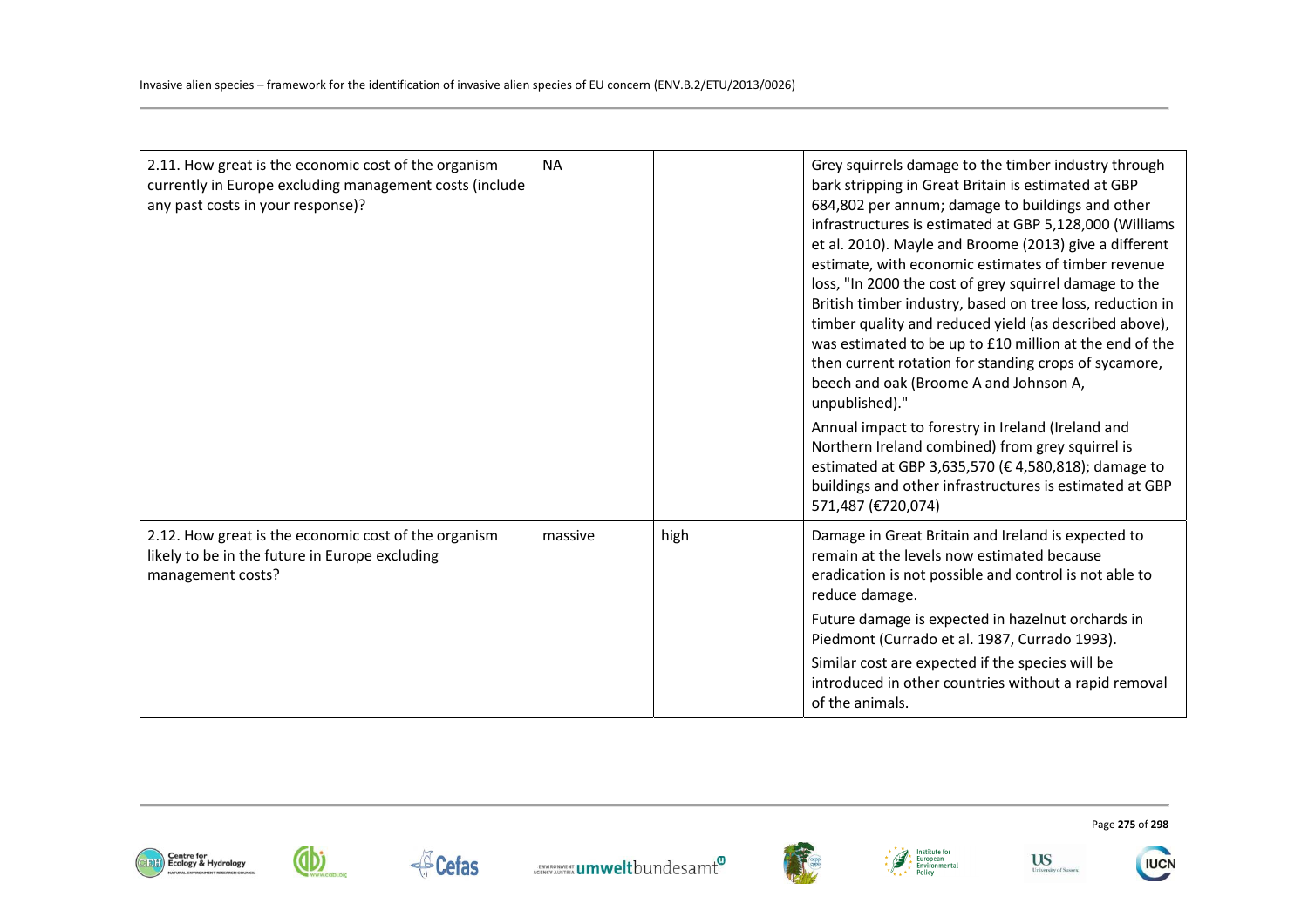| 2.13. How great are the economic costs associated with<br>managing this organism currently in Europe (include any<br>past costs in your response)? | major | medium | The cost of control depends on the method used (In UK<br>poison in grey squirrel-only areas, trapping or shooting<br>elsewhere), the trapping intensity, personnel etc.<br>(Huxley 2003). Two reports evaluated the cost of grey<br>squirrel management in Great Britain (Williams et al.<br>2010) and Ireland, extrapolating nationwide local<br>estimates.                                                                                            |
|----------------------------------------------------------------------------------------------------------------------------------------------------|-------|--------|---------------------------------------------------------------------------------------------------------------------------------------------------------------------------------------------------------------------------------------------------------------------------------------------------------------------------------------------------------------------------------------------------------------------------------------------------------|
|                                                                                                                                                    |       |        | In Great Britain, an average price of GBP 15 per hectare<br>is estimate as control cost to protect forestry, with an<br>estimation of GBP 5,412,518 per annum for the whole<br>country. Grey squirrels can do serious damage inside<br>lofts and a total cost of GBP 1,914,555 is estimate for<br>removing squirrels from buildings. The annual cost of<br>grey squirrel control as part of the red squirrel<br>protection is estimated to GBP 611,600. |
|                                                                                                                                                    |       |        | The average cost of controlling grey squirrels in<br>Northern Ireland would be GBP 2,841,300 per year and<br>€19,579,576 per year for Ireland.                                                                                                                                                                                                                                                                                                          |
|                                                                                                                                                    |       |        | In Italy two LIFE projects for the control of grey<br>squirrels in north (2010-2015) and central Italy (2014-<br>2018) cost: € 1,930,00 and € 1,433,241 respectively.                                                                                                                                                                                                                                                                                   |













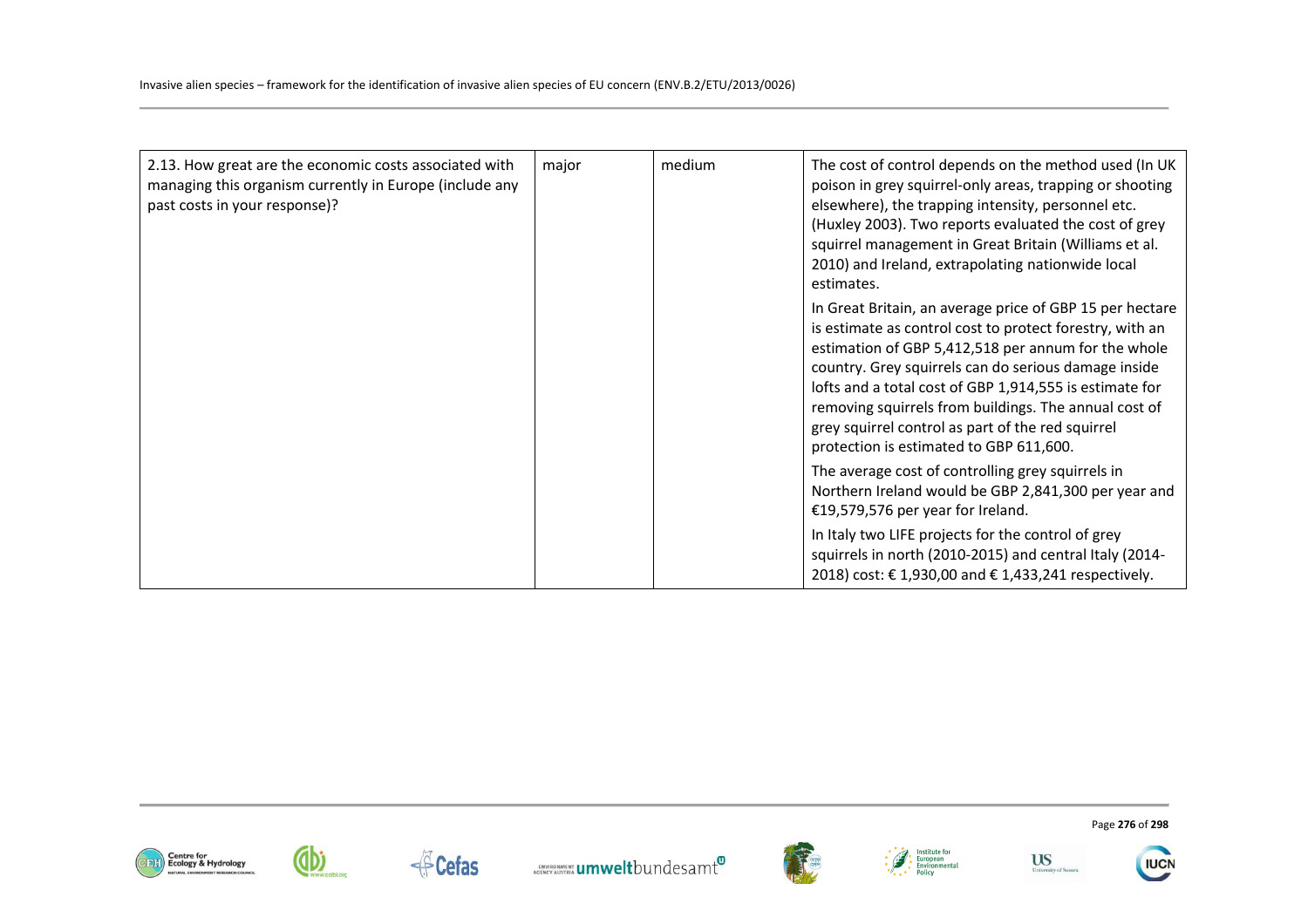| 2.14. How great are the economic costs associated with<br>managing this organism likely to be in the future in<br>Europe?     | major    | high   | The cost for the control of grey squirrels in Great<br>Britain and Ireland are expected to remain at the levels<br>now estimated because eradication is not possible and<br>thus control should be continued to reduce damage. In<br>Italy future cost for managing the species will depends<br>on the results of the two LIFE project but will continue<br>because the eradication of the specie in the country is<br>possible for most of the populations, but will require a<br>long term strategy. Similar cost are expected if the<br>species will be introduced in other countries without a<br>rapid removal of the animals.                                                                                        |
|-------------------------------------------------------------------------------------------------------------------------------|----------|--------|----------------------------------------------------------------------------------------------------------------------------------------------------------------------------------------------------------------------------------------------------------------------------------------------------------------------------------------------------------------------------------------------------------------------------------------------------------------------------------------------------------------------------------------------------------------------------------------------------------------------------------------------------------------------------------------------------------------------------|
| 2.15. How important is environmental harm caused by<br>the organism within its existing geographic range<br>excluding Europe? | moderate | medium | No damage is known from South Africa. In North<br>America the grey squirrel could have an impact on the<br>native American red squirrel (Tamiasciurus hudsonicus)<br>but information is still scant. In Vancouver Island<br>(Canada), introduced grey squirrels pose a threat to<br>sensitive Garry Oak ecosystems. They frequently bite<br>out the tips of the cached acorns of some oaks,<br>including Garry oaks, and may negatively affect oak<br>regeneration. Grey squirrels can damage and kill trees,<br>especially young oaks, by stripping the bark. Squirrels<br>may also eat native lily bulbs such as camas (Camassia<br>spp.) in Garry oak ecosystems<br>(http://www.goert.ca/documents/InvFS_sciucaro.pdf). |





dbi









Page **277** of **298** 

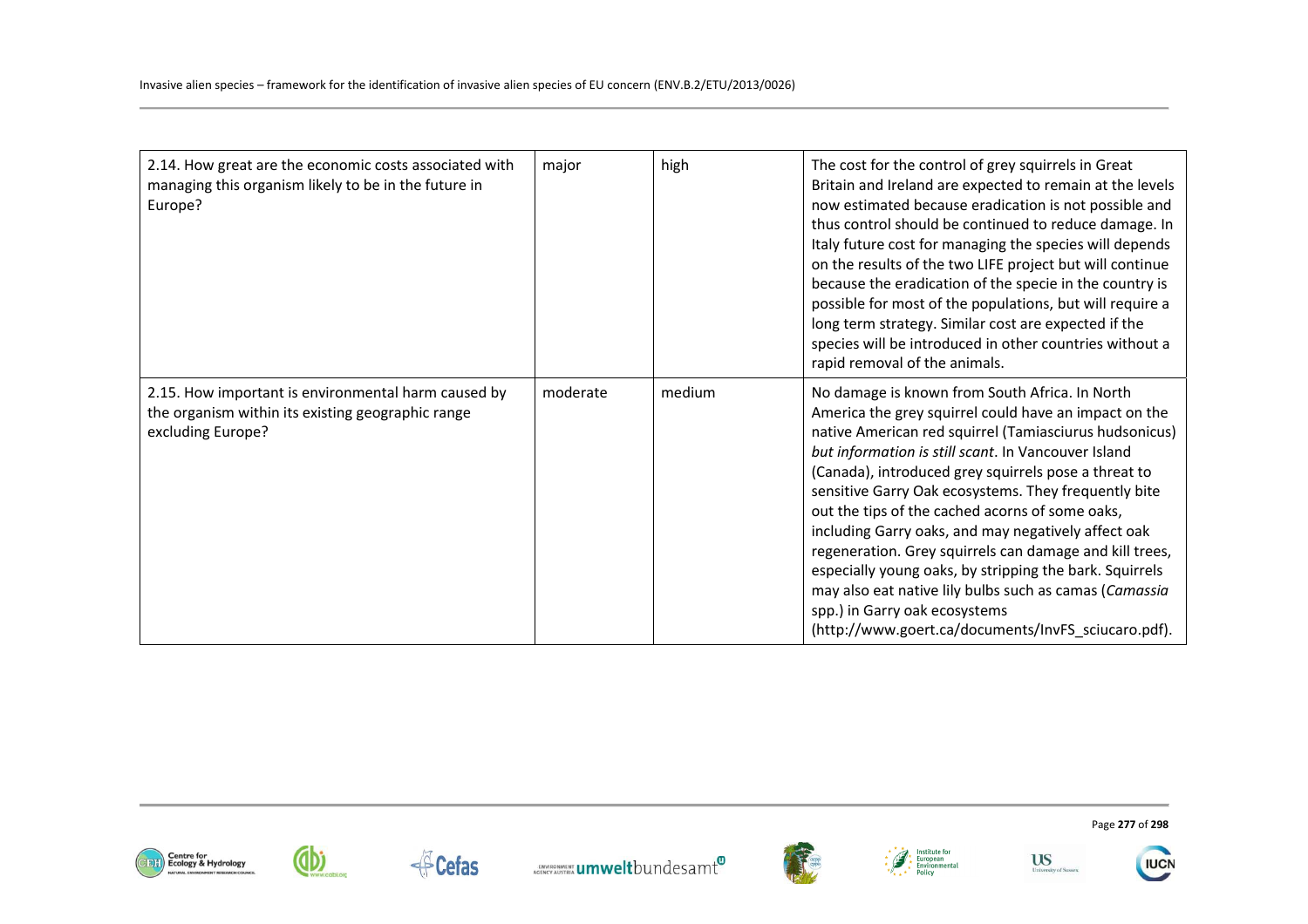| 2.16. How important is the impact of the organism on<br>biodiversity (e.g. decline in native species, changes in<br>native species communities, hybridisation) currently in<br>Europe (include any past impact in your response)? | major | high | The grey squirrel threatens the native red squirrel with<br>extinction due to resource competition (Wauters et al.<br>2001, 2002a, b; Gurnell et al. 2004). In Great Britain the<br>competitive exclusion is also mediated by a squirrel<br>poxvirus (Sainsbury et al. 2000; Rushton et al. 2006).<br>Since the introduction of the alien species, red squirrels<br>have gone extinct in large parts of Great Britain and in<br>most of the area now occupied by the alien species in<br>Piedmont, N. Italy (Gurnell et al. 2008 a,b; Bertolino et<br>al. 2014)<br>Bark stripping has influenced woodland management<br>practices in England, where a shift away from trees<br>susceptible to squirrel damage has been observed<br>(Mayle, 2005), with an influence on the flora and fauna<br>associated with specific woodland types. Squirrels<br>predate eggs and fledgling of birds; further studies are<br>required on whether they contribute to the decline of<br>particular woodland bird species (Amar et al., 2006;<br>Newson et al., 2010). |
|-----------------------------------------------------------------------------------------------------------------------------------------------------------------------------------------------------------------------------------|-------|------|--------------------------------------------------------------------------------------------------------------------------------------------------------------------------------------------------------------------------------------------------------------------------------------------------------------------------------------------------------------------------------------------------------------------------------------------------------------------------------------------------------------------------------------------------------------------------------------------------------------------------------------------------------------------------------------------------------------------------------------------------------------------------------------------------------------------------------------------------------------------------------------------------------------------------------------------------------------------------------------------------------------------------------------------------------|
| 2.17. How important is the impact of the organism on<br>biodiversity likely to be in the future in Europe?                                                                                                                        | major | high | If uncontrolled, the spread of the grey squirrel from<br>Italy to France and Switzerland, and in the long term to<br>other European countries, or the direct introduction of<br>the species to other countries, will affect the survival of<br>the native red squirrel. The potential impact on other<br>species such as woodland birds or glirids is unknown<br>but possible                                                                                                                                                                                                                                                                                                                                                                                                                                                                                                                                                                                                                                                                          |













University of Susset



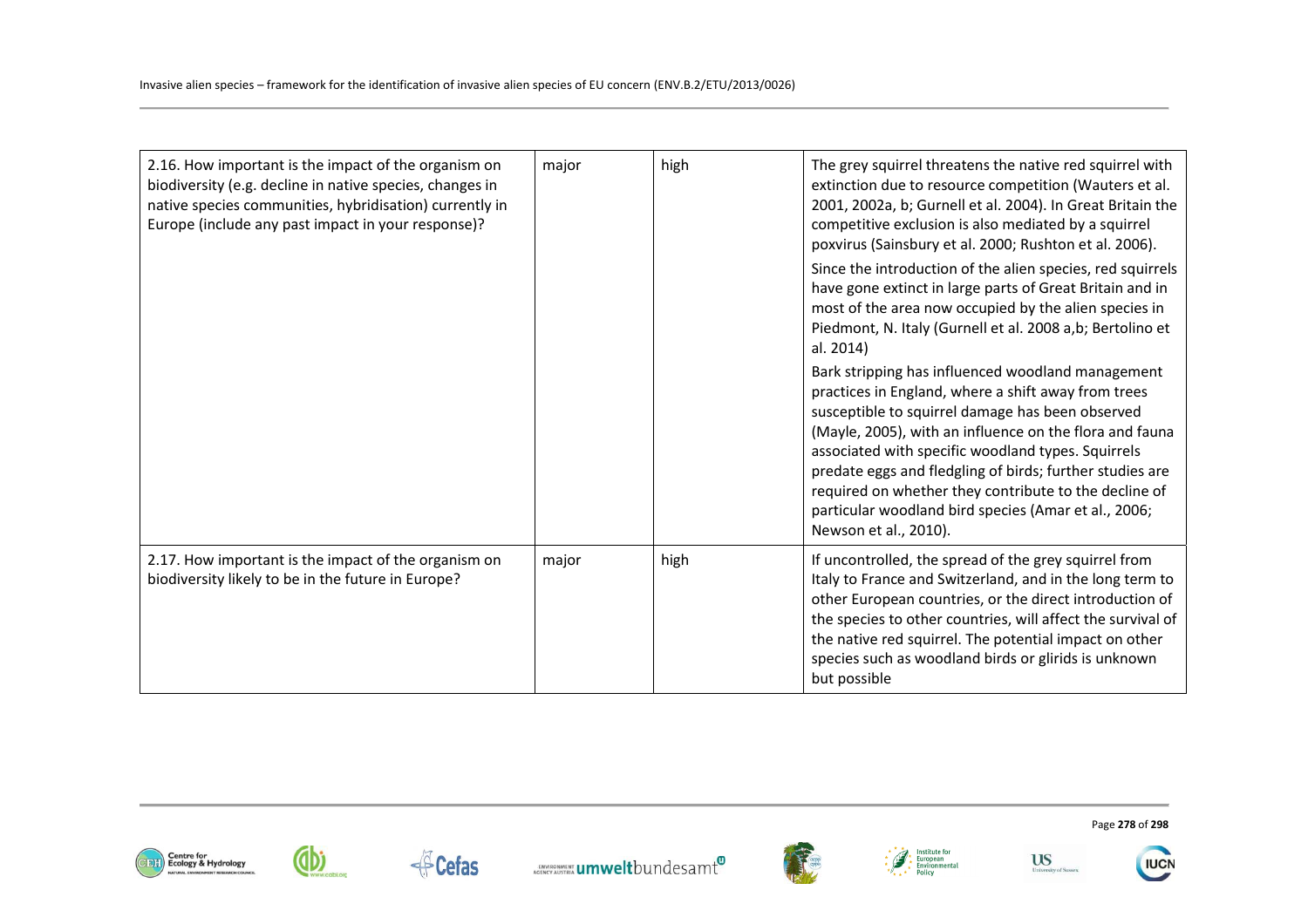| 2.18. How important is alteration of ecosystem function<br>(e.g. habitat change, nutrient cycling, trophic<br>interactions), including losses to ecosystem services,<br>caused by the organism currently in Europe (include any<br>past impact in your response)? | moderate           | medium | Bark stripping has influenced woodland management<br>practices in England, where a shift away from trees<br>susceptible to squirrel damage has been observed<br>(Mayle, 2005), with an influence on the flora and fauna<br>associated with specific woodland types.                                                                                                                                                                                                                                                              |
|-------------------------------------------------------------------------------------------------------------------------------------------------------------------------------------------------------------------------------------------------------------------|--------------------|--------|----------------------------------------------------------------------------------------------------------------------------------------------------------------------------------------------------------------------------------------------------------------------------------------------------------------------------------------------------------------------------------------------------------------------------------------------------------------------------------------------------------------------------------|
| 2.19. How important is alteration of ecosystem function<br>(e.g. habitat change, nutrient cycling, trophic<br>interactions), including losses to ecosystem services,<br>caused by the organism likely to be in Europe in the<br>future?                           | moderate/<br>major | medium | Bark stripping has influenced woodland management<br>practices in England, but not in Italy. This is probably<br>related to different woodland management practices in<br>the two countries, with more natural forests in Italy<br>(Kenward & Parish 1986; Kenward et al. 1992; Currado<br>1998). This habitat change is likely to continue in the<br>future in Britain, while in case of introductions of the<br>grey squirrel in other countries woodland damage and<br>alteration will depends on local management practices. |
| 2.20. How important is decline in conservation status<br>(e.g. sites of nature conservation value, WFD<br>classification) caused by the organism currently in<br>Europe?                                                                                          | moderate           | high   | Though not included in the Habitat Directive, the<br>extinction of the red squirrel with its replacement by<br>the grey squirrel decreases the conservation status of<br>many areas.                                                                                                                                                                                                                                                                                                                                             |
| 2.21. How important is decline in conservation status<br>(e.g. sites of nature conservation value, WFD<br>classification) caused by the organism likely to be in the<br>future in Europe?                                                                         | moderate           | high   | A decrease in the conservation status of many areas is<br>expected if the red squirrel will be replaced by the grey<br>squirrel in other parts of Scotland, Ireland, Italy and<br>possibly in new areas of introduction.                                                                                                                                                                                                                                                                                                         |
| 2.22. How important is it that genetic traits of the<br>organism could be carried to other species, modifying<br>their genetic nature and making their economic,<br>environmental or social effects more serious?                                                 | <b>NA</b>          |        |                                                                                                                                                                                                                                                                                                                                                                                                                                                                                                                                  |













Page **279** of **298**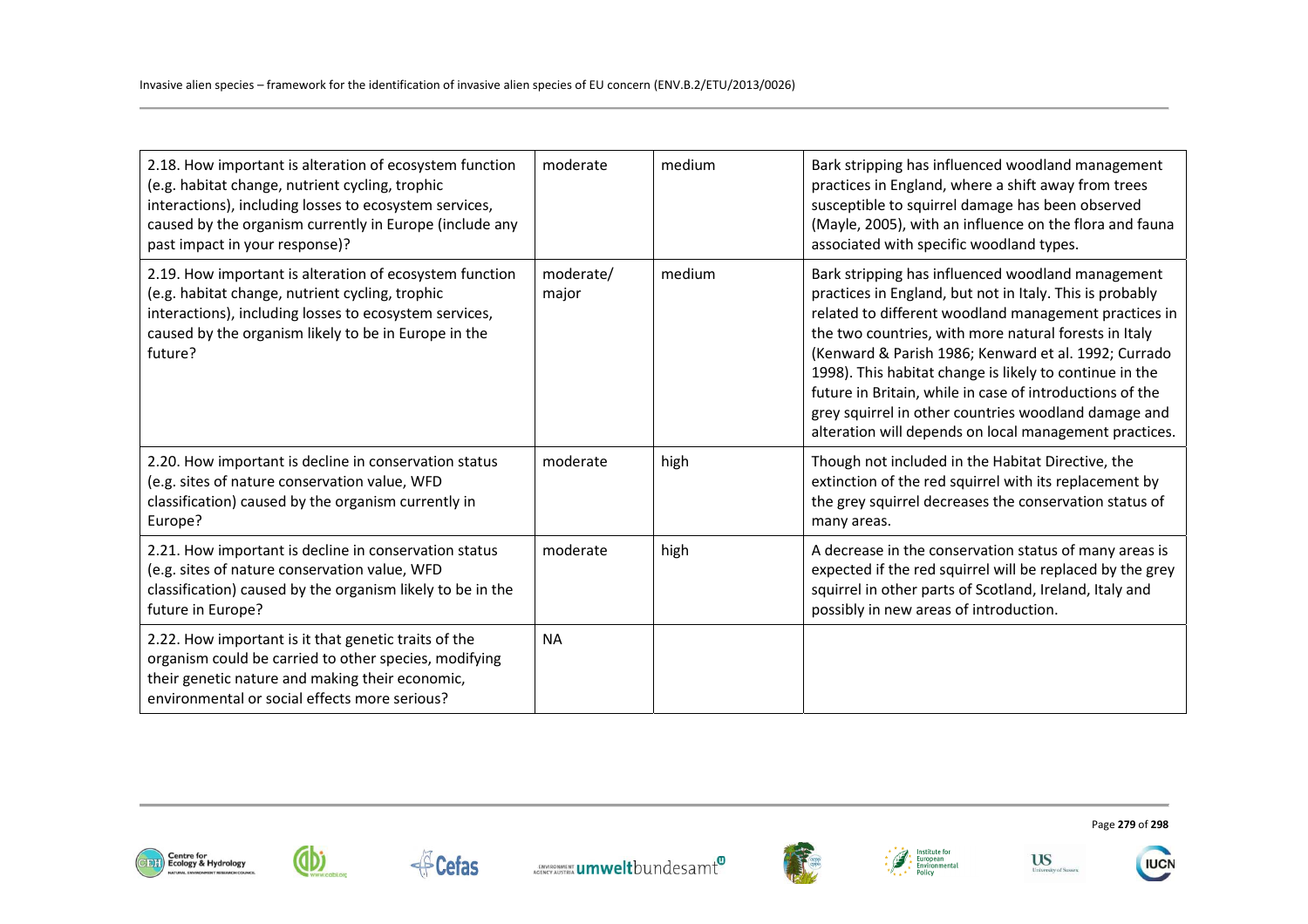| 2.23. How important is social, human health or other<br>harm (not directly included in economic and<br>environmental categories) caused by the organism within<br>its existing geographic range?       | minimal                                 | low       | Not known                                                                                                                                                                                                                                                                                                      |
|--------------------------------------------------------------------------------------------------------------------------------------------------------------------------------------------------------|-----------------------------------------|-----------|----------------------------------------------------------------------------------------------------------------------------------------------------------------------------------------------------------------------------------------------------------------------------------------------------------------|
| 2.24. How important is the impact of the organism as<br>food, a host, a symbiont or a vector for other damaging<br>organisms (e.g. diseases)?                                                          | major                                   | very high | Vector for squirrel poxvirus which causes a lethal<br>disease in native red squirrels (Tompkins et al. 2002)<br>Spill-over of gastro-intestinal nematode, Strongyloides<br>robustus to native red squirrels occurs in Italy (Romeo<br>et al. 2013, 2014), this may lead to parasite-mediated<br>competition    |
| 2.25. How important might other impacts not already<br>covered by previous questions be resulting from<br>introduction of the organism? (specify in the comment<br>box)                                | minimal                                 | low       | Not known                                                                                                                                                                                                                                                                                                      |
| 2.26. How important are the expected impacts of the<br>organism despite any natural control by other organisms,<br>such as predators, parasites or pathogens that may<br>already be present in Europe? | major                                   | medium    | Predation is only rarely a major cause of mortality in<br>grey squirrel populations (Koprowski 1994; Gurnell<br>1996). However, pine marten seems to have an impact<br>in some parts of Ireland (Sheehy et al. 2014). Parasites<br>and pathogens present in UK, Ireland and Italy do not<br>limit the species. |
| 2.27. Indicate any parts of Europe where economic,<br>environmental and social impacts are particularly likely<br>to occur (provide as much detail as possible).                                       | [Most of the<br>countries (see<br>map)] | high      | The European projection of the grey squirrel's climatic<br>niche calculated in Maxent using records from native<br>and invasive range predicted many highly suitable<br>areas in a large extent of Europe (see attached map<br>from Di Febbraro et al. 2013) including most of the<br>European countries.      |











University of Susset

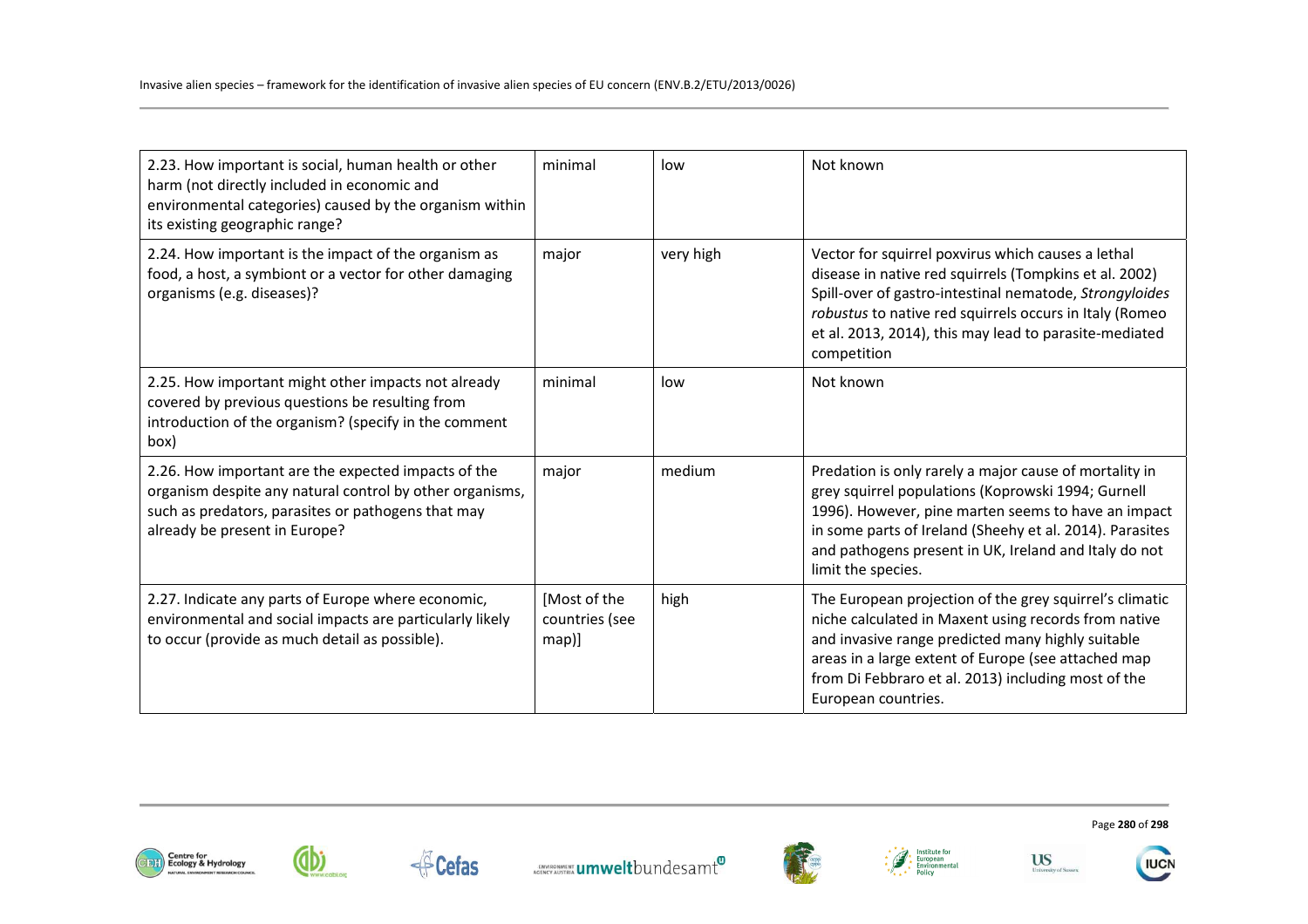| <b>RISK SUMMARIES</b> |                 |                   |                                                                                                                                                                                                                                                                                                                                                                                                                                                                                                                                                                                                                                                                                                                                                                                     |  |
|-----------------------|-----------------|-------------------|-------------------------------------------------------------------------------------------------------------------------------------------------------------------------------------------------------------------------------------------------------------------------------------------------------------------------------------------------------------------------------------------------------------------------------------------------------------------------------------------------------------------------------------------------------------------------------------------------------------------------------------------------------------------------------------------------------------------------------------------------------------------------------------|--|
|                       | <b>RESPONSE</b> | <b>CONFIDENCE</b> | <b>COMMENT</b>                                                                                                                                                                                                                                                                                                                                                                                                                                                                                                                                                                                                                                                                                                                                                                      |  |
| Summarise Entry       | likely          | high              | The grey squirrel is already present in Great Britain,<br>Ireland and Italy. Both Ireland and Great Britain are<br>islands and the main risk to the rest of Europe comes<br>from pet trade and range expansion form Italy. Here<br>the species is present in the northern part of the<br>country close to the French and Swiss border and will<br>spread in these countries (Bertolino et al. 20008) in a<br>near future without an effective control in Italy.<br>Management actions are ongoing in Italy despite a<br>strong opposition from some animal right groups;<br>considering the spread of the populations, control<br>need to be continued for many years. The species is<br>still traded in many European countries with the risk of<br>new releases (UNEP-WCMC 2010). |  |

















Page **281** of **298**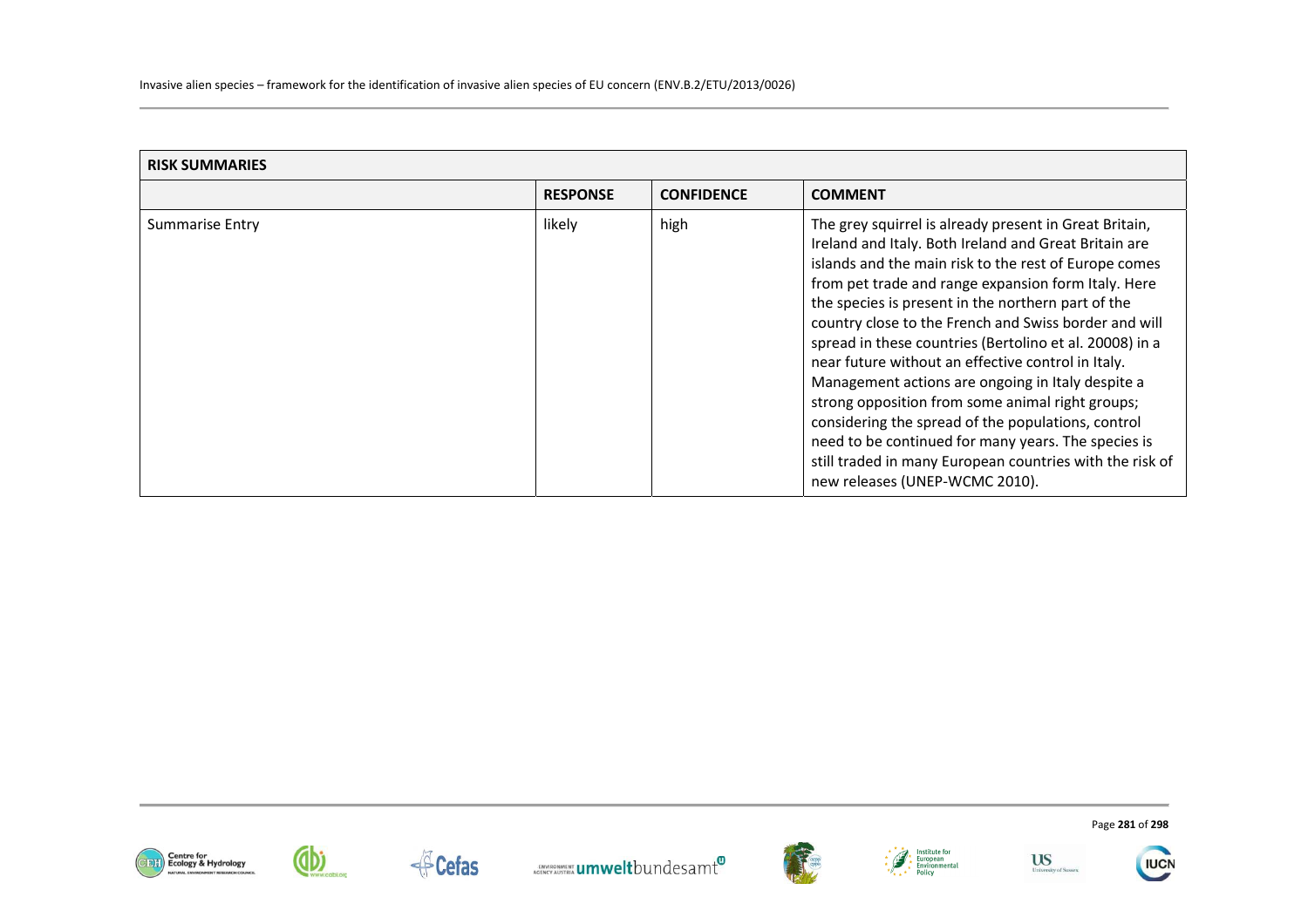| Summarise Establishment | likely | high | The spread from Italy to other countries is likely as well |
|-------------------------|--------|------|------------------------------------------------------------|
|                         |        |      | as the possibility of human-mediated releases in other     |
|                         |        |      | European countries. In such a situation, the successful    |
|                         |        |      | establishment of new populations is highly likely. The     |
|                         |        |      | climatic conditions in most of Europe are considered       |
|                         |        |      | suitable for the establishment of grey squirrel            |
|                         |        |      | populations (Di Febbraro et al. 2013). Temperate           |
|                         |        |      | forests and woodlands in Europe have many tree             |
|                         |        |      | species that are similar (same genus) than in the native   |
|                         |        |      | area of grey squirrels and thus produce food resources     |
|                         |        |      | similar in quantity and quality. The grey squirrel is a    |
|                         |        |      | highly adaptive and opportunistic species and viable       |
|                         |        |      | populations could establish from few founders.             |
|                         |        |      | Animals are often released in urban parks, suburban        |
|                         |        |      | gardens, parkland, which could provide suitable            |
|                         |        |      | habitats with high food availability and supplementary     |
|                         |        |      | feeding by humans that could help to overcome first        |
|                         |        |      | periods with very low density; from here spread to         |
|                         |        |      | forested habitats (deciduous, mixed and coniferous         |
|                         |        |      | woodland) is likely considering the dispersal ability of   |
|                         |        |      | the species (Koprowski 1994; Wauters et al. 1997; Lurz     |
|                         |        |      | et al. 2001; Bertolino et al. 2014). Humans can further    |
|                         |        |      | promote the spread of the species with translocation       |
|                         |        |      | from one area to another (Shorten 1954; Martinoli et       |
|                         |        |      | al. 2010; Signorile et al. 2014)                           |













Page **282** of **298**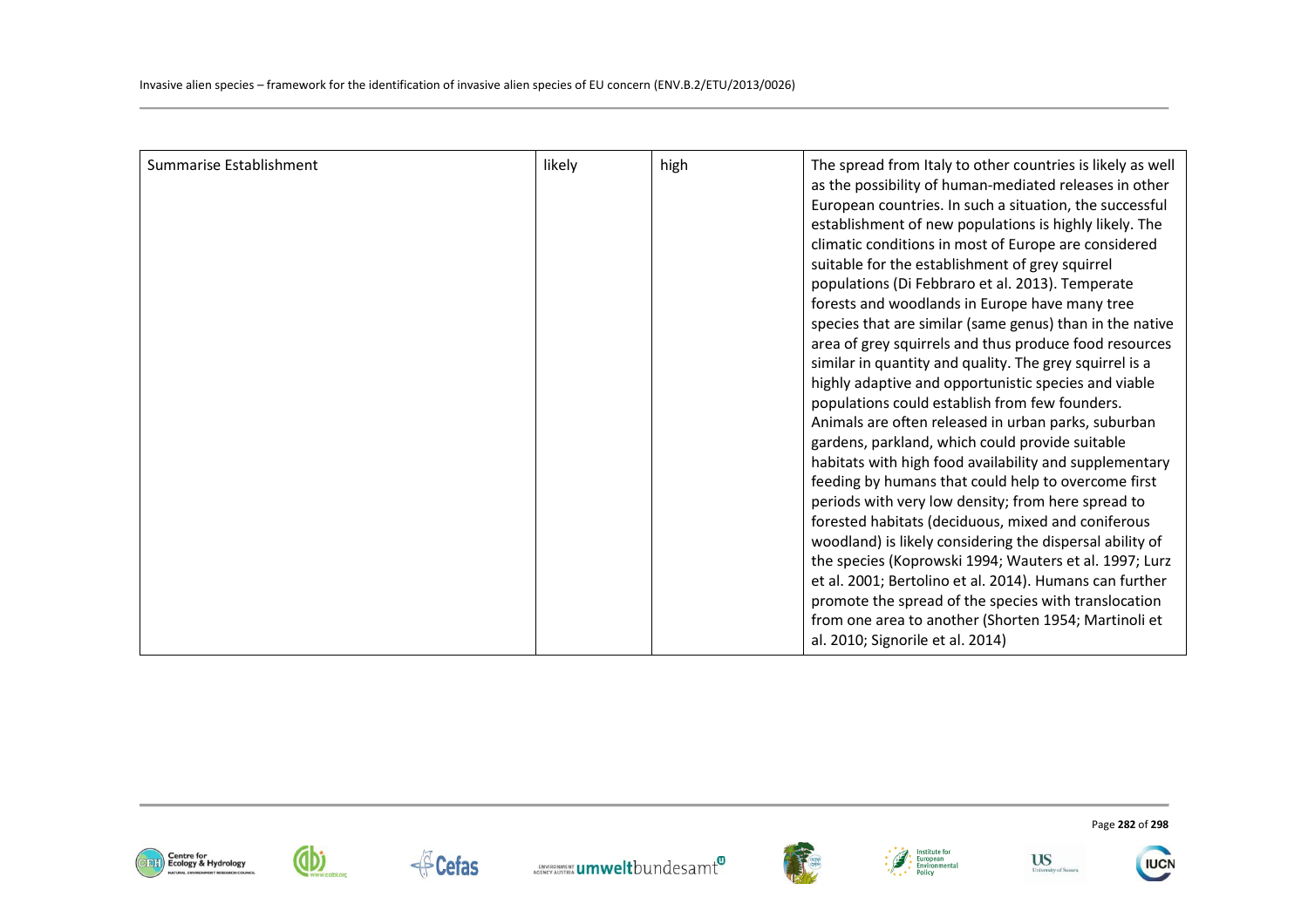| Summarise Spread                  | I moderately<br>II rapidly | medium    | I. Typical saturation dispersal of small-sized mammals;<br>SEPD models show typical logistic growth with slow<br>population growth and spread in the early phase after<br>introduction, followed by rapid increase of population<br>size and distribution range (Lurz et al. 2001; Tattoni et<br>al. 2006; Bertolino et al. 2008). The species already<br>spread over large areas in Great Britain, Ireland and<br>Italy.<br>II. Further spread of species via releases (accidental<br>and deliberate introductions and translocations) |
|-----------------------------------|----------------------------|-----------|-----------------------------------------------------------------------------------------------------------------------------------------------------------------------------------------------------------------------------------------------------------------------------------------------------------------------------------------------------------------------------------------------------------------------------------------------------------------------------------------------------------------------------------------|
| Summarise Impact                  | major                      | very high | Extinction of the native red squirrel (Gurnel & Pepper<br>1993; Gurnell et al. 2004; Bertolino et al. 2014);<br>economic impacts to commercial forestry, damage to<br>recreational trees and an influence on forestry tree<br>species composition with a shift away from trees<br>susceptible to squirrel damage and an impact on the<br>flora and fauna associated with specific woodland<br>types (Mayle 2005; Mayle & Broome 2013).                                                                                                  |
| Conclusion of the risk assessment | high                       | high      | A large number of scientific publications demonstrate<br>the invasiveness of the grey squirrel, its economic<br>impact (in Great Britain and Ireland) and mechanisms<br>by which it replaces the native red squirrel, causing<br>wide-scale extinction of the latter.                                                                                                                                                                                                                                                                   |













Page **283** of **298**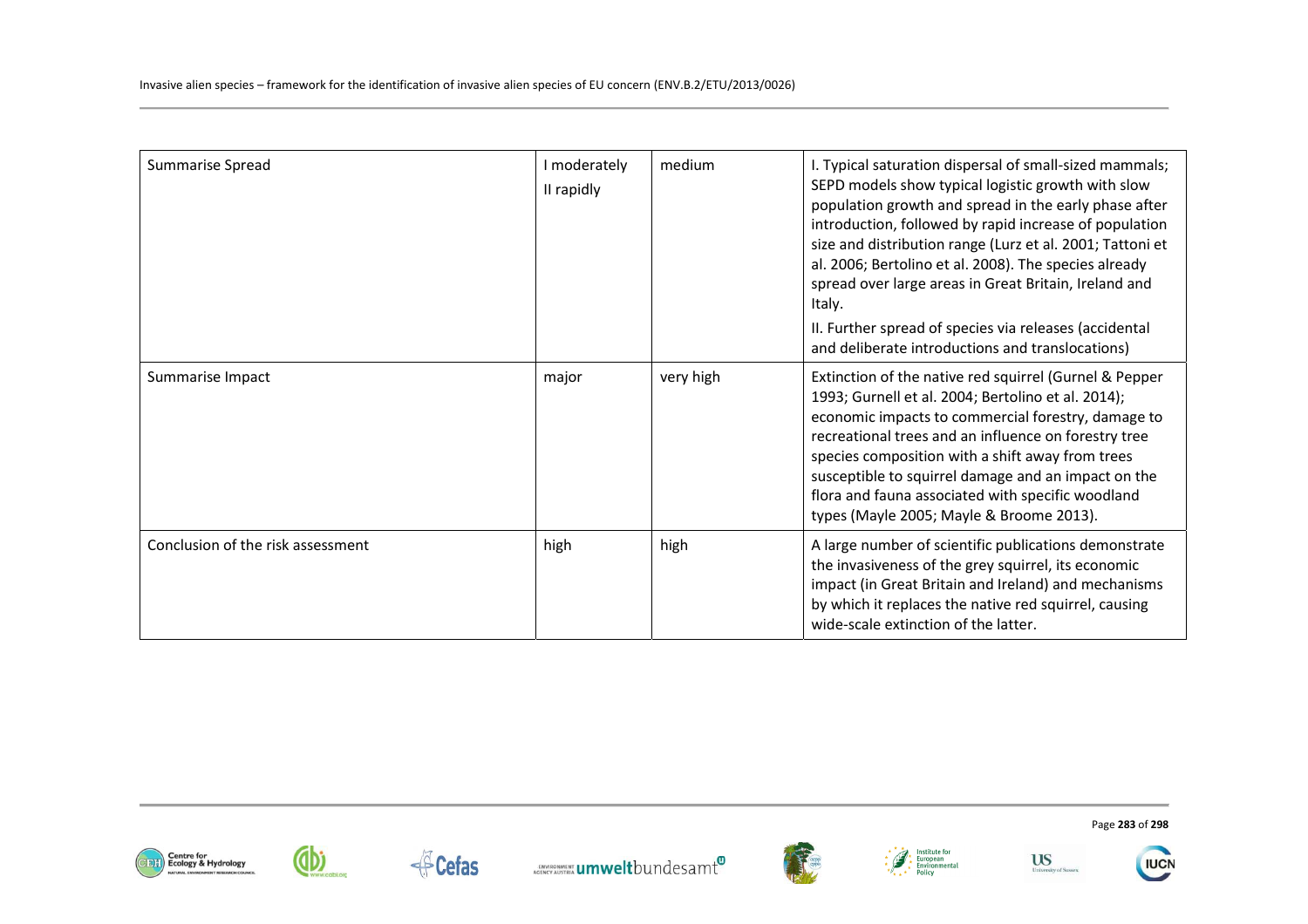| <b>ADDITIONAL QUESTIONS - CLIMATE CHANGE</b>                                                                     |                                                |        |                                                                                                                                                                                                                                                                                                                  |  |
|------------------------------------------------------------------------------------------------------------------|------------------------------------------------|--------|------------------------------------------------------------------------------------------------------------------------------------------------------------------------------------------------------------------------------------------------------------------------------------------------------------------|--|
| 3.1. What aspects of climate change, if any, are most<br>likely to affect the risk assessment for this organism? | [Climate<br>directly]                          | high   | Squirrel populations will increase due to increased<br>seeding of oak and warmer winters. Considering that<br>warmer and drier conditions seem to favour the spread<br>of the grey squirrel, the present climate change may<br>further benefit the species in colonising new areas (Di<br>Febbraro et al. 2013). |  |
| 3.2. What is the likely timeframe for such changes?                                                              | 50 - 100 years                                 | medium |                                                                                                                                                                                                                                                                                                                  |  |
| 3.3. What aspects of the risk assessment are most likely<br>to change as a result of climate change?             | [Increase]<br>suitability of<br>some habitats] | medium |                                                                                                                                                                                                                                                                                                                  |  |













Page **284** of **298** 

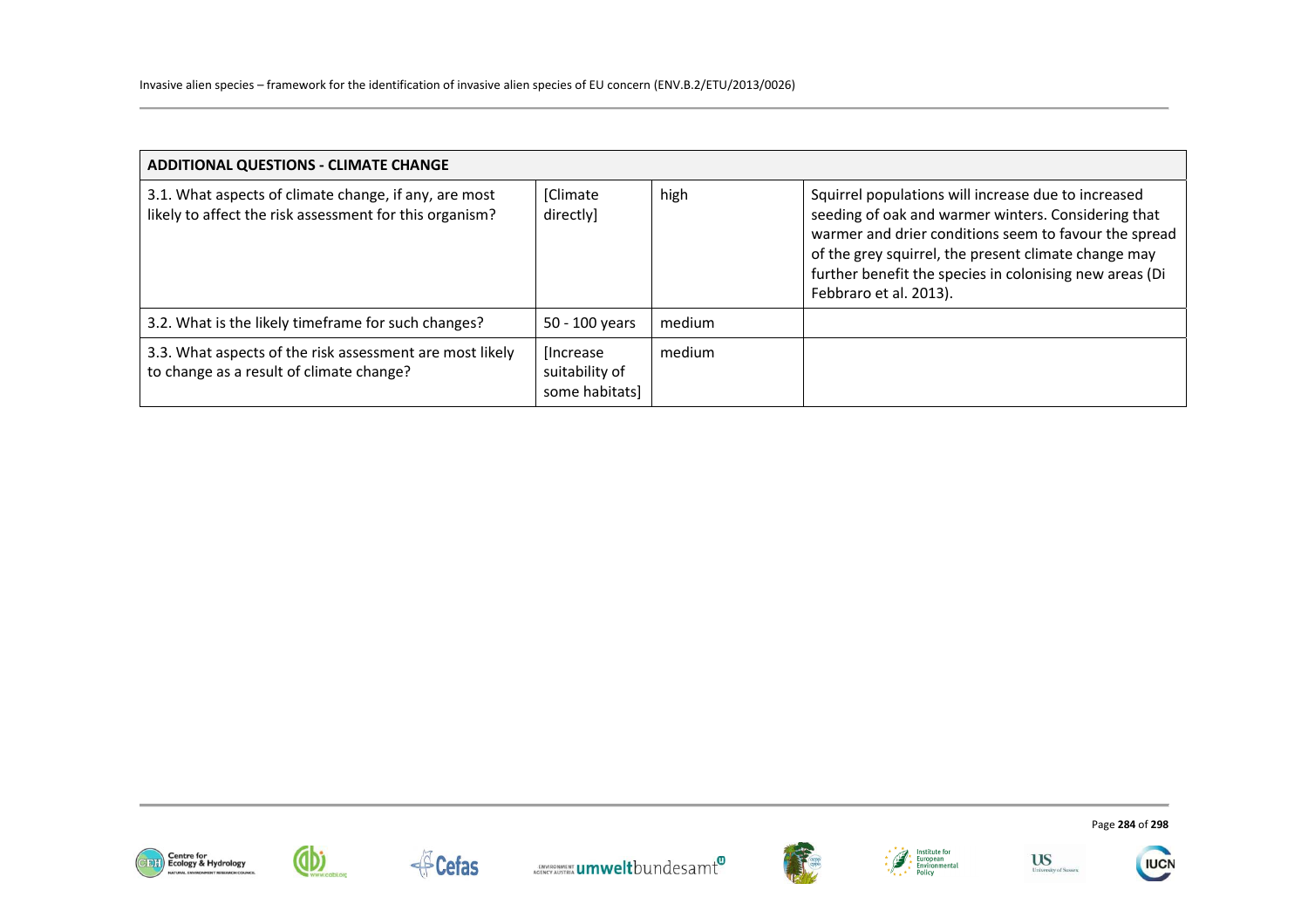| <b>ADDITIONAL QUESTIONS - RESEARCH</b>                                                                                                |                                                                       |      |                                                                                                                                                                                                                                                                                                                                                                                                                                                                                                                                                                                                                                                                                                                                                                                                                                                                                                                                                                                                                                                   |
|---------------------------------------------------------------------------------------------------------------------------------------|-----------------------------------------------------------------------|------|---------------------------------------------------------------------------------------------------------------------------------------------------------------------------------------------------------------------------------------------------------------------------------------------------------------------------------------------------------------------------------------------------------------------------------------------------------------------------------------------------------------------------------------------------------------------------------------------------------------------------------------------------------------------------------------------------------------------------------------------------------------------------------------------------------------------------------------------------------------------------------------------------------------------------------------------------------------------------------------------------------------------------------------------------|
| 4.1. If there is any research that would significantly<br>strengthen confidence in the risk assessment please<br>summarise this here. | [The species<br>invasiveness is<br>demonstrated<br>by many<br>papers] | high | Confidence in the risk assessment is high. A large<br>number of scientific publications demonstrate the<br>invasiveness of the grey squirrel, its economic impact<br>(in Great Britain and Ireland) and mechanisms by which<br>it replaces the native red squirrel, causing wide-scale<br>extinction of the latter. The species is already<br>established in large areas of Great Britain, Ireland and<br>Italy. The European projections of the grey squirrel's<br>climatic niche evaluated in Maxent show a high<br>suitability for the species of most of Europe.<br>Recent, parasitological studies (Romeo et al. 2013;<br>2014) highlighted the introduction to Italy of the<br>Nearctic nematode Strongyloides robustus by grey<br>squirrels and its subsequent spillover to the native<br>species. The impact of this novel parasite on red<br>squirrels (and potentially other rodents) is still<br>unknown, but it deserves further attention, since it<br>may potentially exacerbate the competition between<br>the two sciurid species |















Page **285** of **298**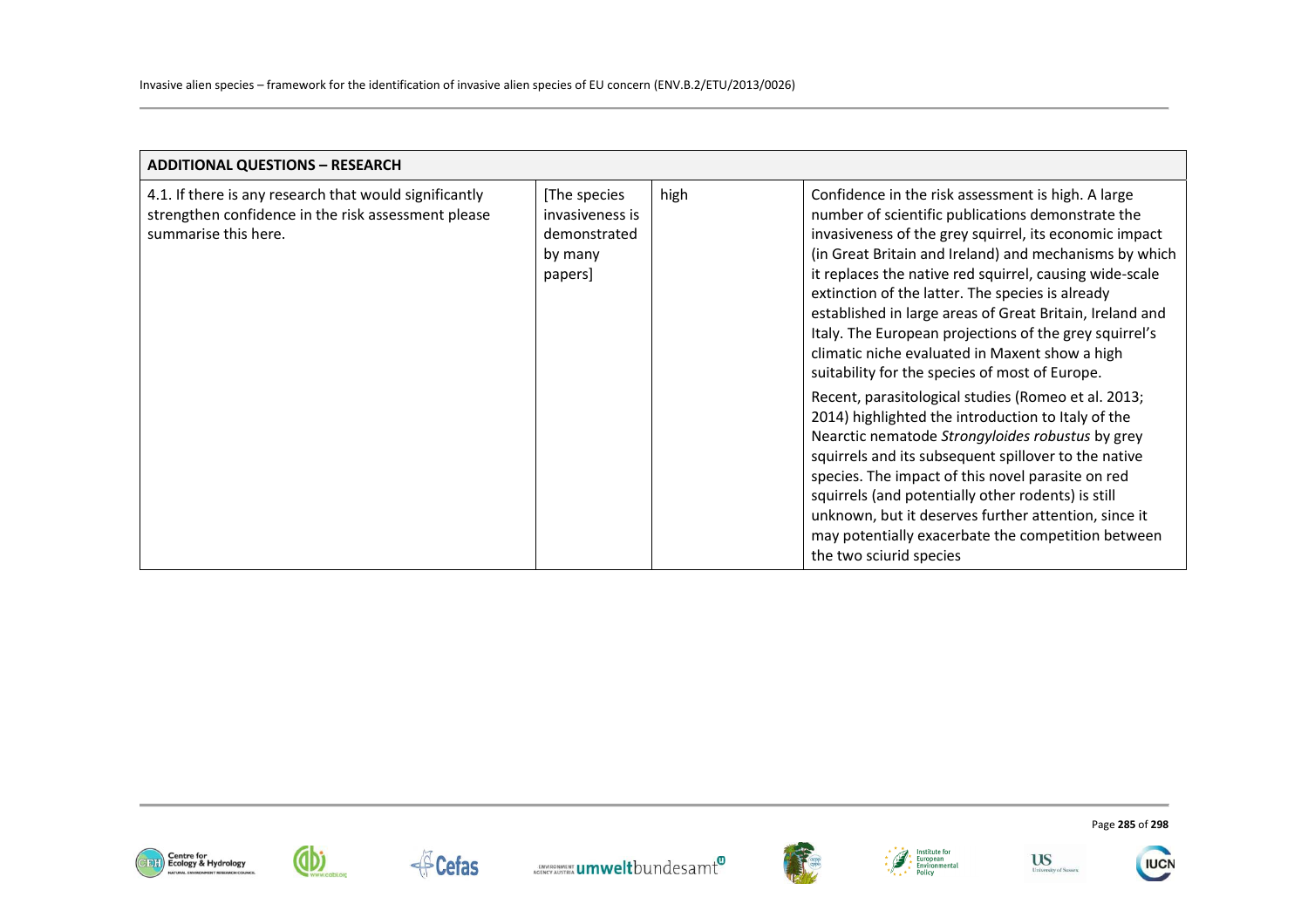

European projections of grey squirrel's climatic niche calculated in Maxent using records from native and invasive range (Great Britain, Ireland, Italy). Maps taken from the results presented in Di Febbraro et al. (2013).





(db

**ENVIRONMENT UMWelt**bundesamt<sup>0</sup>







Page **286** of **298** 

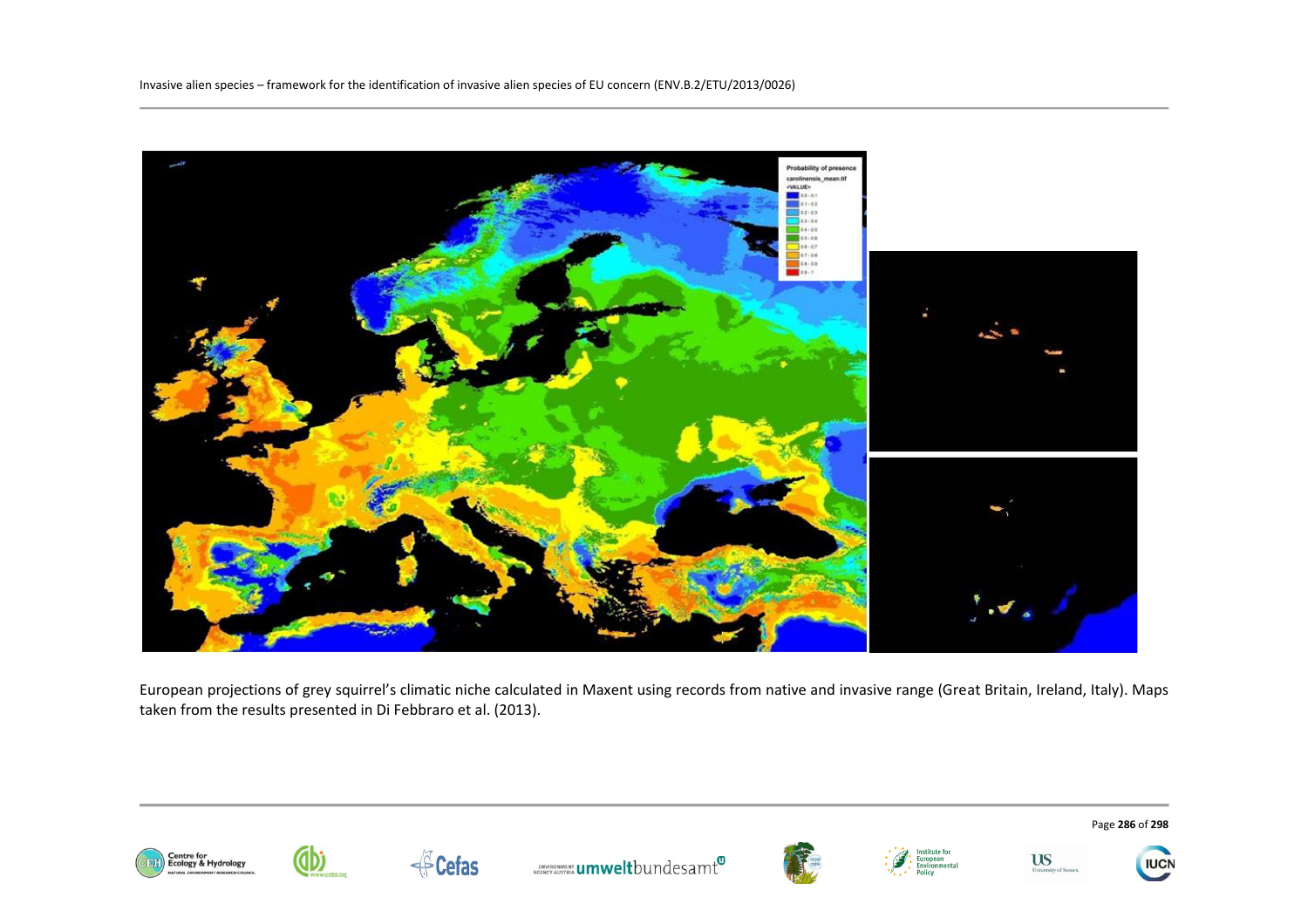## **REFERENCES**

- Anon. 2006. Grey squirrels and England's woodlands: Policy and Action. Forestry Commission, England.
- Anon. 2013. Eradicating American Eastern grey squirrels in Genoa Nervi urban park. In: van Ham C., Genovesi P., Scalera R. Eds, Invasive alien species: the urban dimension, Case studies on strengthening local action in Europe. Brussels, Belgium: IUCN European Union Representative Office, pp. 63-66.
- Amar A., Hewson C.M., Thewlis R.M., Smith K.W., Fuller R.J., Lindsell J.A., Conway G., Butler S, MacDonald M.A. 2006. What's happening to our woodland birds? Long-term changes in the populations of woodland birds. A report by the Royal Society for Protection of Birds and British Trust for Ornithology.
- Barr J.J.F., Lurz P.W.W., Shirley M.D.K., Rushton S.P. 2002 Evaluation of immunocontraception as a publicly acceptable form of vertebrate pest species control: the introduced grey squirrel in Britain as an example. Environmental Management 30: 342-351.
- Bertolino S. 2008. The introduction of the American grey squirrel *Sciurus carolinensis* in Europe: a case study in biological invasion. Current Science 95: 903- 906.
- Bertolino S. 2009. Animal trade and non-indigenous species introduction: the world-wide spread of squirrels. Diversity and Distribution 15: 701-708.
- Bertolino S., Genovesi P. 2003. Spread and attempted eradication of the grey squirrel *Sciurus carolinensis*. in Italy, and consequences for the red squirrel *Sciurus vulgaris* in Eurasia. Biological Conservation 109: 351-358
- Bertolino S., Genovesi P. 2005. The application of the European strategy on invasive alien species: an example with introduced squirrels. Hystrix, The Italian Journal of Mammalogy 16: 59-69.
- Bertolino S., Lurz P.W.W., Sanderson R., Rushton S. 2008. Predicting the Spread of the American Grey Squirrel *Sciurus carolinensis*. in Europe: a Call for a Coordinated European Approach. Biological Conservation 141: 2564-2575.
- Bertolino S., Cordero di Montezemolo N., Preatoni D.G., Wauters L.A. Martinoli A. 2013. A grey future for Europe: *Sciurus carolinensis* is replacing native red squirrels in Italy. Biological Invasions 16: 53-62.
- Bonnington C., Gaston K.J., Evans K.L., 2013. Assessing the potential for Grey Squirrels *Sciurus carolinensis* to compete with birds at supplementary feeding stations. Ibis 156, 220-226.
- Bonnington C., Gaston K., Evans K., 2014. Squirrels in suburbia: influence of urbanisation on the occurrence and distribution of a common exotic mammal. Urban Ecosystems 17, 533-546.











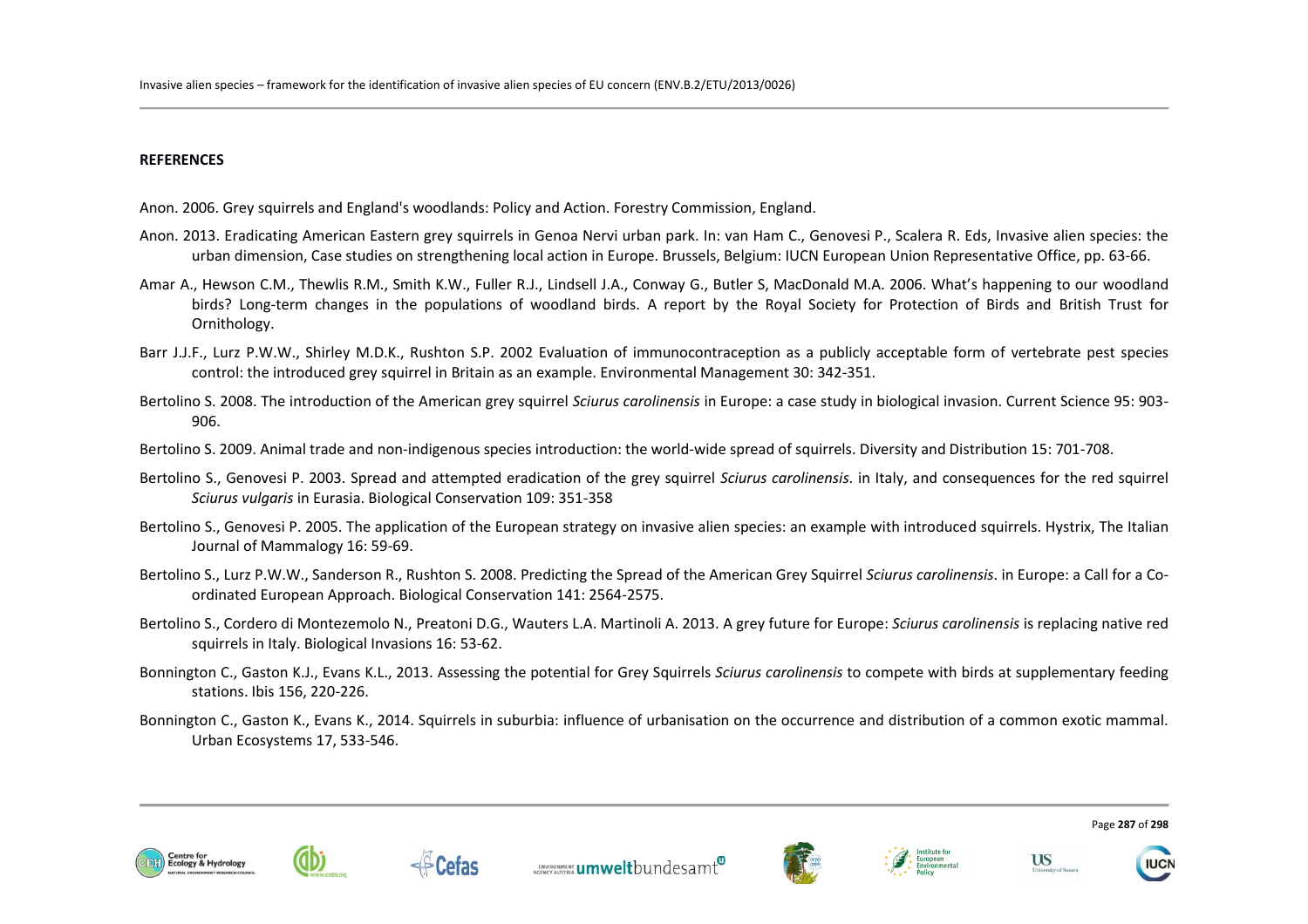- Currado I. 1993. Lo scoiattolo grigio americano *Sciurus carolinensis* Gmelin., nuovo nemico per l'arboricoltura da legno in Italia Rodentia: Sciuridae. Convegno Arboricoltura da legno e politiche comunitarie, Tempio Pausania, pp. 85-94.
- Currado, I., 1998. The gray squirrel (*Sciurus carolinensis* Gmelin) in Italy: a potential problem for the entire European continent. In: Steele, M.A., Merritt, J.F., Zegers, D.A., Eds., Ecology and Evolutionary Biology of Tree Squirrels. Virginia Museum of Natural History, Special Publication, no. 6, pp. 263-266.
- Currado I., Scaramozzino P.L., Brussino G. 1987. Note sulla presenza dello Scoiattolo grigio *Sciurus carolinensis* Gmelini, 1788. in Piemonte Rodentia: Sciuridae. Annali Facoltà Scienze Agrarie Università di Torino 14: 307-331.
- Di Febbraro M., Lurz P.W.W., Genovesi P., Maiorano L., Girardello M., Bertolino S. 2013. The Use of Climatic Niches in Screening Procedures for Introduced Species to Evaluate Risk of Spread: A Case with the American Eastern Grey Squirrel. PLoS ONE 87.: e66559. doi:10.1371/journal.pone.0066559.

Gurnell, J., 1987. The natural history of Squirrels. Christopher Helm, London,

- Gurnell J., Pepper H. 1993. A critical look at conserving the British red squirrel *Sciurus vulgaris*. Mammal Review 23: 125-136.
- Gurnell J., Lurz P.W.W., Halliwell E.C. 2008a. Red squirrel *Sciurus Vulgaris*. In: Harris S., Yalden D.W., Eds., Mammals of the British Isles: Handbook, 4th edition. The Mammal Society, Southampton, UK, pp. 57-66.
- Gurnell J., Kenward R.E., Pepper H., Lurz P.W.W. 2008b. Grey squirrel *Sciurus Carolinensis*. In: Harris S., Yalden D.W., Eds., Mammals of the British Isles: Handbook, 4th edition. The Mammal Society, Southampton, UK, pp. 66-72.
- Gurnell J., Wauters L.A., Lurz P.W.W., Tosi G. 2004. Alien species and interspecific competition: effects of introduced eastern grey squirrels on red squirrel population dynamics. Journal Animal Ecology 73: 26-35.
- Huxley L. 2003. The grey squirrel review. Profile of an invasive alien species: Grey squirrel *Sciurus carolinensis*. European Squirrel Initiative, Dorset, England.
- Kelly J., Tosh D., Dale K., Jackson A. 2013. The economic cost of invasive and non-native species in Ireland and Northern Ireland. A report prepared for the Northern Ireland Environment Agency and National Parks and Wildlife Service as part of Invasive Species Ireland.
- Kenward R.E., Holm J.L. 1993. On the replacement of the red squirrel in Britain: a phytotoxic explanation. Proceedings of the Royal Society, London, Series B 251: 187-194.
- Kenward R.E., Parish T. 1986. Bark-stripping by gray squirrels *Sciurus carolinensis*.. Journal of Zoology, London, 210: 473-481.
- Kenward R.E., Parish T., Robertson P.A. 1992. are tree species mixtures too good for grey squirrels? In: Cannell M.G.R., Malcolm D.C., Robertson P.A. eds. The Ecology of Mixed-Species Stands of Trees. Blackwell Scientific publications, Oxford, pp. 243-253.

Koprowski J.L. 1994. *Sciurus carolinensis* Mammalian Species. American Society of Mammalogists, USA, n. 480.











**US** 

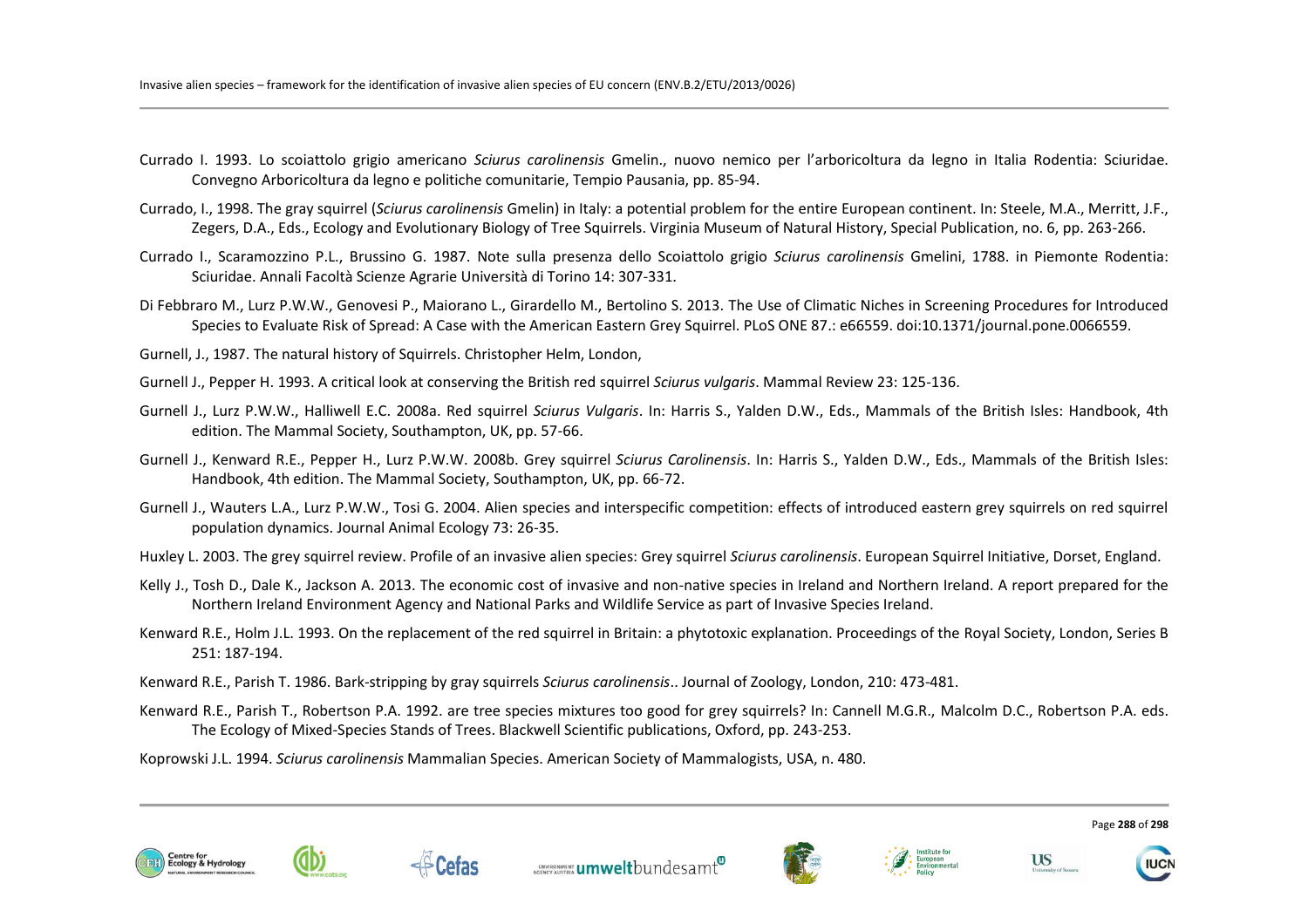- Lawton C., Rochford J. 2007. The recovery of grey squirrel *Sciurus carolinensis* populations after intensive control programmes. Biology and Environment: Proceedings Royal Irish Academy 107B: 19-29.
- Long J.L. 2003. Introduced Mammals of the World. Collingwood, Australia: CABI/CSIRO Publishing.
- Lowe S., Browne M., Boudjelas S., De Poorter M. 2000. 100 of the World's Worst Invasive Alien Species A selection from the Global Invasive Species Database. Published by The Invasive Species Specialist Group (ISSG) a specialist group of the Species Survival Commission (SSC) of the World Conservation Union (IUCN), 12pp. First published as special lift-out in *Aliens 12,* December 2000. Updated and reprinted version: November 2004
- Lurz P.W.W., Rushton S.P., Wauters L.A., Bertolino S., Currado I., Mazzoglio P., Shirley M.D.F. 2001. Predicting gray squirrel expansion in North Italy: a spatially explicit modelling approach. Landscape Ecology 16: 407-420.
- Martinoli A., Bertolino S., Preatoni D., Balduzzi A., Marsan A., Genovesi P., Tosi G., Wauters L.A., 2010. Headcount 2010: the multiplication of the grey squirrel introduced in Italy. Hystrix It. J. Mamm., 21(2): 127-136 Mayle B.A. 2004. Grey squirrel management in woodlands. pp 45-54 In Quine C., Shore R., Trout, R. eds. Managing woodlands and their mammals. Proceedings of a symposium organised jointly by The Mammal Society and the Forestry Commission.
- Mayle B.A. 2005. Britain's woodlands under threat. Grey squirrels and the risk they pose to European woodlands. Trees, Journal of the International Tree Foundation 65: 9-11.
- Mayle B.A. 2010. Grey squirrel bark stripping damage: a case study. Presentation available at: http://www.forestry.gov.uk/pdf/Grey\_squirrel\_damage\_case\_study\_Apr2010.pdf/\$FILE/Grey\_squirrel\_damage\_case\_study\_Apr2010.pdf
- Mayle B.A., Broome A.C., 2013. Changes in the impact and control of an invasive alien: the grey squirrel (*Sciurus carolinensis*) in Great Britain, as determined from regional surveys. Pest Management Science 69: 323-333.
- Mayle B., Pepper H., Ferryman M. 2003. Controlling grey squirrel damage to woodlands. Forestry Commission Practice Note 4:16
- Mayle B.A. Proudfoot J., Poole J. 2008. Influence of tree size on incidence of bark stripping by grey squirrels to oak and impact on tree growth. Forestry 82: 431-444.
- Middleton A.D. 1932. The Grey Squirrel (*Sciurus carolinensis*) in the British Isles, 1930-1932. Journal of Animal Ecology 1:166-167.
- Newson S.E., Leech D.I., Hewson C.M., Crick H.Q.P., Grice P.V., 2010. Potential impact of grey squirrels *Sciurus carolinensis* on woodland bird populations in England. Journal of Ornithology 151: 211-218.
- Okubo A., Maini P.K., Williamson M.H., Murray J.D. 1989. On the spatial spread of the grey squirrel in Britain. Proceedings of the Royal Society of London B 238: 113-125











Page **289** of **298**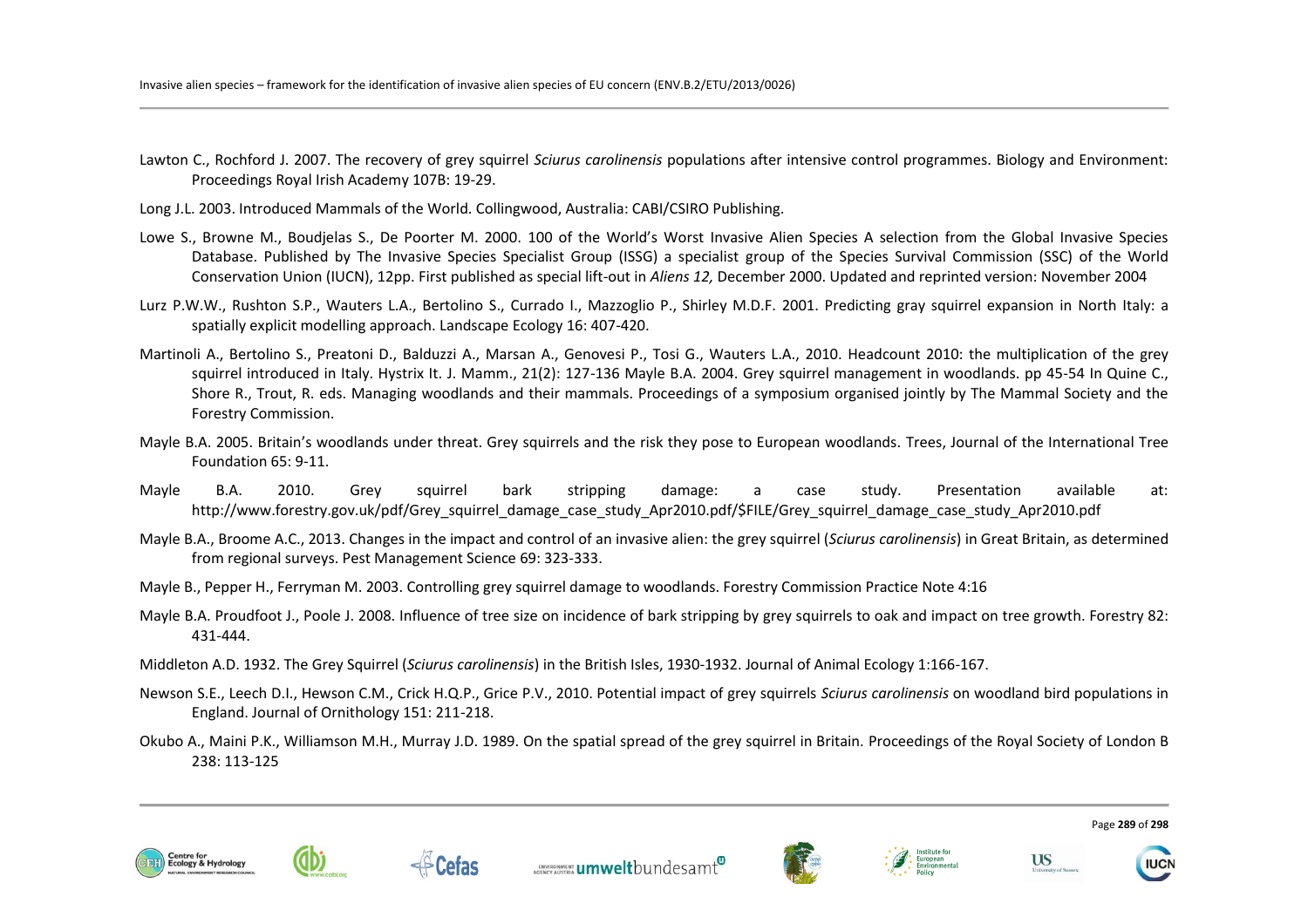Peacock D.E. 2009. The grey squirrel *Sciurus carolinensis* in Adelaide, South Australia: its introduction and eradication. Victorian Naturalist 126: 150-15.

- Romeo C., Pisanu B., Ferrari N., Basset F., Tillon L., Wauters L.A., Martinoli A., Saino N., Chapuis J.-L. 2013. Macroparasite Community of the Eurasian Red Squirrel (*Sciurus Vulgaris*): Poor Species Richness and Diversity. Parasitology Research 112: 3527-3536.
- Romeo C., Wauters L.A., Ferrari N., Lanfranchi P., Martinoli A., Pisanu B., Preatoni D.G., Saino N. 2014. Macroparasite Fauna of Alien Grey Squirrels (*Sciurus Carolinensis*): Composition, Variability and Implications for Native Species. PLoS ONE 9: e88002. doi:10.1371/journal.pone.0088002
- Rushton S.P., Gurnell J., Lurz P.W.W., Fuller R.M. 2002. Modeling impacts and costs of gray squirrel control regimes on the viability of red squirrel populations. Journal of Wildlife Management 66: 683-697.
- Sainsbury A.W., Nettleton P., Gilray J., Gurnell J. 2000. Grey squirrels have high seroprevalence to a parapox virus associated with deaths in red squirrels. Animal Conservation 3: 229-233
- Schuchert P., Shuttleworth C., McInnes C. J., Everest D., Rushton, S. 2014. Landscape scale impacts of culling upon a European grey squirrel population: can trapping reduce population size and decrease the threat of squirrelpox virus infection for the native red squirrel? Biological Invasions, online first 10.1007/s10530-014-0671-8
- Sheehy, E., O'Meara D.B., O'Reilly C., Smart A., Lawton C. 2014. A non-invasive approach to determining pine marten abundance and predation. European Journal of Wildlife Research 60: 223-236.
- Sheail J. 1999. The grey squirrel (*Sciurus carolinensis*)—a UK historical perspective on a vertebrate pest species. Journal of Environmental Management 55: 145-156.
- Shorten M. 1954. Squirrels. London. Collins.
- Shorten M. 1957. Damage caused by grey squirrels in Forestry Commission areas 1954–56. Forestry 30: 151-171.

Thompson H.V., Peace T.R. 1962. The grey squirrel problem. Quarterly Journal of Forestry 56: 33-41.

- Signorile A.L., Evans J. 2007. Damage caused by the American grey squirrel *Sciurus caroliniensis*. to agricoltural crops, poplar plantations and semi-natural woodland in Piedmont, Italy. Forestry 80: 89-98.
- Signorile A.L., Paoloni D., Reuman D.C. 2014a. Grey squirrels in central Italy: a new threat for endemic red squirrel subspecies. Biological Invasions, online first doi:10.1007/s10530-014-0668-3.
- Signorile, A.L., Wang J., Lurz P.W.W., Bertolino S., Carbone C., Reuman D.C. 2014b. Do founder size, genetic diversity and genetic structure influence rates of expansion of North American grey squirrels in Europe? Diversity and Distributions, online first doi: 10.1111/ddi.12222.